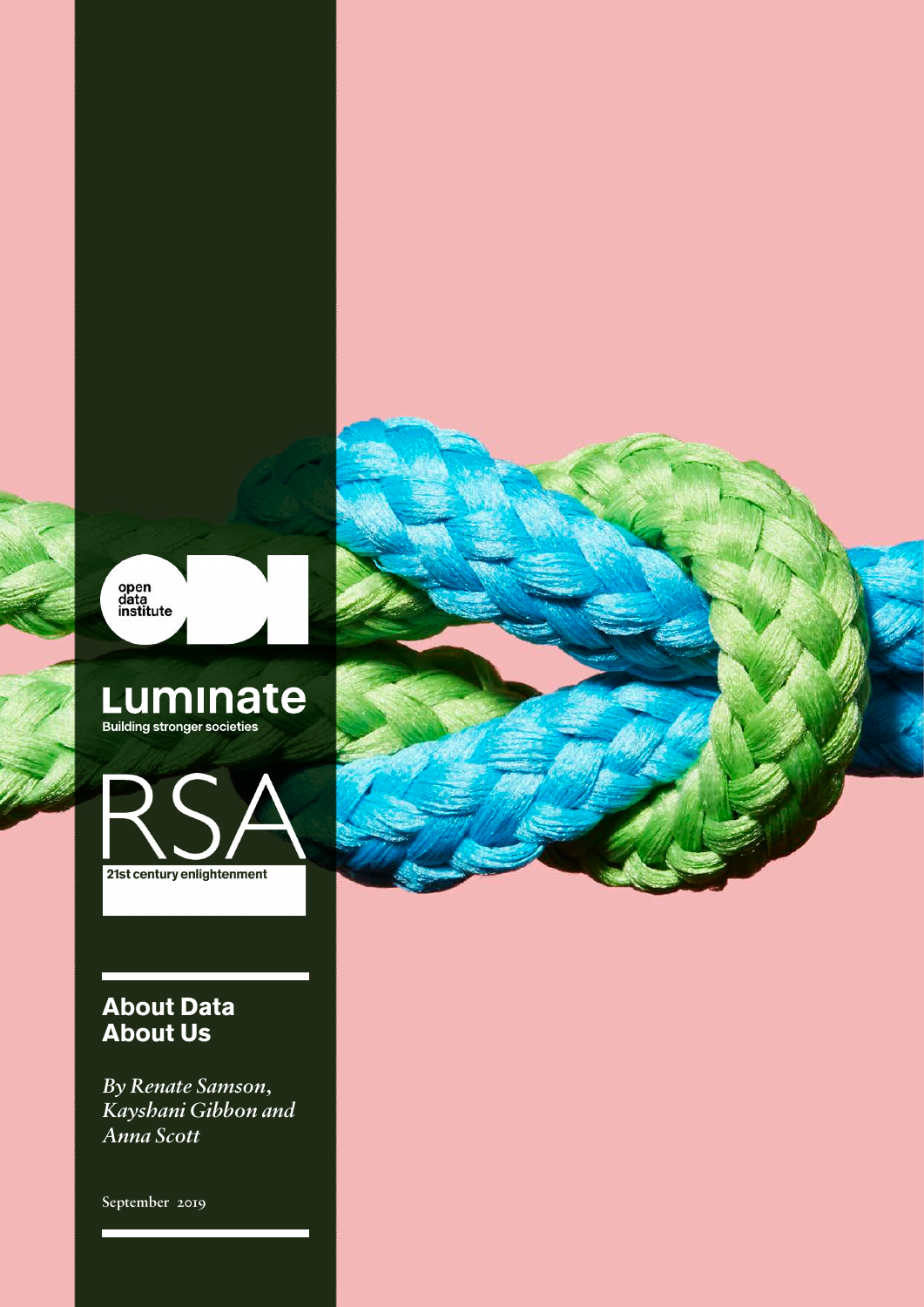# **Contents**

| <b>Executive Summary</b>           | 3  |
|------------------------------------|----|
| Introduction                       | 4  |
| Background                         | 5  |
| What we did                        | 12 |
| The focus group                    | 13 |
| Data about us: the four categories | 21 |
| The workshop                       | 25 |
| Conclusion                         | 35 |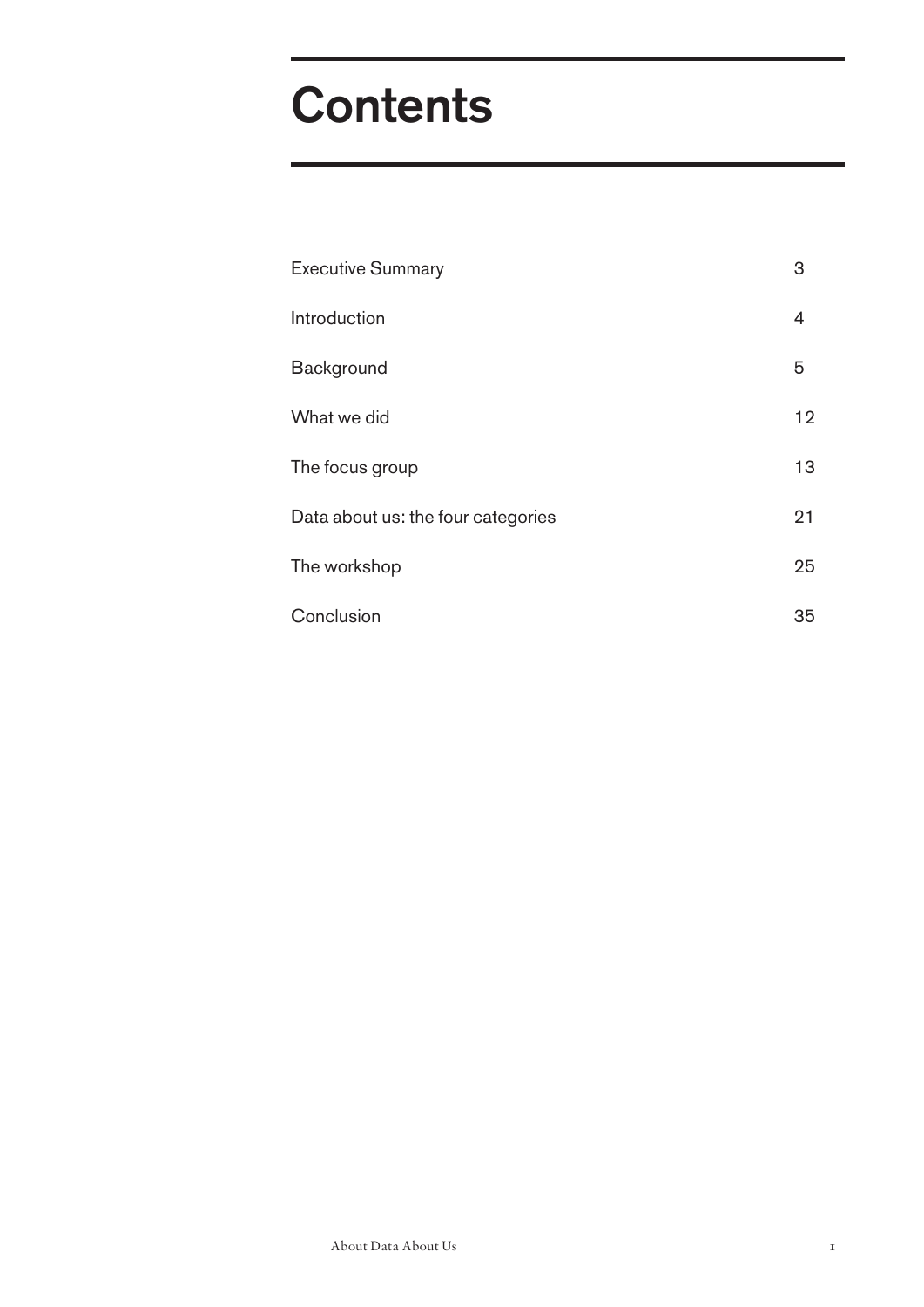# About this report

The About Data About Us report was produced by the Open Data Institute (ODI) and the RSA (Royal Society for the encouragement of Arts, Manufactures and Commerce) and was commissioned by Luminate. Research was carried out by the ODI, the RSA and Luminate. The report was written by: Renate Samson (ODI), Anna Scott (ODI) and Kayshani Gibbon (RSA), in collaboration with Jeni Tennison (ODI), Peter Wells (ODI), Kitty von Bertele (Luminate), Toby Murray (RSA) and Charlotte Holloway (RSA)

# About the ODI

The ODI works to build a strong, fair and sustainable data economy by helping governments and businesses around the world get data to people who need it. It is independent, nonprofit and nonpartisan, founded in 2012 by Sir Tim Berners-Lee and Sir Nigel Shadbolt. From its headquarters in London and via its global network of startups, members and nodes, the ODI offers training, research and strategic advice for organisations looking to explore the possibilities of data.

# About the RSA

The RSA believes in a world where everyone is able to participate in creating a better future. Through our ideas, research and a 30,000 strong Fellowship we are a global community of proactive problem solvers, sharing powerful ideas, carrying out cutting-edge research and building networks and opportunities for people to collaborate, influence and demonstrate practical solutions to realise change.

# About Luminate

Luminate is a global philanthropic organisation focused on empowering people and institutions to work together to build just and fair societies. We support innovative and courageous organisations and entrepreneurs around the world, and we advocate for the policies and actions that will drive change across four impact areas: Civic Empowerment, Data & Digital Rights, Financial Transparency, and Independent Media. We work with our investees and partners to ensure that everyone has the opportunity to participate in and to shape the issues affecting their societies, and to make those in positions of power more responsive and accountable. Luminate was established in 2018 by Pierre Omidyar, the founder of eBay, and his wife Pam. The organisation is part of The Omidyar Group. www. luminategroup.com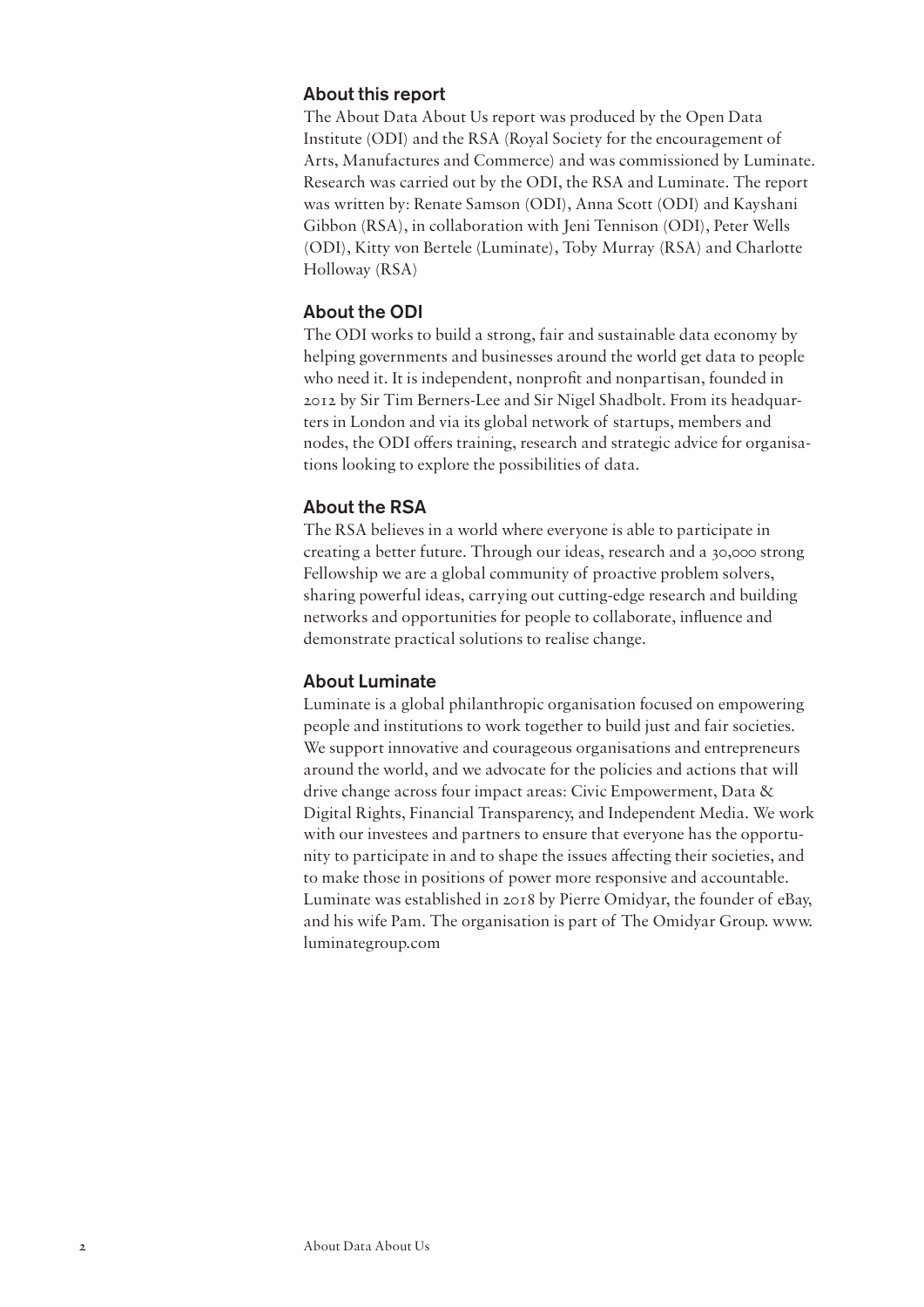# Executive Summary

Our data lives are complicated.

Never before has data played such an integral and granular role in how we live. On a daily basis, we are asked to make decisions about personal data about us – consenting to it being gathered and used for many purposes.

We are only just starting to grasp the impact that these decisions have on us, and others. We must think differently about data, and the rights and responsibilities around it.

We must engage with and listen to people about how they feel, and stop writing off 'the public' as being complacent or ignorant about data protection issues, as they often are by people in power and in the media.

Recently, 'data ownership' has been raised by some as a possible way to give us control over the data about us. But, given that data about us is rarely just about us as individuals, but usually about other people too – many have criticised ownership as an overly simplistic solution. Critics have said that instead we need to strengthen our 'data rights' and the responsibilities to maintain them, with a more systemic approach including legislation, regulation, policymaking, education, and advocacy.

We explored how members of the UK public feel about data about them, about having ownership or rights around it, and what kind of control or protection they feel is missing or needs strengthening. We did this over the course of two focus groups and a workshop in London.

To help, we developed a graphic that explains the different types of data about us: '**personal data**', '**sensitive data**', '**behavioural data**', and '**societal data**'. We also tested and developed compelling narratives to help people understand and explore these different types of data in context.

We did this because we saw it can be hard for people to decide how they feel about sharing data about them, without being able to consider the different elements or ways it is used. Sharing sensitive data about us so a company can target us with adverts is different from sharing societal data about us (data which should be aggregated and anonymised) so it can be used to improve public services for everyone.

People told us that they generally feel positive about the benefits brought by the internet and being more connected, but want greater **honesty and transparency**, **agency and control**, **rights and responsibility**, **context and fairness**, and **compliance and enforceability** over how data about them is used.

Ultimately, they want to know that where data is concerned they will be treated as people, not as robots.

This report is part of a range of outputs, including a video, a summary report and a graphic explaining the types of data about us.

We hope this work will help to start a wider conversation between people, governments, businesses, NGOs, interest groups, and think-tanks. Tweet your views using #WeAreNotRobots.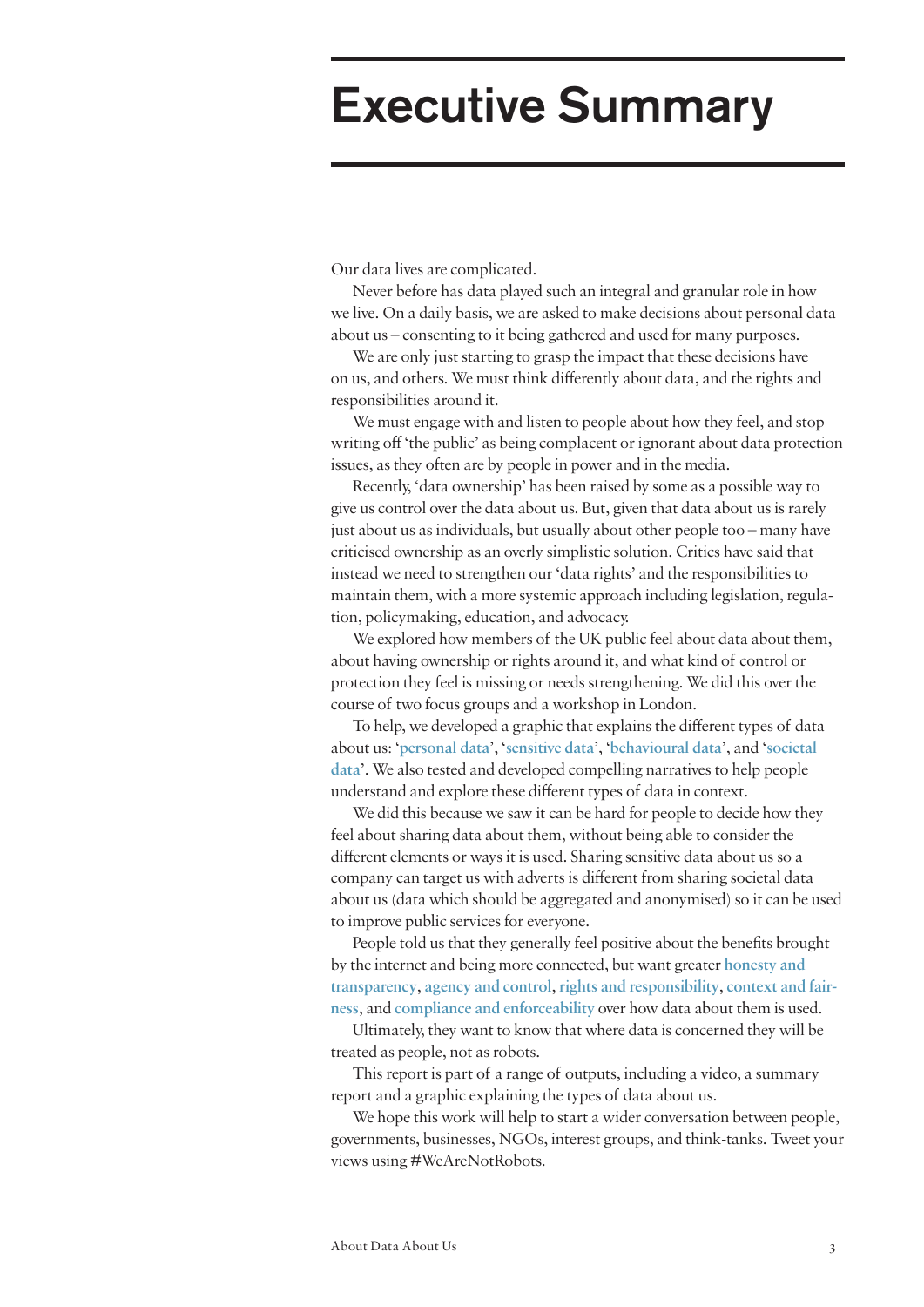# Introduction

Data is everywhere. It is part of the infrastructure of all of our lives, institutions, public organisations and private businesses. We are all involved – often unknowingly – in its creation, management, and use. Just as roads connect us, data connects us. Just as roads generate noise and air pollution, data can create equivalent harms or risks to individuals and communities alike.

What is data? We use the term to cover a range of things. Some data is about us as individuals, some data had at one time been about us but we are no longer recognisable in it, and some data has nothing to do with us. Data can be personal, sensitive, behavioural or societal. It can come in many shapes and sizes, and be accessible to many or only a few. The ODI's Data Spectrum,<sup>1</sup> shows the different levels of data access, from closed, to shared, to open. Closed data is restricted to an organisation; shared data is accessible to specific people or groups; and open data is data anyone can access, use and share.

This project, undertaken by the RSA, the ODI, and Luminate has sought to learn from members of the UK public about their relationship, thoughts, and feelings about data.

We have explored how members of the UK public feel about the idea of having rights over data about them, or ownership over it. We tested people's understanding, reactions and emotions, and sense of responsibility over data about them, and how they felt about it being used for different purposes in society – from private sector companies, to employers, to public authorities.

We also wanted to give people space to explore what kind of control, insight, protection, or security they felt was missing or needed strengthening.

We focused on speaking with people in the UK for this initial tranche of research, but the data rights/ownership debate is not confined to the UK – it is an international conversation and we recognise that the views of people will vary from country to country.

This report explains our research and how we developed different ways of describing the different types of data about us – from personal to sensitive, behavioural to societal – to help people differentiate and explore what types of data about them they felt comfortable or uncomfortable being shared or accessed. We had found that the lack of these clear definitions made it hard for people to decide how they felt.

We have relayed what the public told us, in their words, about what they wanted to see happen next in terms of greater rights, clearer responsibilities, and enhanced protections when it comes to data about us. This report is part of a range of outputs, including a video, a summary report, and a graphic explaining the types of data about us.

<sup>1.</sup> Open Data Institute (2019) *The Data Spectrum.* [online] Available at: theodi.org/aboutthe-odi/the-data-spectrum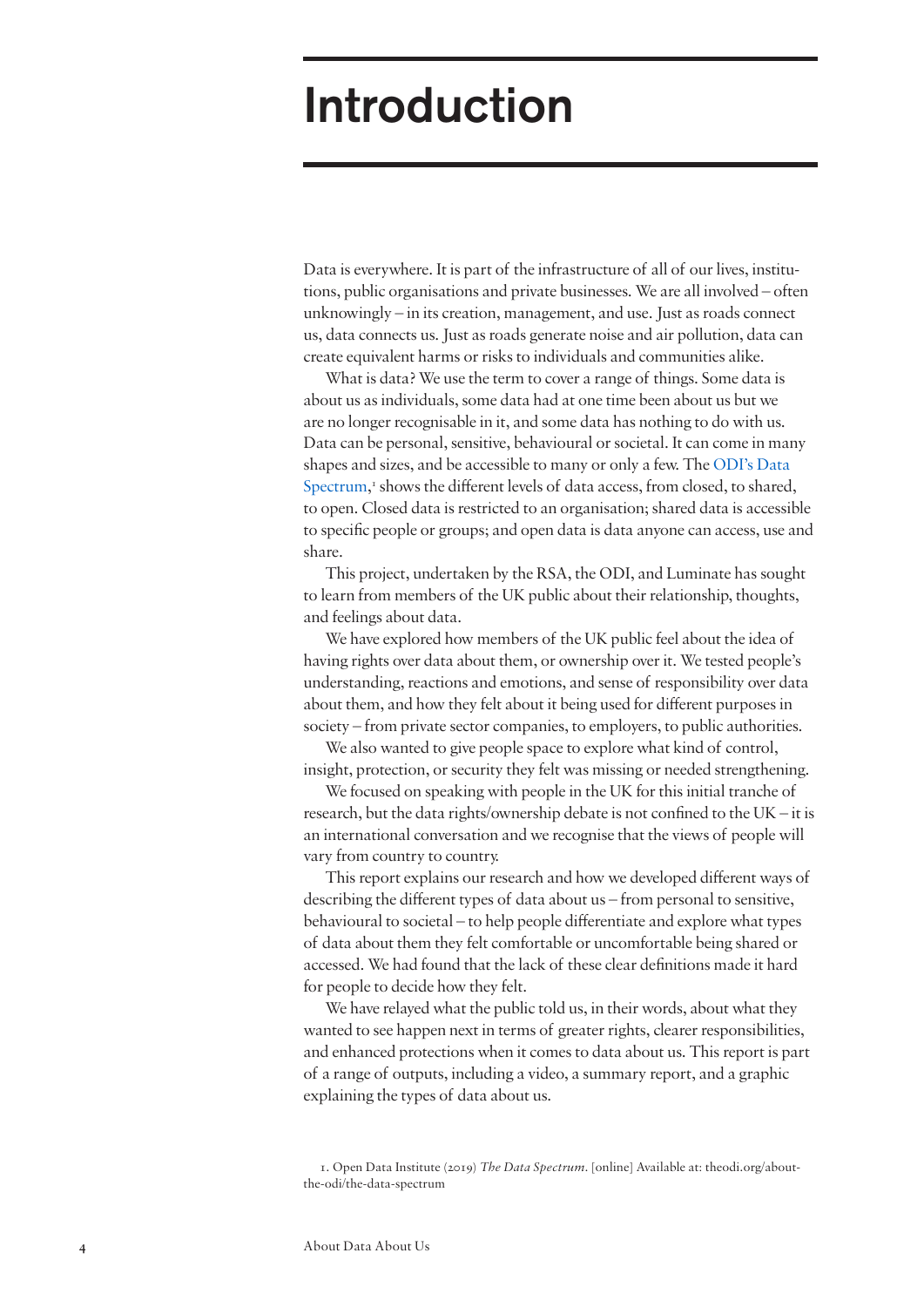# **Background**

### What is data about us?

We might think of data – particularly personal data – as being solely about us as individuals. The fact that it is referred to as 'personal' means we often refer to it as 'my data' or 'data about me', both of which imply a sense of ownership, individual agency, and control. This language indicates that we have an emotional relationship with the data, and consider it to be something that belongs to us individually and only contains information relevant to us.

In reality, data about us is rarely just about us as individuals. It is almost always about ourselves and others; be it family, friends, colleagues, or people we happen to be in the same place as at any one time.

The data that we hold on our mobile phones, or that we share with any internet connected device – such as a computer, a voice-activated assistant such as an Amazon Echo or Google Home device, a smart thermostat, a connected car, a home surveillance system, even a smart TV – is likely to gather data about others too, from telephone numbers to emails, text messages to photos, documents, voices, images, behaviours and so on. Any device designed to learn from us also learns about the people we know, live with or interact with. It may then combine that data with data from people considered or defined to be 'like us' because they have the interests and behaviours that we are deemed to demonstrate.

Data about us also goes beyond what is collected and shared through connected technologies. DNA and genetic data is often seen as personal to us, but our genetics also contain elements of our family, including people we are distantly related to but may never have met.<sup>2</sup> This can be brilliant for helping to determine familial genetic diseases and for taking action to protect each other. Sharing it can help find medicines and cures for others with similar diseases, and sharing our DNA in relation to diseases can help to identify other people who may be prone to them but completely unsuspecting.<sup>3</sup>

When we are asked whether we would like to share data about us, we are often being asked to make a decision about data about others too.

## How data about us can be used

Data alone can tell one story, but data combined can create deeper insights.

Data about us is therefore often collected and combined (by public

<sup>2.</sup> Erlich, Y., Shor, T., Pe'er, I., and Carmi, S. (2018) *Identity inference of genomic data using long-range familial searches*. Science, Vol. 362, Issue 6415, pp. 690-694. Available at: science. sciencemag.org/content/362/6415/690

<sup>3.</sup> Hunt, E. (2018) *Your father's not your father': when DNA tests reveal more than you bargained for.* The Guardian. [online]. Available at: www.theguardian.com/lifeandstyle/2018/ sep/18/your-fathers-not-your-father-when-dna-tests-reveal-more-than-you-bargained-for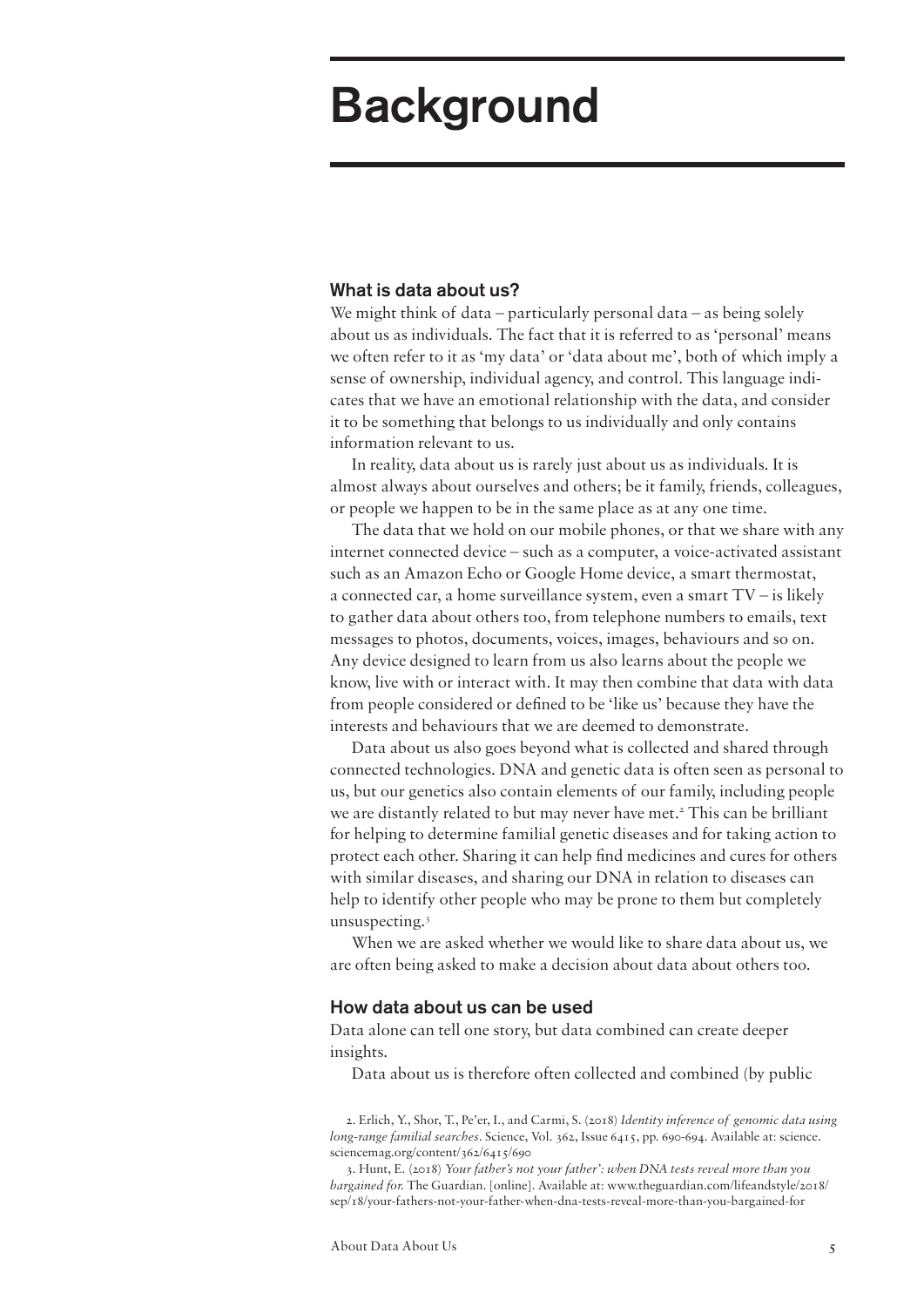sector organisations and private companies) with data about others, along with non-personal data, to improve services. Sometimes we are aware that data about us is being collected, but sometimes it is far from clear.

Combining data can be done to make decisions that create positive and meaningful outcomes for communities, society, and individuals. But it can also lead to the creation of an intrusive network of unseen organisations using data to make inferences about us, which lead to assumptions that steer us into algorithmic filter or preference bubbles, price discrimination or even denial of services or products.

These inferences are now commonly made by data analysis through 'machine learning'. Machine learning is a set of algorithms that can be used to gather insights and make predictions about data.

A machine learning algorithm uses 'training data' (assumed to be representative of something, such as a history of what we have watched on Netflix or listened to on Spotify) to create a statistical model.<sup>4</sup> This model is used to make predictions about things, based on the training data. These models (and the predictions made by them) can vary greatly in how representative or accurate they are.

Data about us is often used to create insights about, or predict, our behaviour.

For example, when we go online, data may be collected about our behaviour: what websites we look at, how long we spend on them, what device we are using, what we browse, our purchase history and so on. This data is often used to train machines to predict which adverts we are most likely to respond to. The idea is that the more data about us is gathered, the easier it will be to build more accurate machine learning models of our behaviour, and create systems to predict our actions.

This process of things being inferred about us can have a range of effects on our personal agency and more broadly on society as a whole.

Inferences based on our behaviour can help algorithms to determine outcomes that may benefit us individually, for example by steering us towards a relevant piece of information, a news story that we may find interesting, or an advert for a product or service that we may value or may improve our lives. Similarly, the data gathered about the behaviour of groups of people can, when aggregated and stripped of personal identifiers, be used to help with planning of services, provide insights into medical opportunities, establish ways of challenging pollution, deprivation, and creating a better world.

However, just as inferences can create positive outcomes, they can also restrict, block, or prohibit access to alternative products, viewpoints, entertainment, or news stories.

Inferences or assumptions about who we are, based on general analysis of behaviour, habits and browsing history can impact us. For example, it can affect how search outcomes are shown to us, how products are advertised to us, how content such as videos are recommended, and even the news and political campaigns we are shown.

In 2016, the Guardian newspaper revealed how filter bubbles impacted

<sup>4.</sup> Yu, A. (2019) *How Netflix Uses AI, Data Science, and Machine Learning — From A Product Perspective.* Medium. [online]. Available at: becominghuman.ai/how-netflix-uses-aiand-machine-learning-a087614630fe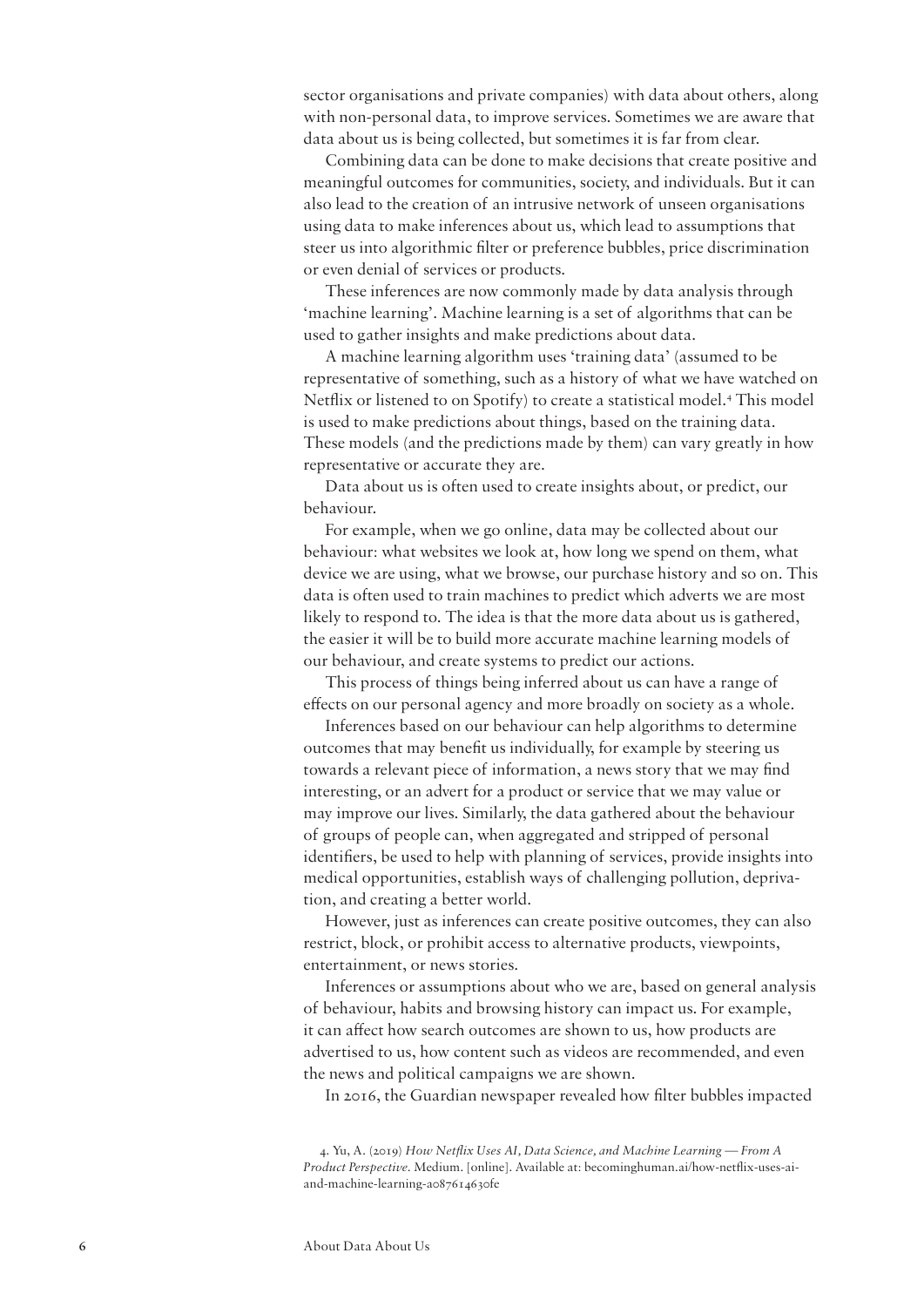the political content that US voters saw and shared.5 The power of knowing what people are interested in, and only showing them content based on that interest, is one of the key elements of how online political messaging has become increasingly targeted to individuals, as opposed to geographic areas.<sup>6</sup>

Being targeted as individuals in this way is a process that we have not experienced before. Previously the concept of encouraging people to engage with an idea, campaign, or product was general – all audiences or consumers were shown the same content. The ability to now show us nuanced content – aligned with interests or views that we have been presumed to have – is new to most of us and one that is causing concern across society.

In Eli Pariser's 2011 book, 'The Filter Bubble', he explains that "you may think you are captain of your own destiny, but personalisation can lead you down a road to a kind of informational determinism in which what you've clicked on in the past determines what you see next".

Since this book was published, arguably filtering and preference bubbles have become a standard practice online. As stated in an academic paper from July 2019 for the American Marketing Association:7 "automated recommendations are now ubiquitous in consumer domains", and that there is "a dangerous risk" that "consumers display overdependence on algorithmic recommendations in a manner that may both reduce their own welfare and propagate biases system-wide".

So how do we, as consumers and service users, feel about these sorts of processes happening? In order to find meaningful ways to consider and answer this, we need to understand what data about us is, how it is used, what it feeds into, how it can be shared, and how it can be protected.

It is for this reason we wanted to test people's awareness of data about them, and develop narratives that could engage people, and help them to decide and express how they felt about data, whether data about them should be something they could own, or what sorts of rights and responsibilities should exist around data.

### Data ownership

There has recently been an increase in popular and political commentary around the notion of 'data ownership', in both the UK and international press.

Debates around whether we can have property rights over data have rumbled along for a few years, particularly in relation to the level of control that we can or should have over data about us, and how it can or can't be used.

5. Carrie Wong, J. , Levin, S., Solon, O. (2016) *Bursting the Facebook bubble: we asked voters on the left and right to swap feeds.* The Guardian. [online]. Available at: www.theguardian. com/us-news/2016/nov/16/facebook-bias-bubble-us-election-conservative-liberal-news-feed

6. Smith, A. (2018) *Public Attitudes Toward Computer Algorithms.* [online] Washington D.C. Pew Research Center. Available at: www.pewinternet.org/2018/11/16/public-attitudestoward-computer-algorithms/

7. Banker, S. and Khetani, S. (2019) *Algorithm Overdependence: How the Use of Algorithmic Recommendation Systems Can Increase Risks to Consumer Well-Being*, Journal of Public Policy & Marketing. doi: 10.1177/0743915619858057.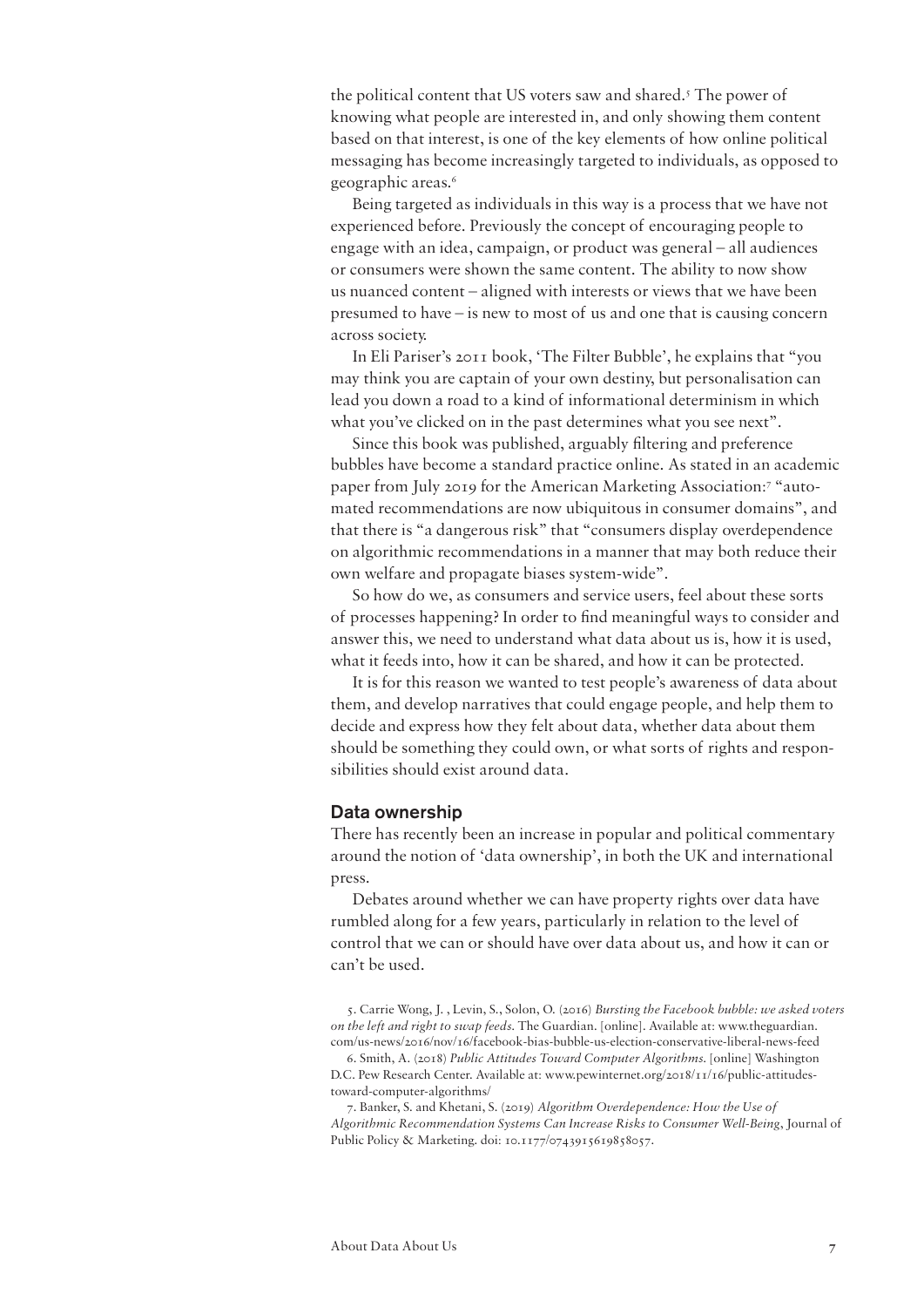More recently, the concept of ownership as a determiner of control has been mooted, in reaction to the Facebook/Cambridge Analytica scandal and the widespread misuse of data about us.<sup>8</sup>

Within the corridors of power in the UK the concept of data ownership was raised in relation to rights regarding data back in 2015 by the Liberal Democrats when they proposed a Digital Bill of Rights.9 The Bill outlined the principle "that personal data belongs by default to the individual to whom it refers; that the individual citizen has a right to access all their own data, in an open digital format; and, where reasonable, individual citizens can decide who else has access to their data".

Then in 2018, prior to the passing of the Data Protection Act 2018 and the implementation of the General Data Protection Regulation in May 2018, the Labour Party briefly proposed an idea for a Digital Bill of Rights.

One of the rights proposed was of ownership. It stated as Article 6 of the Bill the idea that "every data subject has the right to own and control his or her personal data. Every data subject is entitled to proportionate share of income or other benefit from his or her personal data as part of the right to own".

During a Bill debate in the House of Commons, the then Shadow Minister Liam Byrne described the debate about who owns the copyright to data, or how new data could be created by joining data with someone else's data, as "vexed".10 He also said that "the question of who owns the copyright, and therefore who owns the value of data that is personal in origin, is only going to grow". Very little meat was put on the bones of what was meant by ownership of data. With the Bill failing to go any further, the concept of ownership has taken somewhat of a back seat.

The notion of having property rights over data was also aired by the former Conservative Chancellor of the Exchequer, now editor of the London Evening Standard, George Osborne. In a speech he made in March 2019, Mr Osborne outlined clearly and concisely the way that data about us is used to bring profit to advertising companies, rather than to us as the data providers.11 His solution was ownership: "say you had the right to take your accumulated data from one producer and share [it] with another that offers you something better in return [...], say social media companies had to pay you for using your data. Say it became an asset, or perhaps even a reward for your labour".

The idea of determining a value for personal data, or developing an approach based on the idea of personal copyright law, was raised by musician and entrepreneur will.i.am in an article in The Economist in 2019.12

10. Byrne, L. (2018) *Data Protection Bill [Lords]* Deb, 22 March 2018, c301) London: Hansard. Available at: www.theyworkforyou.com/pbc/2017-19/Data\_Protection\_Bill/07- 0\_2018-03-22b.297.1?s=%22bill+of+data+rights%22+section%3Auk#g307.2

11. Osborne, G. (2019) *The Politics of Newspapers* www.standard.co.uk/comment/ comment/george-osbornes-hugh-cudlipp-lecture-the-politics-of-newspapers-a4085671.html

12. will.i.am. (2019) *We need to own our data as a human right—and be compensated for it*  The Economist. [online]. Available at: www.economist.com/open-future/2019/01/21/we-needto-own-our-data-as-a-human-right-and-be-compensated-for-it

<sup>8.</sup> Wikipedia. *Facebook–Cambridge Analytica data scandal* [online]. Available at: en.wikipedia.org/wiki/Facebook%E2%80%93Cambridge\_Analytica\_data\_scandal

<sup>9.</sup> Archer, L. (2014) *'Liberal Democrats plan new Digital Bill of Rights'* [online]. Available at: www.libdems.org.uk/new\_digital\_bill\_of\_rights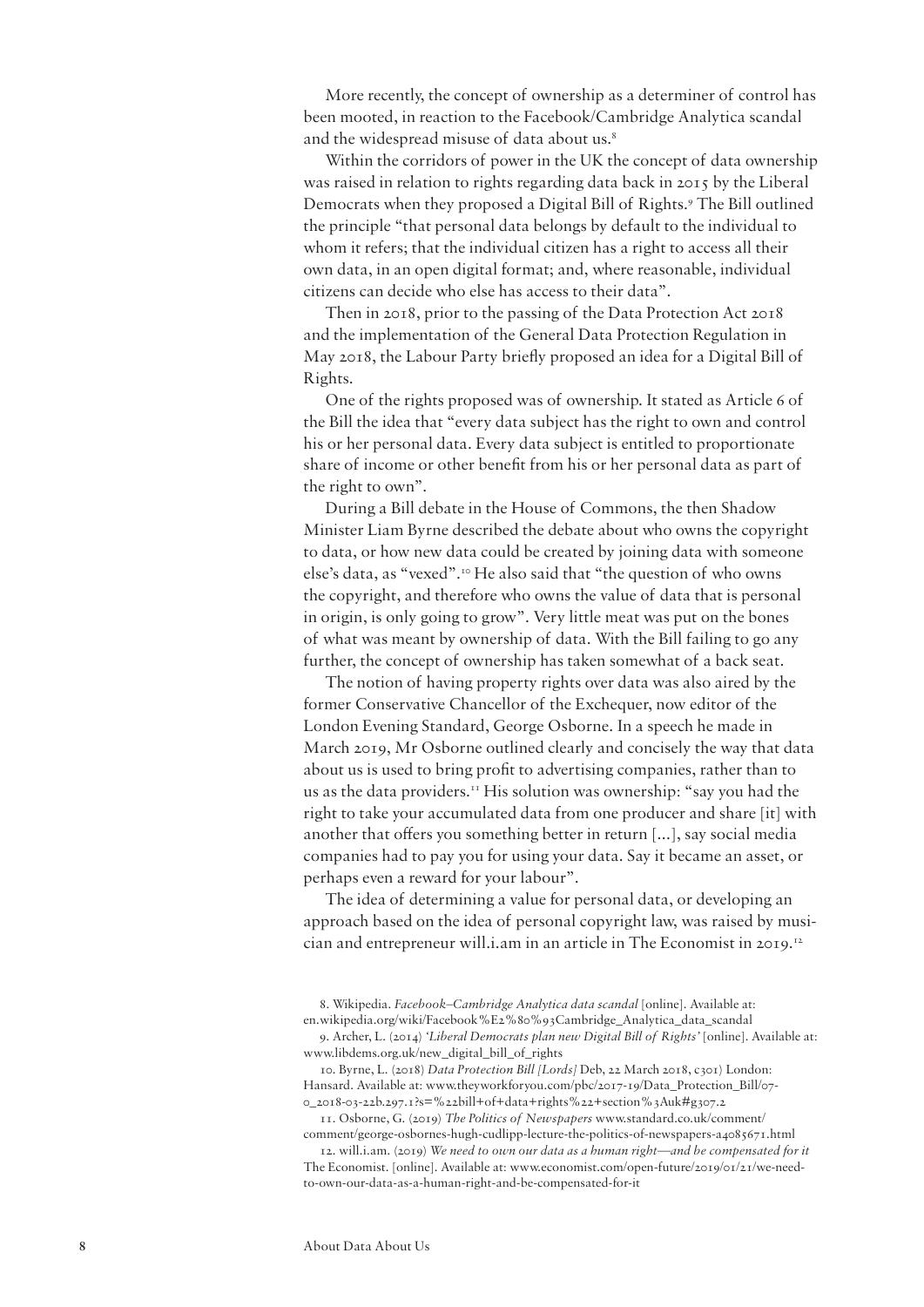In it, will.i.am suggests that "the ability for people to own and control their data should be considered a central human value. The data should be treated like property and people should be fairly compensated for it". He goes on to say how, as a musician, he benefits from the copyright system and that the same rules should apply to personal data.

While we are mainly interested in the UK and European approaches to data protection and rights, since the majority of big tech companies that we share data with are American, it is worth checking what is being said in the US, in relation to controls over personal data. will.i.am's views, or those that are similar, are also felt by others.

In the wake of Facebook/Cambridge Analytica, recent commentary has focused on the idea of ownership being a way of enhancing data rights. This has come from a range of people, such as Senator John Kennedy, Silicon Valley, and former Facebook investor and advisor Roger McNamee.

Senator Kennedy is one of a number of representatives in the US trying to address data protection concerns. In March 2019 he proposed a threepage Bill: the 'Own Your Own Data Act'.13 Meanwhile, Senators Mark Warner and Josh Hawley are seeking to make social media companies inform people of the value of personal data collected about them.<sup>14</sup>

In his 2019 book, 'Zucked', Roger McNamee writes about attempts by Senate representatives to get a data privacy bill of rights through Congress that would "actually restore ownership and control to users". He admitted this would be hard but felt that the concept of "owning your data" was a declaration that would promote privacy and freedom. Further proposals in the bill covered the right to "opt in" to data being shared as opposed to being required to opt out, and a range of other rights similar to the EU's General Data Protection Regulation (GDPR) such as the right to obtain, correct or delete personal data; the right to be notified about breaches; and the right to data portability.

While these are just a flavour of the issues people are grappling with, they all acknowledge that the data-exchange we experience is unbalanced. The process of giving up data for free services has, in reality, become an unfair and inequitable value-exchange. But is data ownership desirable, or even possible?

### Data rights and responsibilities

The meaning of the term 'rights' depends on its use and context. Broadly speaking, rights can be social, legal or ethical principles. To have a right to something means that we have permission to do it or are entitled to it, and that other people are responsible for enabling us to have it. This is called a 'positive right' because it requires action. We can also have 'negative rights', which require inaction. We might have a positive right to vote, but a negative right not to vote.<sup>15</sup>

Having corresponding responsibilities is something that all of the

<sup>13.</sup> Kennedy, J. (2019) *Own Your Data Act.* Washington D.C. Available at: www.govtrack.us/ congress/bills/116/s806/text

<sup>14.</sup> Hart, K. (2019) *Scoop: Bipartisan senators want Big Tech to put a price on your data Axios* [online]. Available at: www.axios.com/mark-warner-josh-hawley-dashboard-tech-data-4ee575b4-1706-4d05-83ce-d62621e28ee1.html

<sup>15.</sup> Wikipedia. *Rights* [online]. Available at: en.wikipedia.org/wiki/Rights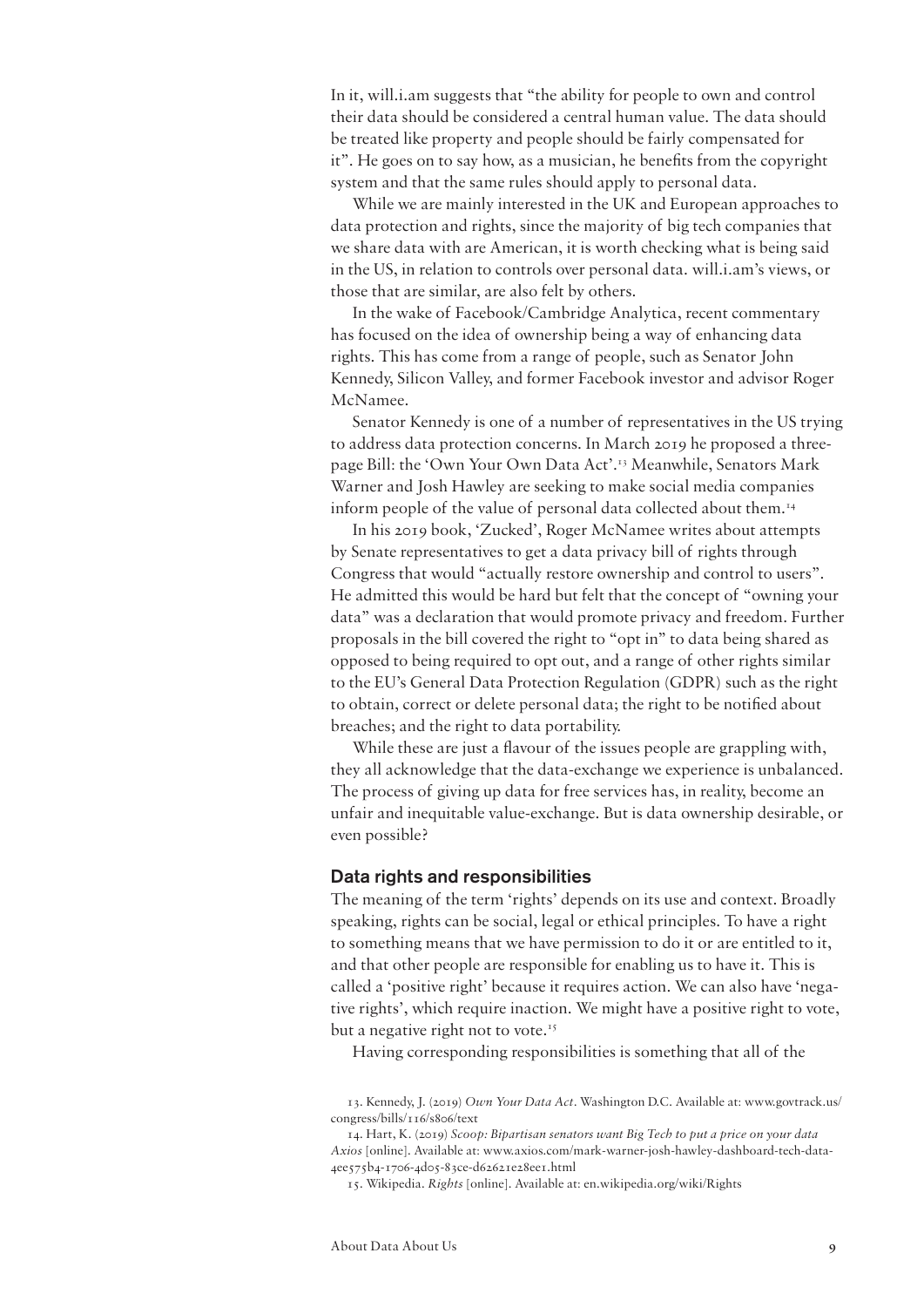different types of rights have in common. Human rights are specific, apply to everyone, and are defined and protected by law. It is the responsibility of governments to act in certain ways – or to refrain from certain acts – to promote and protect human rights and fundamental freedoms of their citizens.16 For example, if we have the right to education, as we do under Article 2 of the Human Rights Act, then the State is responsible for providing us with access to education.<sup>17</sup>

Other sorts of rights are more like normative, social rules established by a group, community or society. These are not necessarily protected by law, but they reflect standards that have been agreed on by a group or society, and, in order to make sense as rights, they must have people with the responsibility to protect them.<sup>18</sup>

Like 'rights' in general, the terms 'digital rights' and 'data rights' have been used in many different ways, with many different and overlapping meanings. Many people talk of 'digital rights' or 'data rights' in relation to intellectual property, while others use them in reference to relevant human rights and legal rights that exist to protect people's freedoms to access and use digital media or data.

In this report, we refer to 'data rights' as the rights that we (should) have as individuals or groups around data. They might be rights to access data, withdraw data, or even benefit from, or not be harmed by, data's use or impacts.

The Open Data Institute's theory of change promotes ethical considerations to data collection, management and use, and equity around who accesses, uses and benefits from data. This relies on governments, businesses, civil society, and individuals themselves being responsible for ensuring ethics and equity, through their actions or inactions.19 This relates to 'data rights' as normative, ethical and legal constructs.

In the UK and Europe, the use of personal data is controlled by data protection law. Since May 2018, the GDPR has been enacted by all EU member states, including the UK, which has enshrined GDPR into law in the Data Protection Act 2018.<sup>20</sup>

The regulation is based on data rights and responsibilities. People have eight data protection rights under the GDPR, they are:

- 1. The right to be informed ie be told what is happening with data about you
- 2. The right to rectification ie if the data is inaccurate, have the right to ensure it is amended, corrected and made accurate
- 3. The right to access ie any organisation must be able to provide you with access to data about you, if you request it
- 4. The right to restrict processing ie you have the right to ensure that

16. Un.org. (2019). *Human Rights*. [online] Available at: www.un.org/en/sections/issuesdepth/human-rights

17. Equalityhumanrights.com. (2019). *Article 2 of the First Protocol: Right to education | Equality and Human Rights Commission.* [online] Available at: www.equalityhumanrights. com/en/human-rights-act/article-2-first-protocol-right-education

18. Wikipedia. *Rights* [online]. Available at: en.wikipedia.org/wiki/Rights

19. Open Data Institute (2019) *Our Theory of Change* [online] Available at: theodi.org/ about-the-odi/our-vision-and-manifesto/our-theory-of-change/#1531394343108-b226e61c-833d

20. UK Parliament (2018) *Data Protection Act 2018* [online] Available at: www.legislation. gov.uk/ukpga/2018/12/contents/enacted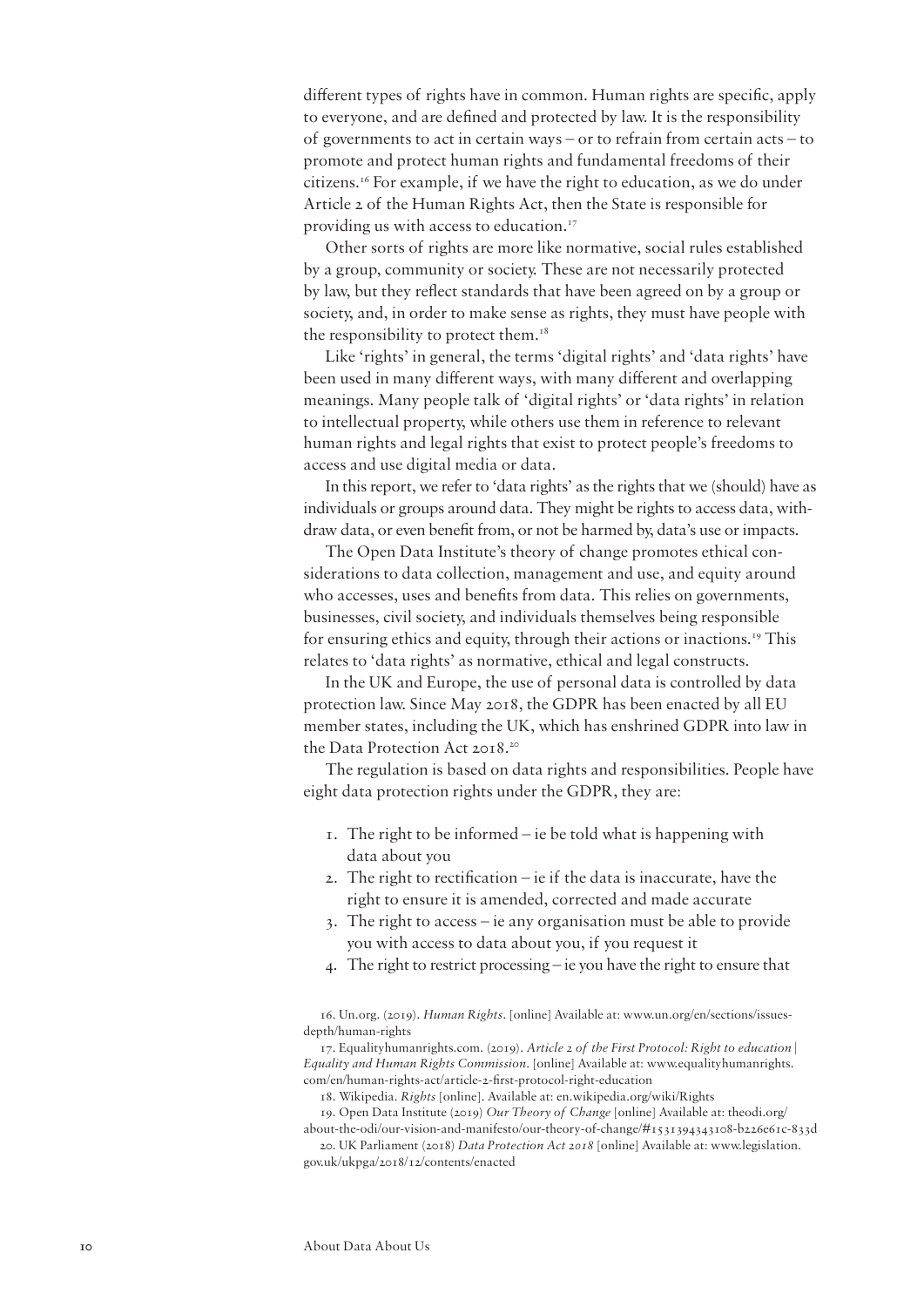data can be held but not processed any further

- 5. The right to erasure (also known as the right to be forgotten) ie the right to request that a company deletes data about you if you ask them to
- 6. The right to data portability ie data about you must be provided to you securely, and in a readable and portable format, so you can share it with other organisations if you wish
- 7. The right to object any organisation must respond to you if you raise a concern with them about how data about you is being used
- 8. Rights relating to automated decision making and profiling you have the right to ask an organisation to restrict the use of data about you for profiling or automated decision making, and to have a human point of view and decision made. It is not always clear however when such activity is taking place.

Organisations using data have the responsibility of determining the lawful basis for processing data. This includes ensuring that they only hold the data they need, that it must be accurate and up to date, that it shouldn't be held for longer than is necessary – particularly if it can identify us – unless it is for scientific, public interest or historical research purposes. It must be secure, and anyone holding the data must be accountable and responsible for demonstrating compliance with the principles. In certain cases, organisations have rights to access personal data if they can demonstrate a legitimate, legal or public need for it.

Since its launch, the GDPR has been seen as a welcome and clearly outlined framework for data protection law. It is not perfect but as the next step of data protection in a data-driven world, it is seen to be a pretty solid foundation.

There are widespread calls for GDPR-type protections to be adopted internationally.<sup>21</sup> Already, the GDPR has been used as the framework by countries outside of Europe to build their own data protection laws around. Brazil, for example, signed off on a General Data Protection Law at the end of  $20I8$ <sup>22</sup> which adopts the GDPR concepts of data subjects, data controllers, data processors, and it also develops standards for consent.<sup>23</sup> California has recently passed the Consumer Privacy Act 2018, which will become law in 2020.24 The Act will offer a range of GDPR principles, such as the right to data deletion, transparency of how data is used, and the right to tell a business not to sell personal data to a third party including as an opt out. In India, the Personal Data Protection Bill has been proposed as a legal framework to establish limits on how data can be collected and processed with regards to necessity, proportionality, and fairness.<sup>25</sup>

21. Cook, T. (2019) *You Deserve Privacy Online. Here's How You Could Actually Get It*  Time [online]. Available at: time.com/collection/davos-2019/5502591/tim-cook-data-privacy/

22. Brazil National Congress (2018) *the "Brazilian Internet Law"*. [online] Available at: www.pnm.adv.br/wp-content/uploads/2018/08/Brazilian-General-Data-Protection-Law.pdf

23. DLA Piper. *Data Protection Laws of the World.* [online]. Available at: www. dlapiperdataprotection.com/index.html?t=law&c=BR&c2=

24. SB 1121, Dodd. *California Consumer Privacy Act of 2018.* [online].leginfo.legislature. ca.gov/faces/billTextClient.xhtml?bill\_id=201720180SB1121

25. Srikrishna Committee (2018), The Personal Data Protection Bill, 2018. [online]. Available at: dataprotectionactindia.com/wp-content/uploads/2019/01/Personal-Data-Protection-Bill-India.pdf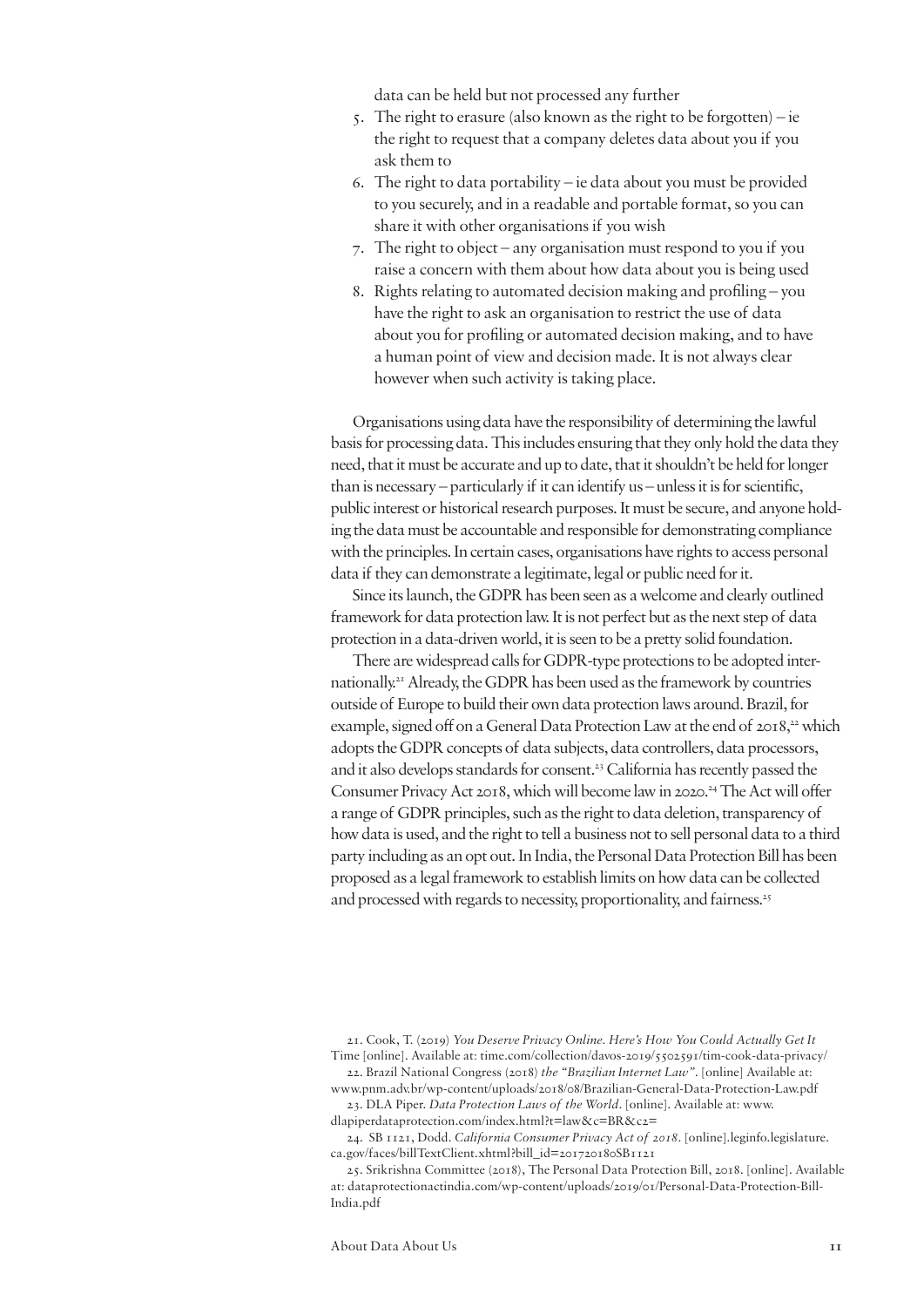# What we did

Over the spring and early summer of 2019 we convened two focus groups and one participatory workshop in London. Our aim was to understand public feelings towards data and their reasoning behind it.

We wanted to understand how people responded to and engaged with the concepts of 'data ownership' and 'data rights', and find narratives that would help people to understand, decide, and express the relationship they have with data about them. We chose to use research methods that would allow us to capture qualitative data, holding conversations with small groups of people, listening to and learning about people's personal experiences and insights.

We worked with an independent research company to recruit people to take part in these sessions. The sessions were held at the weekend and participants were paid for their time in order to minimise barriers to participation.

To ensure a diversity of views, the participants were selected to represent a range of ages, ethnicities, abilities, and socioeconomic backgrounds. Participants were selected to ensure that the group had varied attitudes, based on their answers to the questions: 'Do you think the internet is a positive thing or not?' 'Where do you place yourself on the political spectrum left to right?'

The focus groups took place over a day in April 2019. There were two groups, each attended by 15 participants. In these, we tested people's understanding of data, of ownership and of rights, and whether data ownership or data rights appealed to them as concepts.

The workshop took place over a day in June 2019. It was attended by 13 participants. In the morning, we tested three stories about data about us being used in different ways – in particular, how engaging the stories were, whether they were informative or made the participants feel differently about it. In the afternoon they were asked to develop the stories in groups. They were then joined by four more participants who were tasked to be non-biased 'judges', and provide feedback on their stories – how clear, engaging, and informative they were.

One limitation of our research was its geographic focus on Greater London. It would be good to develop the work to explore what attitudes are felt about data about us in other regions of the UK and abroad.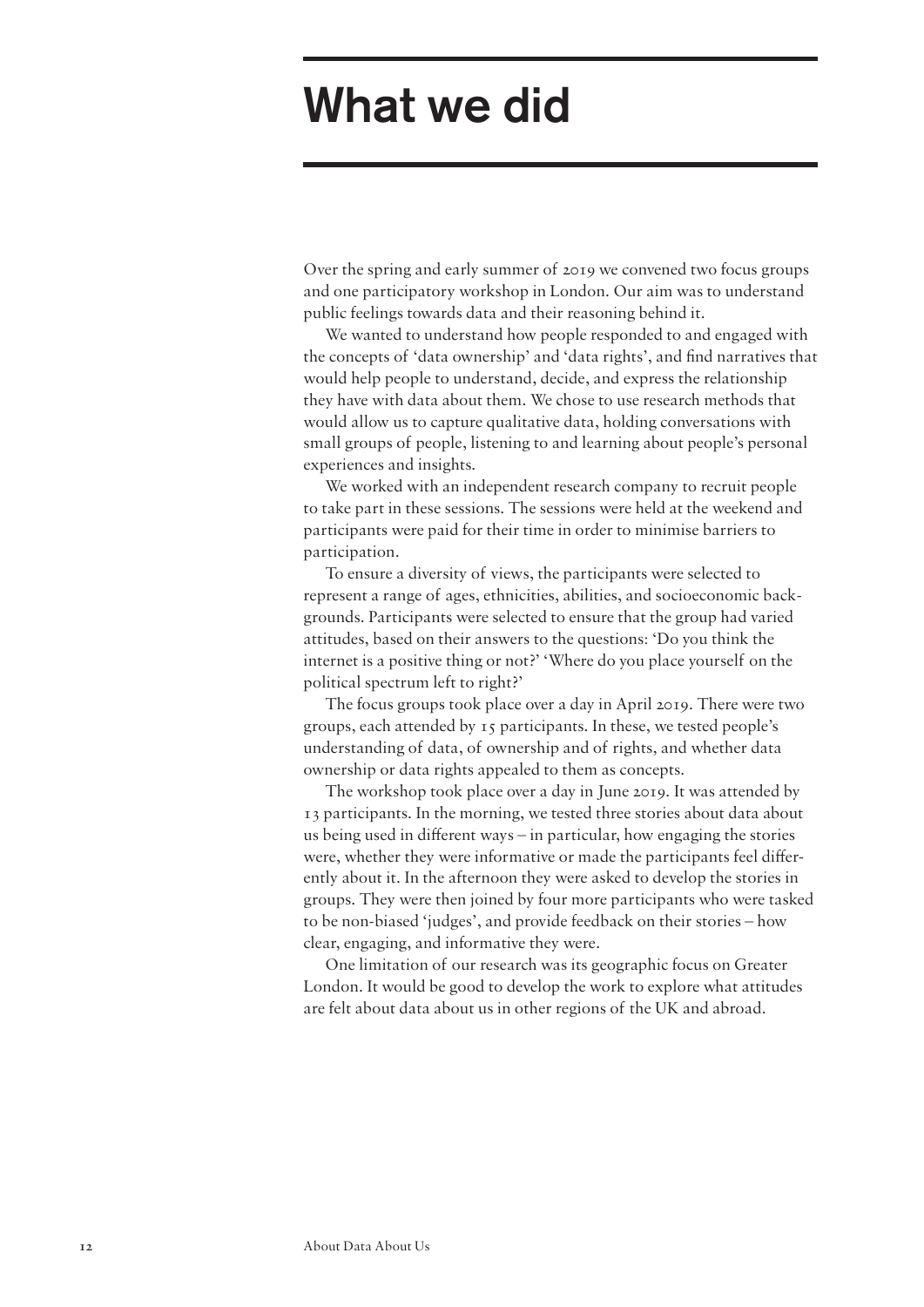# The focus group

# What we tested and learned

#### Ownership and control

We split the two focus groups: one to focus on exploring the concept of data ownership, and one to explore the concept of data rights.

During the data ownership focus group we asked participants what ownership meant to them as a concept, and then asked them to describe different types of data. We then paired 'ownership' and 'data' together to understand whether the idea of 'data ownership' resonated with our participants.

We conducted the same process with the second focus group, replacing the concept of 'ownership' with 'rights'.

The participants had broad takes on what data is. One person explained to us that:

"Data is now literally anything you can put into a computer. So it can be it can be your words, it can be your image, it can be your opinion, numbers. Yeah, I think that's maybe what some people have forgotten that as soon as your image becomes data it can be transferable manipulated, whatever. Yeah, it can be stored".

Participants told us that ownership meant control, "freedom to choose" and "decision making rights". They suggested we can own not only physical goods, but also intangible things like opinions:

"Yes. I own my vote, no one can take it away from me".

In some cases people said that ownership gives us the ability to exclude others, or to collect revenue from people if they use things that we own. Overall, we learned that ownership provided people with a sense of security and freedom of choice. Some people highlighted that ownership is a privilege that we don't all get to benefit from.

When it came to the concept of data ownership, one person expressed that data ownership seemed like a "myth". They said:

"I don't think we'll be able to own our own data, we're way too far gone. It's a myth. They've got all of our data, and maybe only if you haven't been born yet. I think it depends how much data they have on you, I think it's very intrusive. And if I had my own way, I'd have all my data back".

They suggested that we could only own the things we have control over, and that once we share data we lose ownership over it: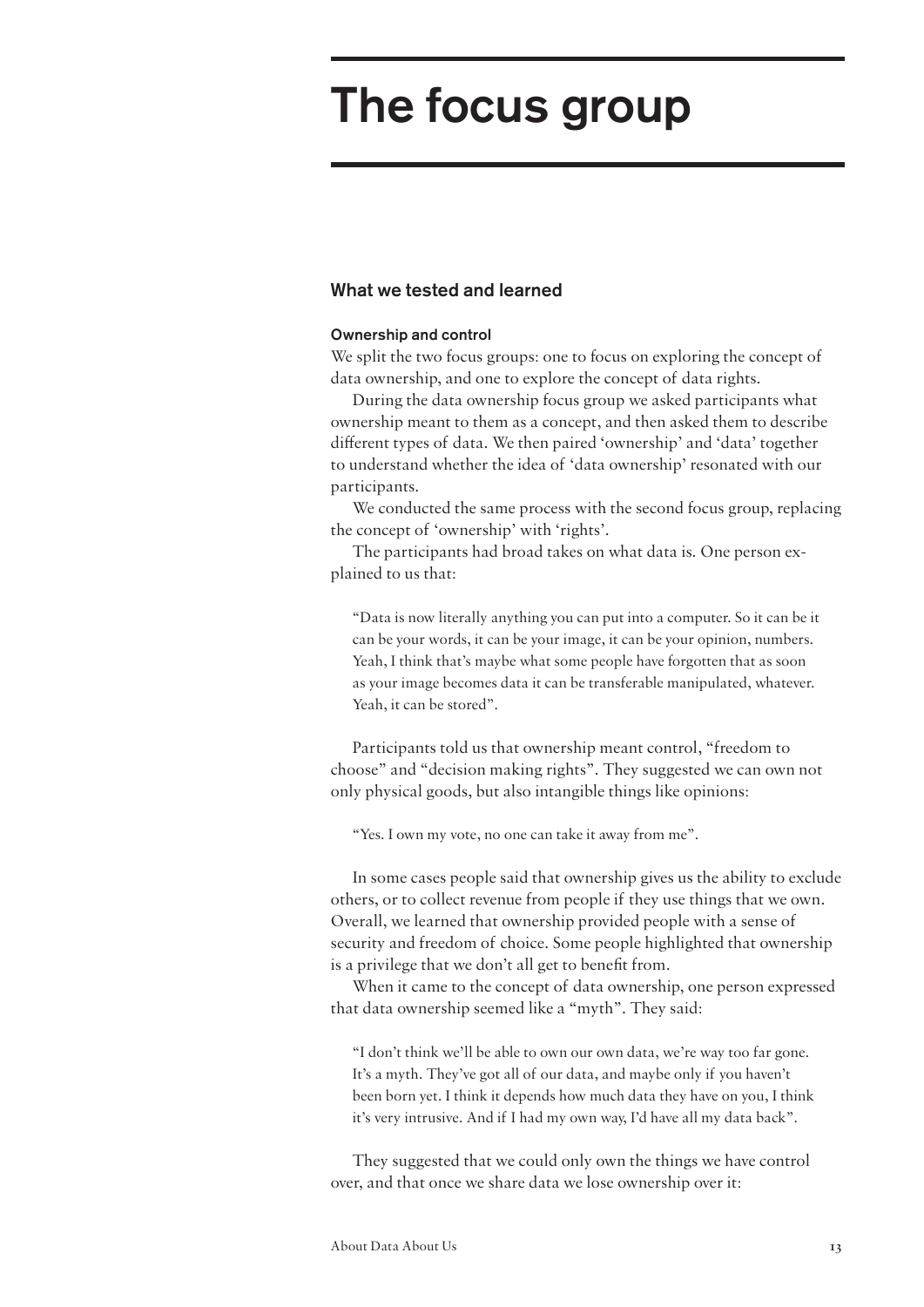"You have a choice of how many physical opinions you share, your life is broken down into core data I guess, like date of birth, name, etc. Now I imagine most people only want to share the bare minimum, and I guess that way, the more you share, the more you lose ownership". "I think ownership is a very strong word to use in a very wooly conversation. I think we have all agreed we don't own our data. Do we even want to own our data?"

One person said that that they didn't believe that we even own virtual items that we buy online:

"I think ownership is becoming a blurred term now. People have physical objects that they physically own, but my son buys purely virtual items, ie guns on his video game. But he has all these things that he thinks he owns, a catalogue of things he owns, but it's virtual, intangible object and he's probably just bought a licence".

This point was reiterated by another person, who said:

"I think everyone else defines the terms on which you can own something [...] so I had a film with a streaming service, but they shut down the service, I no longer have access to that film. So I'm told I own my data, but realistically, I don't own it on my terms, I own it on someone else's terms".

Some people said they thought that, because of the way terms and conditions are written, ownership now belongs with companies not with individuals. For example, we were told:

"I now know that whatever I post on Facebook or Instagram belongs to them and that includes my face [...] I think there is a clause written somewhere deep down where I've signed up to that".

Other people said they thought the words '**possess**' or '**access**' were better for describing the relationship that these commercial entities had with data about us.

There was an assumption held by some that the companies who hold data about us have a responsibility to ensure it is used correctly and held safely and securely.

Just as will.i.am raised copyright as a way of having control over how data about us is used, people in the focus groups explored the same idea. There was agreement that intellectual property and copyright was an interesting idea. But in the online world the issue of copyright is controversial.<sup>26</sup> The creative freedom for people to make new user generated online content based on content created by others (which may have their copyright attached to it) is a sensitive issue and gets to the heart of ownership and permission to use or even to sell data.

Ultimately, people felt strongly about wanting to control data about

<sup>26.</sup> Reynolds, M. (2019) *What is Article 13? The EU's divisive new copyright plan explained.* Wired [online]. Available at: www.wired.co.uk/article/what-is-article-13-article-11-europeandirective-on-copyright-explained-meme-ban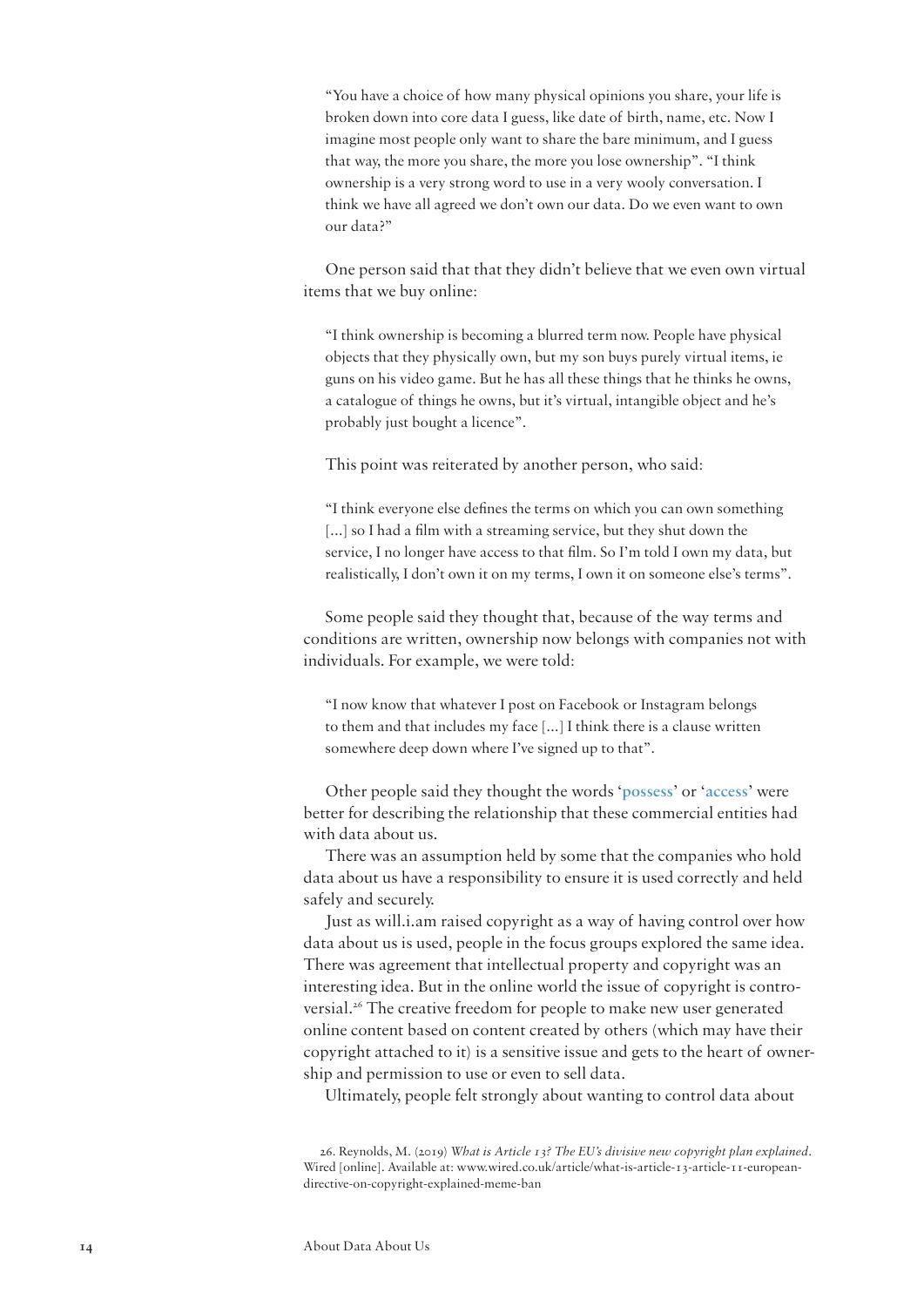them, but they did not consider 'data ownership' to be a realistic concept or one that inspired feelings of confidence or safety:

One person said:

"We don't have the control we think we've got, because people are able to use it even if we don't give them permission".

#### Another said:

"Once it's online you don't have control. You can strip all the data, but once you share something it can be screenshotted and passed around. Once you put something out there, you have no control what happens to that photo anymore".

### Another said:

"The only point we own data is when its within ourselves, and as soon as your reveal it, you don't own it".

Part of why people at the focus groups were sceptical of data ownership was the issue of how to value data about us. The value that data has, after all, depends on many things and is an ever-changing concept. What has certain value to one person or entity has a different or no value to another.

One person said that:

"Every bit of data has a value, it just depends on how you segment it, who's looking at it, what people want to achieve what that data, whether it's to give a more personalised service, understanding your political or financial services. To a financial service my data is valuable, but the same data is not valuable to my friends".

It is hard to disagree with this statement. Who, what and how we could define the value of data are the initial questions to be asked. They were not ones we answered in this project but are being asked more broadly by economists, policymakers and businesses.

It was this level of complexity that led the members of the public we spoke with to decide that ownership over data about us is not something they found to be logical or desirable. However, they emphasised that they wanted data about them to be used responsibly, and some suggested they wanted to have more choice, control and agency in how they share data about themselves.

#### Rights and responsibilities

When we discussed the overall concept of rights (rather than specific rights and responsibilities) with the second focus group, people said they felt that having rights meant being safe, having freedom within reason, having control, and that rights were an ownership of some kind. Participants agreed that there were different kinds of rights – some legally protected and others just perceived, like the "right to be offended".

They raised many similar themes as the first focus group did around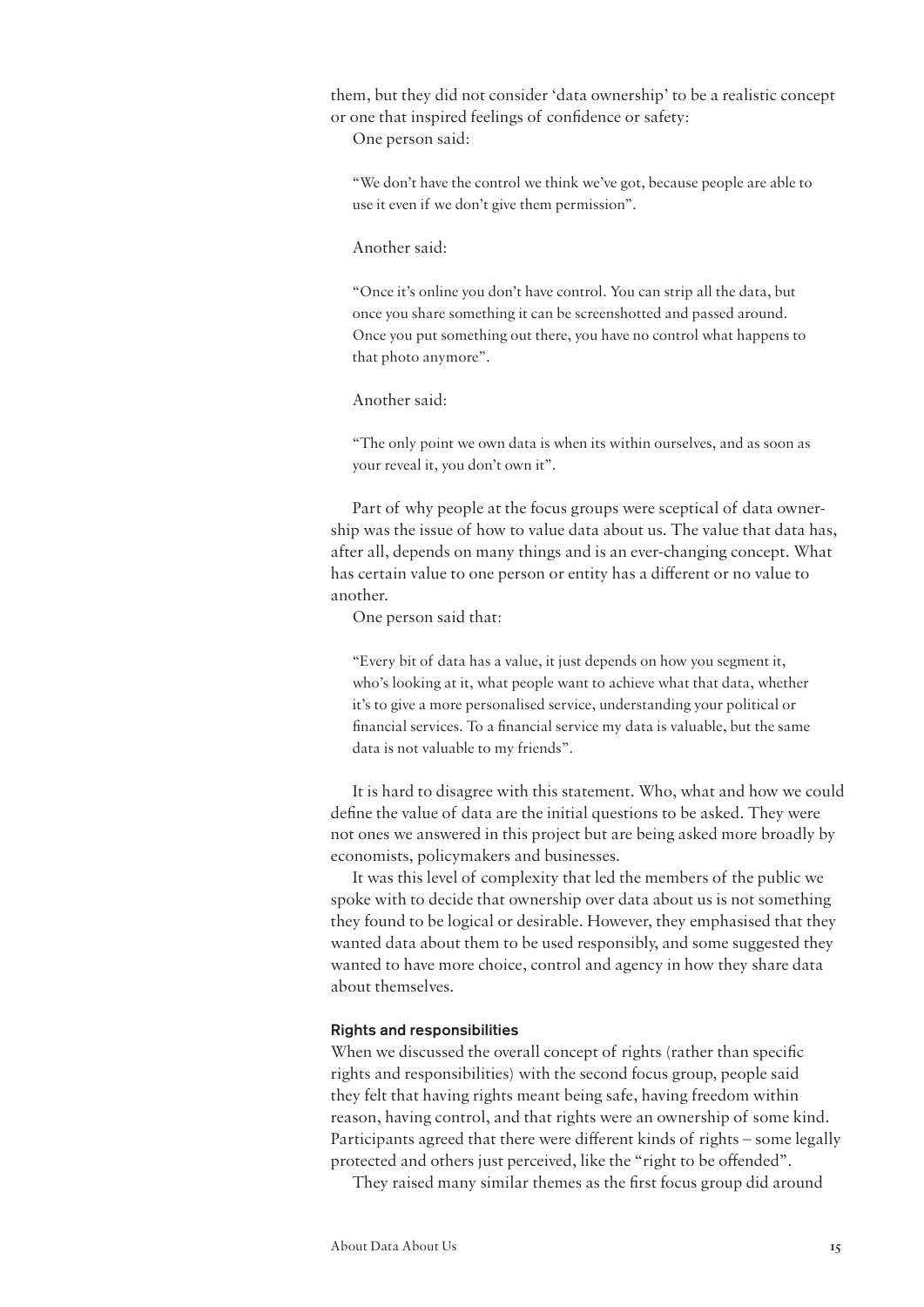ownership, but focusing on rights more quickly inspired the group to start talking about frameworks and responsibility.

Many people said they saw rights as generally positive things, and only negative if they impinge on other people's rights. They said that the rights of different people could come into conflict due to changing norms, and that new legislation is needed to protect those rights.

Everyone we spoke to in these focus groups, and in the later workshops (set out below) had heard of the GDPR and could outline the regulation's basic premise. For example, we were told:

"Under data protection legislation it's all written down isn't it? What the responsibilities are, and who has it. Whether anybody actually complies with them is another matter, isn't it?"

How the GDPR was implemented was an issue that a number of people raised. One person summed it up by saying:

"Some companies did a much better job than others, some said: 'look we've got that information and we're going to hang onto it unless you tell us otherwise', some people went on and on and on [...] eventually you could just be bamboozled with information so that you can't make a decision".

Some could tell us one or more of the rights that the GDPR has given us. For example, one person said they had undertaken a subject-access request:

"I did a data-access request for what a company had on me, and I was really shocked at what they had on me. It was about me personally [...] 99% of it was banal, functional information, but there's 1% of it that was outrageous".

Another person told us that:

"I'm a fan of GDPR. I've used it and had stuff moved".

Some people we spoke with said they had engaged with the GDPR as part of their work or business practice. Their views very much depended on the jobs they had. For example, we heard from one person that:

"GDPR was a pain in the arse, but it did some good".

Another person said:

"No one understood it for ages, but I think it can be good and it can be bad". Someone else said: "It negatively affects business because [business] is all about seamless service, where they know everything about you. Whereas now they have got to ask".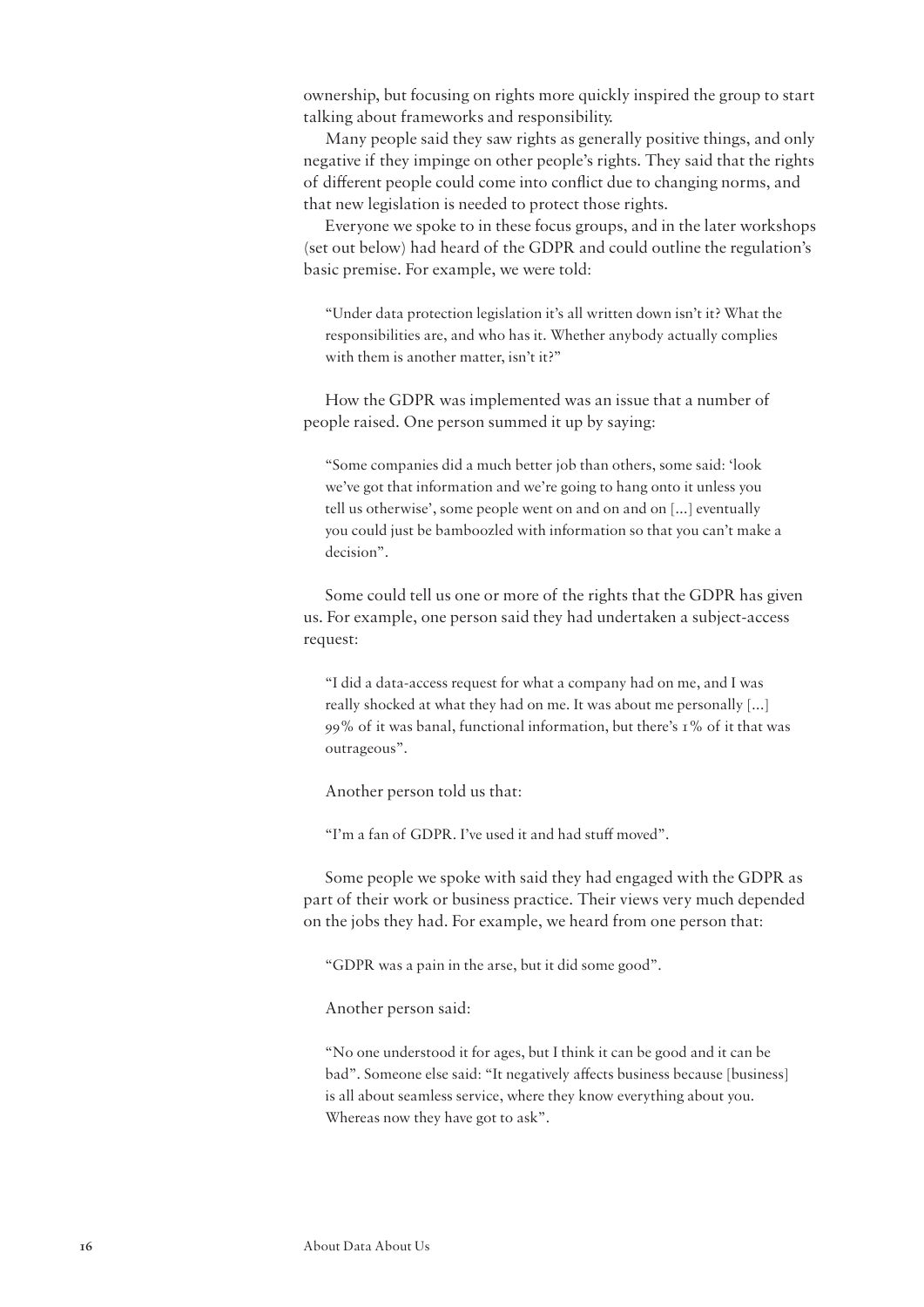A conversation took place around how rights are drafted, legislated and enforced in order to ensure fairness. Some participants said that a broad spectrum of people needed to be involved in crafting them, and that it should be a democratic process. Others were keen to ensure that people who understand data are involved. One person said that:

"With legislation going forward, there's going to be a lot of tightening up around data, and I hope that is done by people who understand data, rather than politicians who have been pushed into a certain office and have no understanding of it, genuinely, or the implications of it. I think irrelevant of political parties, laws are passed by people who don't understand the details in the first place".

New rights come with new responsibilities. The group felt that legislation needed to be enforceable, with one participant summing up that:

"Rights have got to be enforceable. Otherwise they're not rights, they're just wishing something".

The group discussed the difficulties associated with trying to enforce rights on a global level. This is an interesting point in relation to whether the internet has borders, and whether an international approach to rights for data can be put in place. Determining an international treaty of data rights was considered by people in the focus groups to be ideal but too complex. One participant said:

"data doesn't respect boundaries".

When asked what they thought of the term 'data rights', some people first said that it implied protection:

"Part of data rights is to have your data protected. Like your bank information, your medical information, that kind of thing".

There was then a long discussion about protection, with many sharing a view that organisations asking for data about us had a responsibility to protect it, but that it was often unclear whether it happened in practice. One person said:

"So, I don't know how it works. And they know I don't know how it works. We're trusting them. And when I say I agree at the bottom of their things I don't read it".

On terms and conditions, another person said that:

"Nobody reads it. Apparently you gave Facebook permission to have your face, which I never knew".

The concept of protection led the group to discuss the concept of control – in particular how out of control they felt when it came to knowing or choosing how data about them was to be used. Some people felt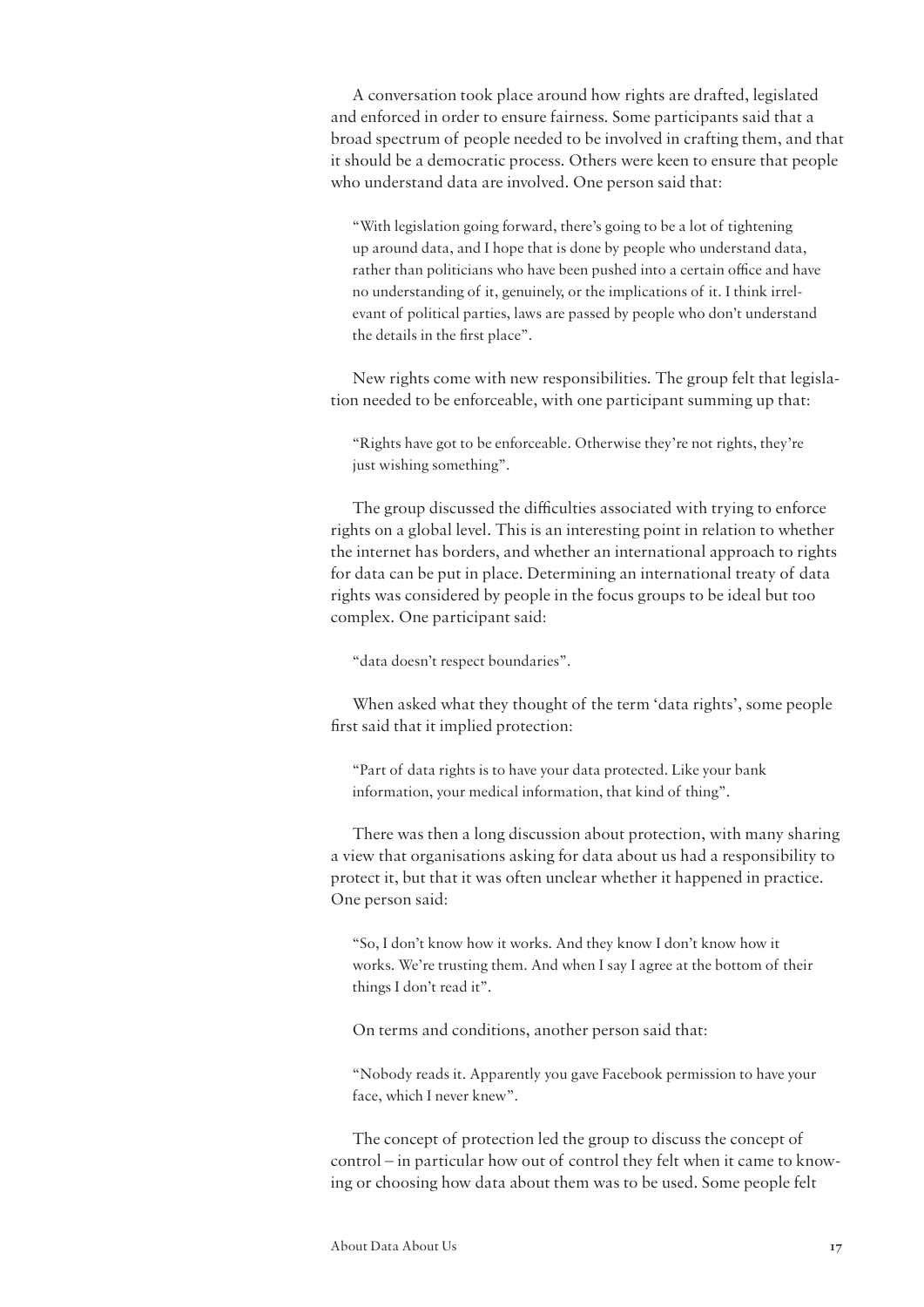that the very notion of being asked to share data about them with services online meant losing control:

"I think once it's out there the notion of having control at all. I think it's gone completely, really. And truly. I think that's the bottom line. I hate to sound pessimistic".

Another person described a sense of resignation about the control they have over data about them they have shared online. They said they felt that

"trying to get something back off the internet is like trying to take the piss back out of the swimming pool".

Another person said:

"I feel like we need to be educated. Like, when I sign up to a website, when I do my banking, when I do anything on the internet, and then they ask me 'Do you accept these terms and conditions? Give me your name', I have no idea where all that's going. I just feel like I can't do anything unless I give my data away".

The group generally agreed that they felt a loss of control and that they were not happy with the current situation.

One person said they would like to have a 'dial' that we could turn in order to choose how much data about us is shared with a device or a website:

"I think we need a dial. One hundred percent let it all go you can know everything about me, or zero percent, you can know nothing about me. You don't even have to type it in, just give it literally a control".

This idea was leapt on by others in the group who saw it as an opportunity, with one person summing up the view of the table as being:

"We decide what we want to share".

We also learned that people thought it would be useful to be given a moment to decide whether they really wanted to proceed. One person said that they liked being asked, 'Do you want to delete this?' but they would also like to be asked, 'Do you really want to post this?' before pressing send:

"I do think we can make it very clear that we have to be careful and cautious. This 'are you sure' question that comes up when you're deleting something? It should come up when you're putting something in as well, shouldn't it?"

One person said that overall:

"We've got to learn to be responsible online and not be so impulsive.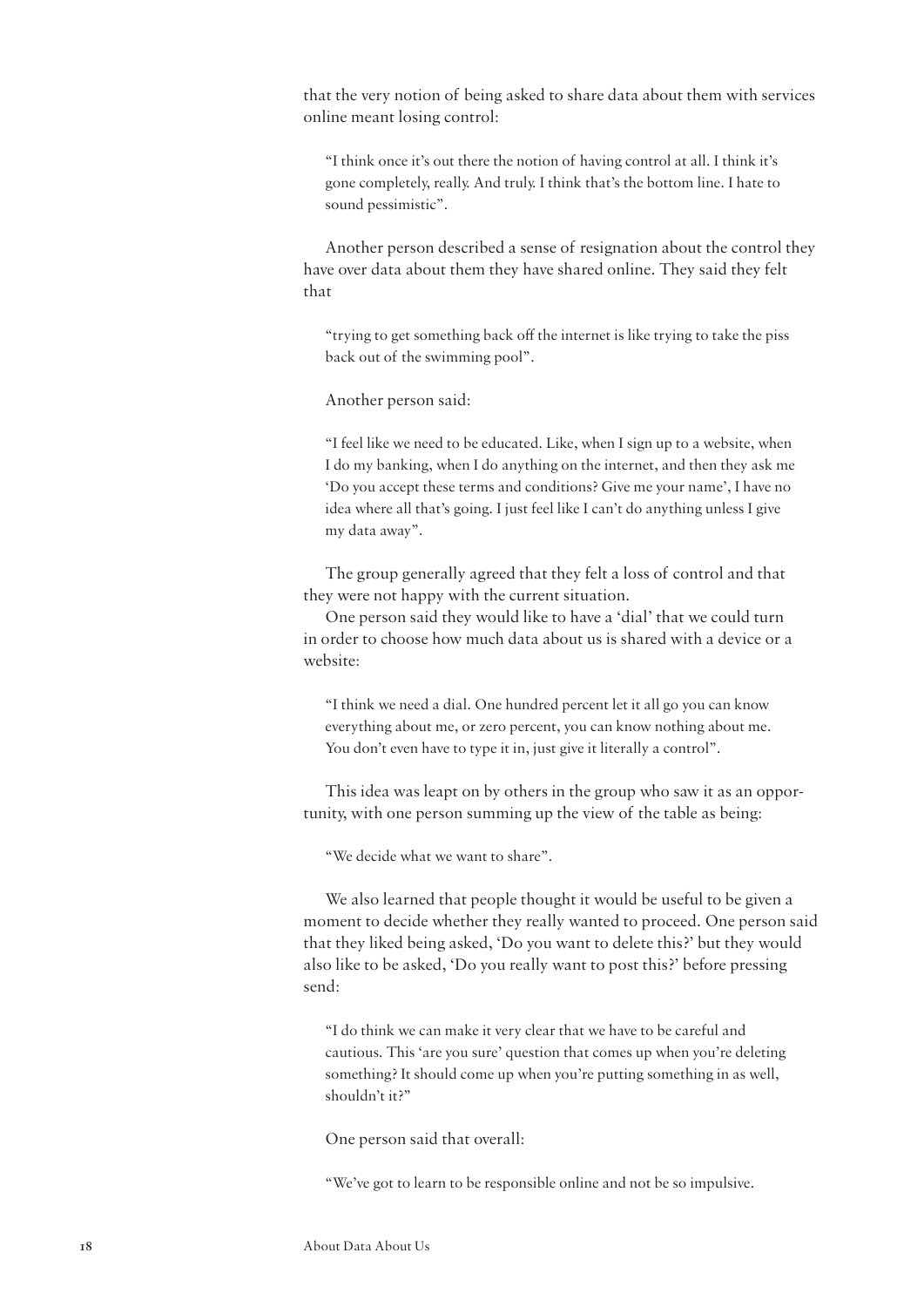There's a lot of impulsiveness. And also corporations have got to learn to be responsible and open about what they're doing about it".

There were some strong opinions about companies collecting vast quantities of data about us, and how they were using it. There was discussion about the positives that came with more personalised services, but more of the discussion seemed to focus on people's concerns about personalised services with a distinction being made between having the choice to sign up for a service, and being shown unsolicited targeted advertising. As three people said, respectively:

"Profit. I mean, in the end we're being targeted".

"They say that if something's free to you, then you're the product".

"They're constantly coming to you, you're not going to them [...]Yes my privacy has been infringed. It's in my home, I'm on my phone or whatever. I haven't chosen to have these people talk to me".

Concerns about how responsible companies are with the data they hold were also raised, with one person saying:

"We're relying on the companies that we use to stay credible and use it with integrity. If that's the case, that's why we sign up, cause we're assuming they're going to be responsible. If we knew they wouldn't be, I bet none of us would say yeah".

As with the first focus group, participants cared about how data about them was being used. Overall they were more open to sharing data about themselves if they could do so anonymously and it was being used for public benefit. Some people suggested they would be happier to share data about them if it could be guaranteed that it wouldn't be shared with a third party. We were told that, most important of all, people wanted to have a choice in how data about them was shared and used.

One person said they didn't want to own data about them necessarily,

"but I do want someone to ensure that it's not misused, or only used in a positive way. I want it regulated".

### What we developed after the focus groups

We are often led to believe, by the press, parliament and in published surveys, that the UK public's knowledge and understanding of data protection is low. However, the discussions had between people in our focus groups suggested otherwise.

While people showed a broad understanding of personal data, we found that they wanted to be able to better describe when and why they were comfortable, or uncomfortable, sharing data about them online.

One person said:

"We have to differentiate between what's personal, what's sensitive, and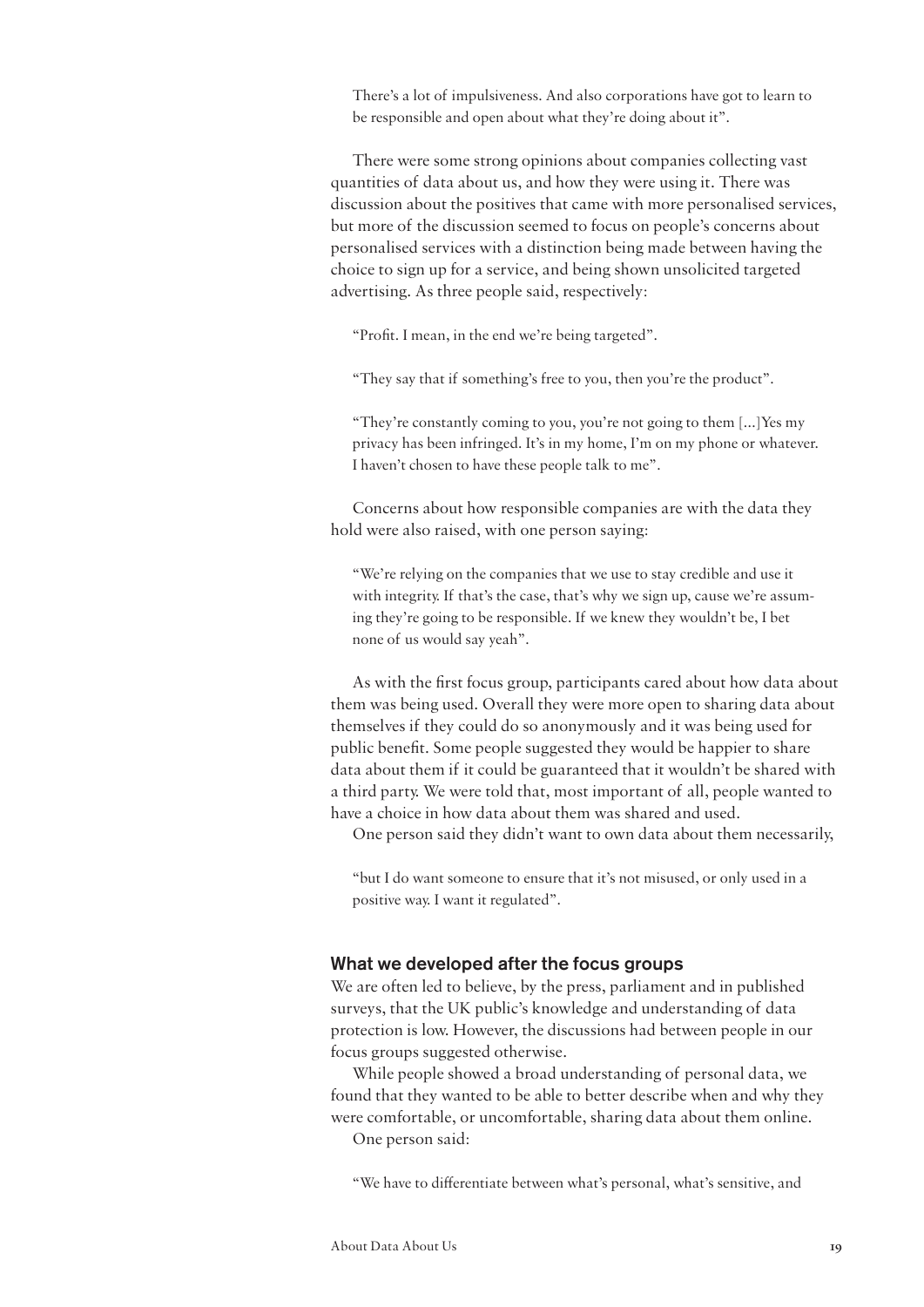what's open. Because open it seems like none of us care [about] [...] but what's personal, and sensitive, that's the question mark, and how can we control it?"

Some said they felt greater education was needed. While the GDPR is seen to have been helpful in outlining personal and sensitive data, it has been, for some, less good at helping people to understand that data about them can have other uses, and can provide deeper nuances or insights into them as individuals, groups or communities, and society as a whole.

For this reason, we sought to find a way to clearly differentiate between the different types of data about us.

We developed a graphic setting out these different types of data, with examples, in order to help people see how it can have different elements. Some data about us is deeply personal, and can be used to create insights and inferences. Some data about us is personal but, if stripped back and aggregated with data about other people, less individual in nature, and helpful for wider decision making.

This tool was designed to help make people aware of what kind of data about themselves they are being asked to share, what data they have to share and why, and what data they would prefer not to share. We felt this would help people better understand what they are being asked to consent to and assist with improving education.

We tested this tool in the workshop, and we have iterated on it since for more clarity around societal data. Both these graphics are featured below.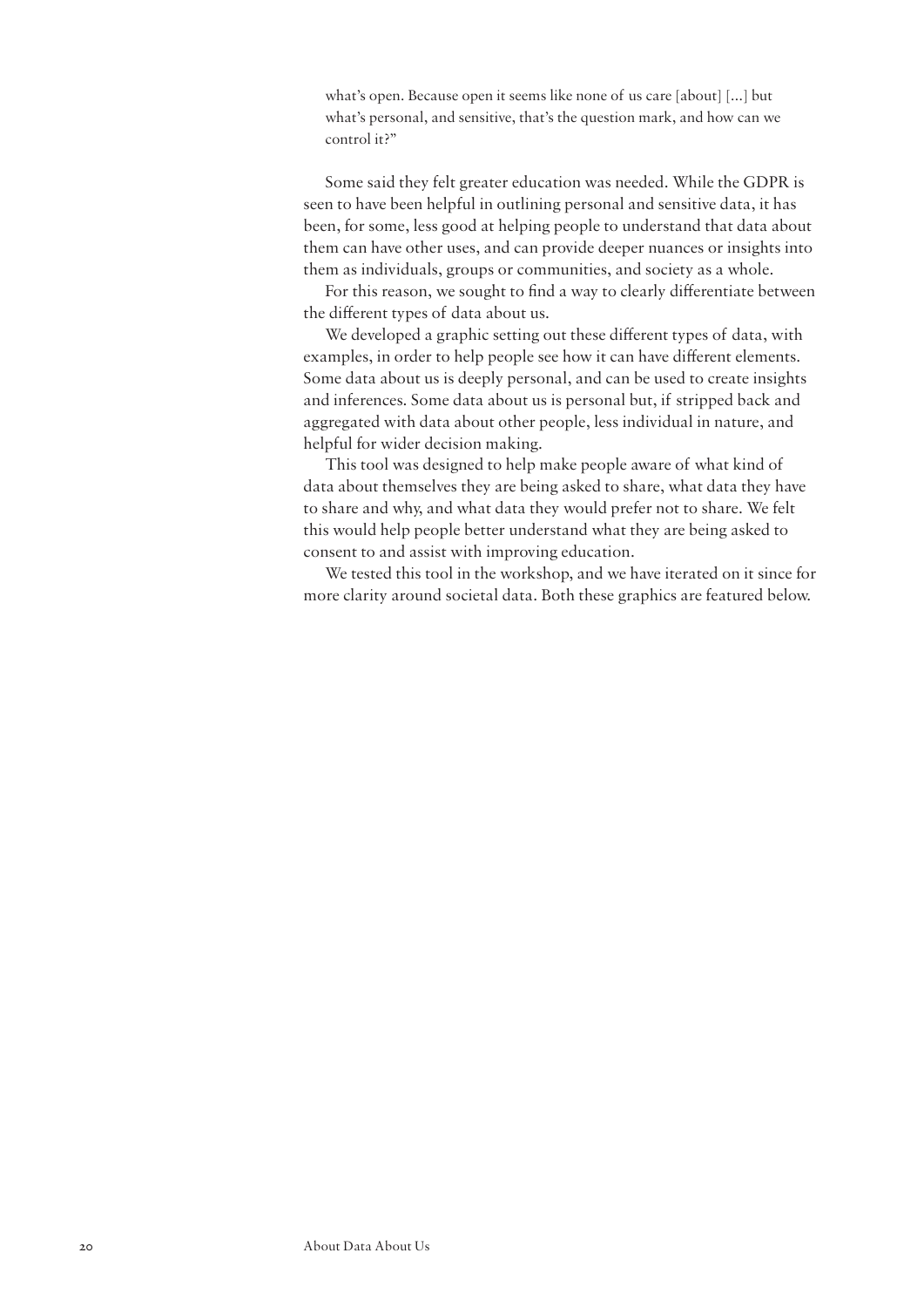# Data about us: the four categories

As we've explained, in this graphic tool we have sought to differentiate between and define the different types of personal data about us.

The first two boxes from the left, 'personal data' and 'sensitive data', are clearly defined in the GDPR – the second two to the right, 'behavioural data' and 'societal data', less so.

We presented our initial version (featured below) during a short presentation to the workshop groups.



 We have subsequently iterated in this graphic to provide more clarity around societal data.



This graphic is licensed under a Creative Commons Attribution-ShareAlike 4.0 International License <u>ම ගම</u>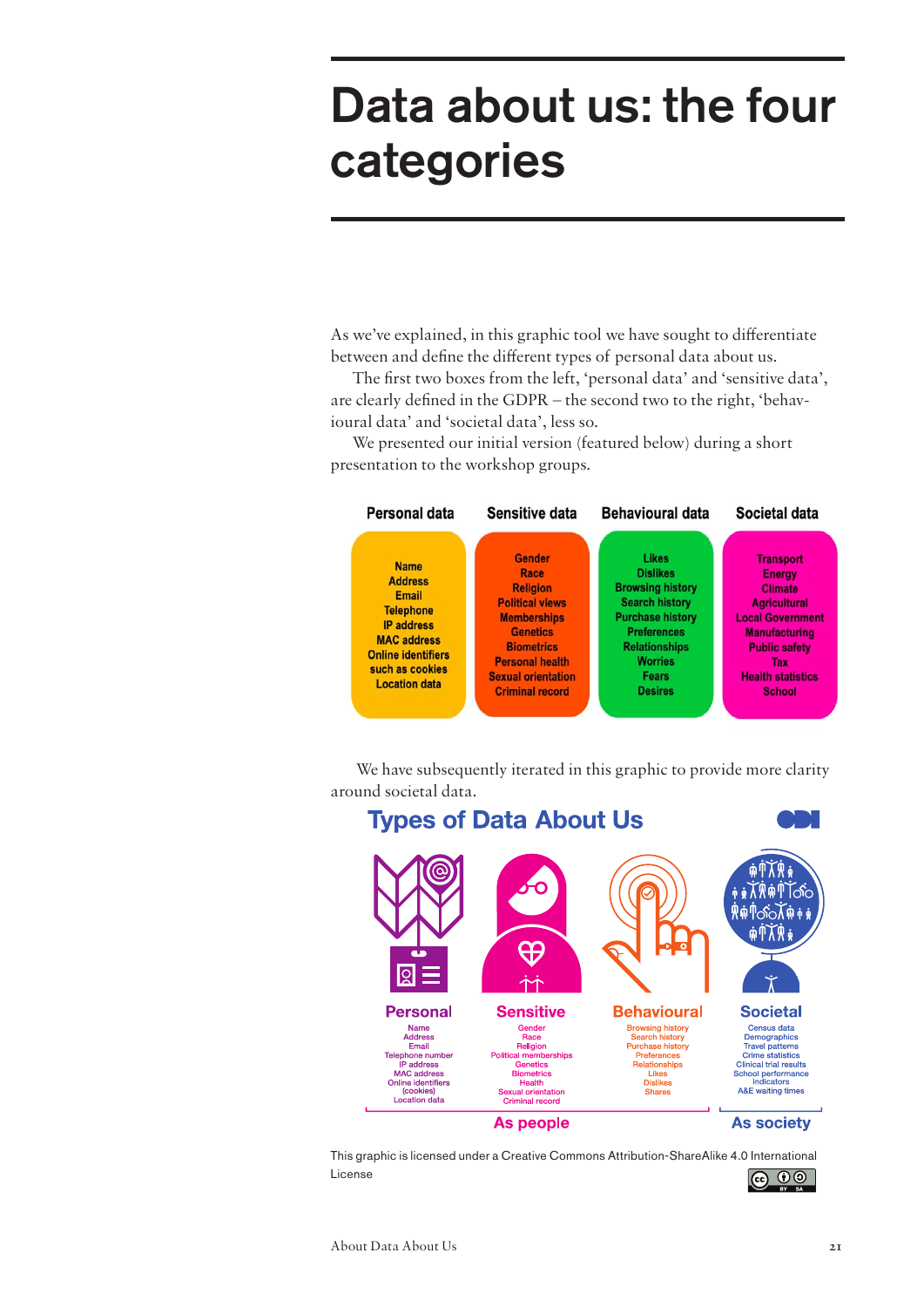# What are the different types of data about us, and how are they used?

**Personal data** as defined by the GDPR is any information relating to an identified or identifiable natural person. Some of it is data that we are familiar with sharing in order to be identified: our name, address, date of birth, telephone number, email address.

In a connected world there are increasing technical identifiers linked to our personal data: these are MAC addresses and IP (internet protocol) addresses. These can be used to identify the devices that individuals use, and hence the individuals themselves.

All of these identifiers link directly to individuals but may also link to others. For example, we may tell other people our name, we may share our birthday with people we don't know, our devices are shared amongst family members and our location is, depending on where we are, an identifier we share with everyone else at that location at that time.

The GDPR lists 'cookies' as an online identifier. Cookies are complex things. They come in a range of different flavours. Functional cookies, authentication cookies and unique identification cookies are cookies that act like a memory recalling where we have been online and what information we have given to a website. These make pages on the internet work, they leave a crumb enabling the website to remember that we have previously visited it. These cookies tend to be persistent – they embed themselves in our browsers. Sometimes they are used to mirror us between devices so that browsers remember us across a phone, laptop, or desktop. These cookies are focused on recognising it's us and remembering the information that we have given to the website before, such as a password, our bank details, etc.

**Sensitive personal data** is data that describes integral features of who we are: our ethnicity, gender, genome, biometrics (such as our fingerprint, DNA, facial biometric, voice and gait – all of which are completely unique to us as individuals), sexual orientation, and sex life. It also includes health data, educational data, employment history, criminal convictions, political party membership, amongst others.

Depending on the circumstances, making someone's sensitive personal data public, or misusing it in some way, could cause them serious harm. This data explicitly provides more detail about us, and deeper insights into us. It's data that, if misused, could lead to bias, discrimination or other harmful situations.

There are a range of laws and rights to protect us from such harms, such as the Human Rights Act and the Equality Act, which protect a range of human characteristics.27 The GDPR similarly makes clear that, because this type of data is more focused on specific aspects of a person, special protection is needed to ensure that organisations wanting to ask for this data, use it, share it, store it etc have a specific need and clear reason as to why.

It is worth noting again that while this data is specific to individuals, it also describes people around them. For example, we share our genome with members of our family (even distant members or people we have

<sup>27.</sup> Equality and Human Rights Commission (2019). *Protected characteristics* [online]. Available at: www.equalityhumanrights.com/en/equality-act/protected-characteristics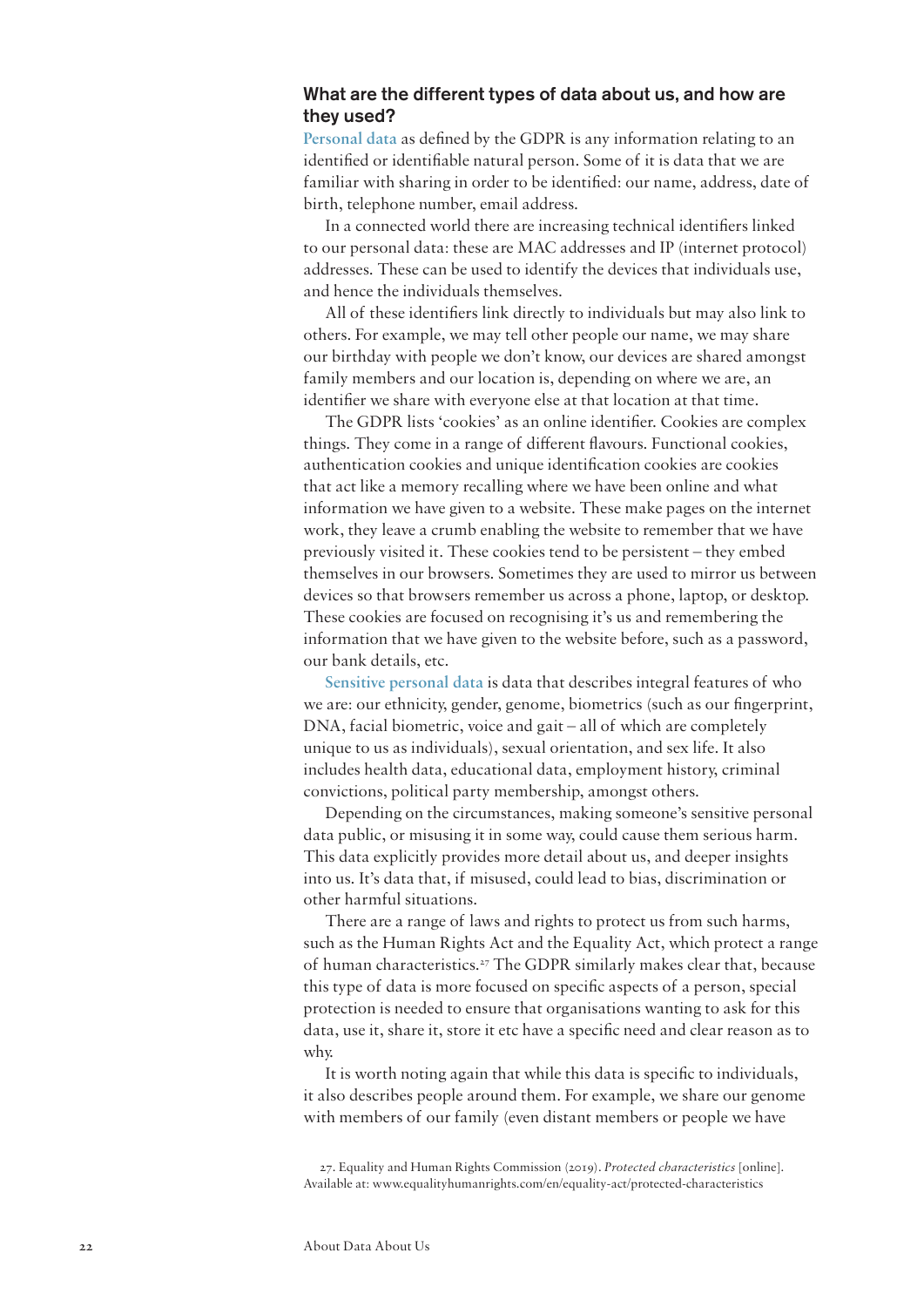never met). If we are asked to make a decision about how this data about us is used, we may find that we have to make a conscious decision about how its use might impact others.

Behavioural data is not specifically defined by the GDPR in the same way as personal or sensitive personal data. It includes data about an individual's behaviour and data that organisations use to infer, or guess, how we will behave.

**Behavioural data** tends to be collected via lots of different types of cookies, namely: performance, tracking, third-party, targeting, advertising, and social media cookies. The focus of these cookies is to track, monitor and analyse the behaviours we demonstrate when we are online: the what, when, why, and how of our online activity.

Behavioural data is also collected when we buy things with credit cards, store cards or, in certain cities, travelcards.

The adverts and content that we see online are often sold by AdTech and social media companies using cookies. These cookies are able to identify us, so the GDPR offers some protection to us in terms of personal data, but currently the companies that use these types of cookies are paying no attention to the law, a problem highlighted in a recent report from the Information Commissioner's Office (ICO) detailing the AdTech industry's use of cookies.<sup>28</sup>

Behavioural data is a deeper, more complex type of data about us. It is not just used to identify us, but also to understand us from watching and analysing our behaviours. This can be done both on- and offline.

Take location data. Our specific location when we stand in the street is an 'identifier' pinpointing us to a certain location, but if that identifier stays on and moves with us it creates a constant real-time stream of location data about us, giving an insight into our behaviour, not just a way of identifying where we are. Combine real-time location data with data about purchases we've made on our contactless bank card, while on that journey, and a more nuanced and detailed picture is created about us.

The same applies to a journey that we may take online. The website we visit is the location, but what we browse gives an insight into our personality – taste, mood, preferences etc. The insight of one website by itself is far from nuanced or accurate, which is why these cookies stick with us as we go from one website to another.

This 'behavioural data', as we've defined it, is data that historically has not been captured before in such a constant way. It is this data about us that seems to cause the most concern and anxiety for people. This is the data that people want to have more control over, which is why we have tried to define it more clearly, and what it can be made up of, so people can understand what is being gathered when they are presented with a choice of cookies, to accept or deny.

While cookies are covered in the GDPR, overall regulation for cookies comes from the Privacy and Electronic Communications Regulation  $(PECR).<sup>29</sup>$ 

<sup>28.</sup> Information Commissioner's Office (2019). *Update report into adtech and real time bidding.* London: Information Commissioner's Office. Available at: ico.org.uk/media/about-theico/documents/2615156/adtech-real-time-bidding-report-201906.pdf

<sup>29.</sup> Information Commissioner's Office (2019). *What are the Privacy and Electronic Communications Regulations?* [online]. Available at: ico.org.uk/for-organisations/guide-topecr/what-are-pecr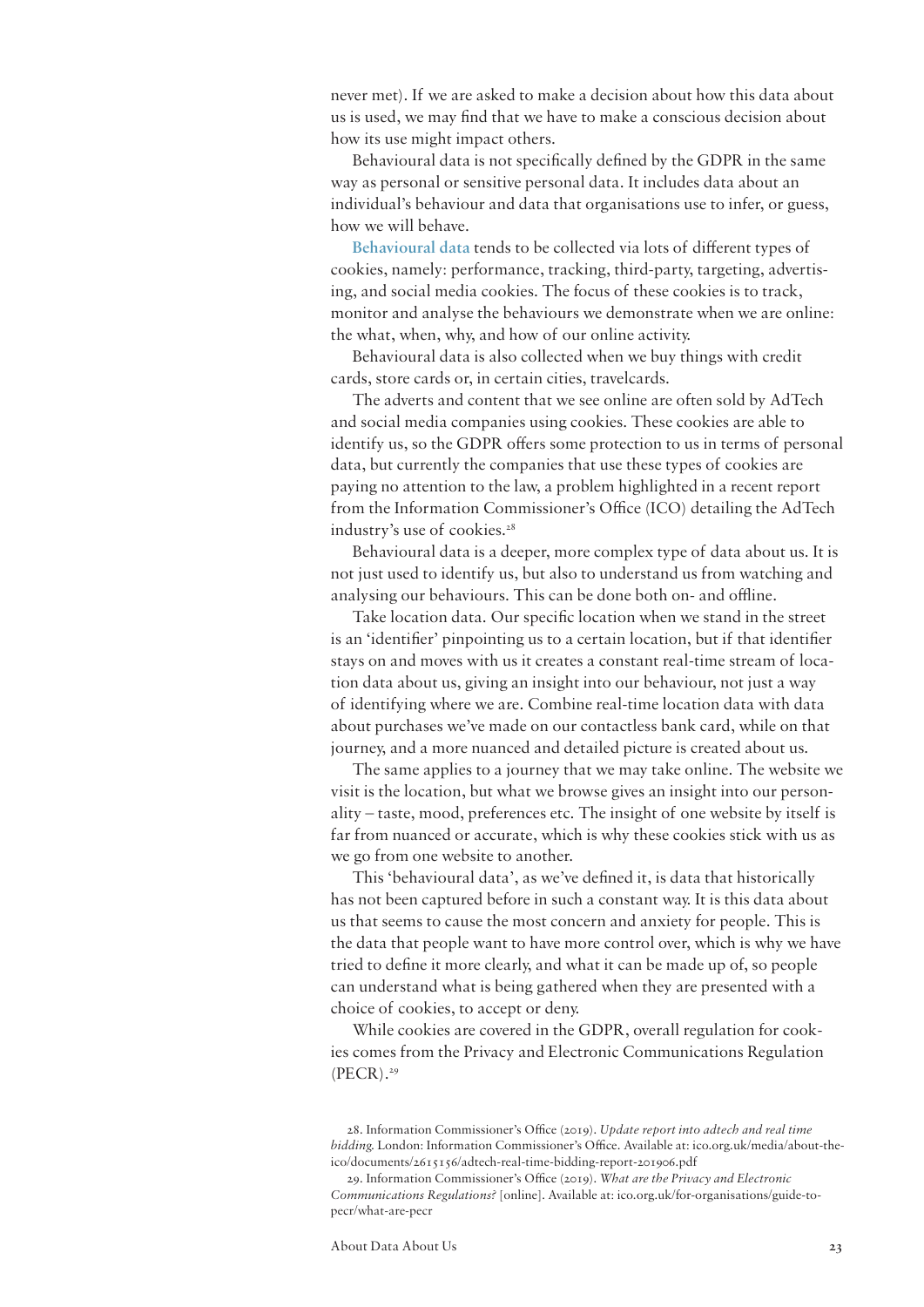**Societal data** is data about us that incorporates elements of personal data (for example our location, our health, our energy use data) but does not need to include personal identifiers, that link back to us as individuals, in order to be useful.

Societal data forms part of important data infrastructure, which is crucial to understanding and meeting our society's needs. Examples of societal data are road and rail traffic, footfall in cities, disease statistics, and school attendance.

If handled correctly, societal data should be made to be as open as possible, with the data being open for anyone to access, use or share.<sup>30</sup> Open data can help governments, businesses and communities make decisions that benefit society as a whole, create products or tools such as maps or transport alerts, spot patterns in healthcare, or determine where local services are needed most. For these uses, societal data about us is often combined with non-personal data, like the names of towns, the location of bus stops, or the temperature at a particular time of day.

Even though societal data is often about us, in that it might include data about our commutes to work, in order to bring value it does not require anyone using it to know precisely who we are. Often this data is aggregated, focusing on total numbers of people rather than individuals.

The potential for us to be identified, or someone to learn more about us as individuals from aggregated data, will depend on how many questions are asked of the data, and how much the person looking already knows or can find out about us from other sources. There is with any dataset the risk that a person can be identified or re-identified, even if we are told data about us is anonymised.

Of course some societal data will include, or generate, behavioural data. Knowing how many people are getting the 5:15pm train out of Manchester Piccadilly station, for example, gives an insight into people's travel behaviour. Understanding how many people have contracted the flu in Plymouth in the month of March gives insights into people's health. An organisation might use this aggregated data to infer something about the behaviour of either specific individuals or groups of people.

The GDPR requires that societal data, as we have defined it, to be handled in clearly defined, specific ways. Just as with all data it must be handled lawfully, fairly and transparently. Anyone intending to process societal data should ensure they determine the appropriate lawful basis, be it consent, contract, legal obligation, vital interest, public task, or legitimate interest.

While societal data can bring opportunities, we must not be complacent and assume that all opportunities will benefit all of us fairly. A democratic debate about the use of data about us for societal decision making, and how the benefits are shared, is necessary. Just as with all data use, ensuring that the purposes of the use are legitimate, necessary, and proportionate is critical.

<sup>30.</sup> The Open Data Institute (2019). *What is open data and why should we care?* [online]. Available at: theodi.org/article/what-is-open-data-and-why-should-we-care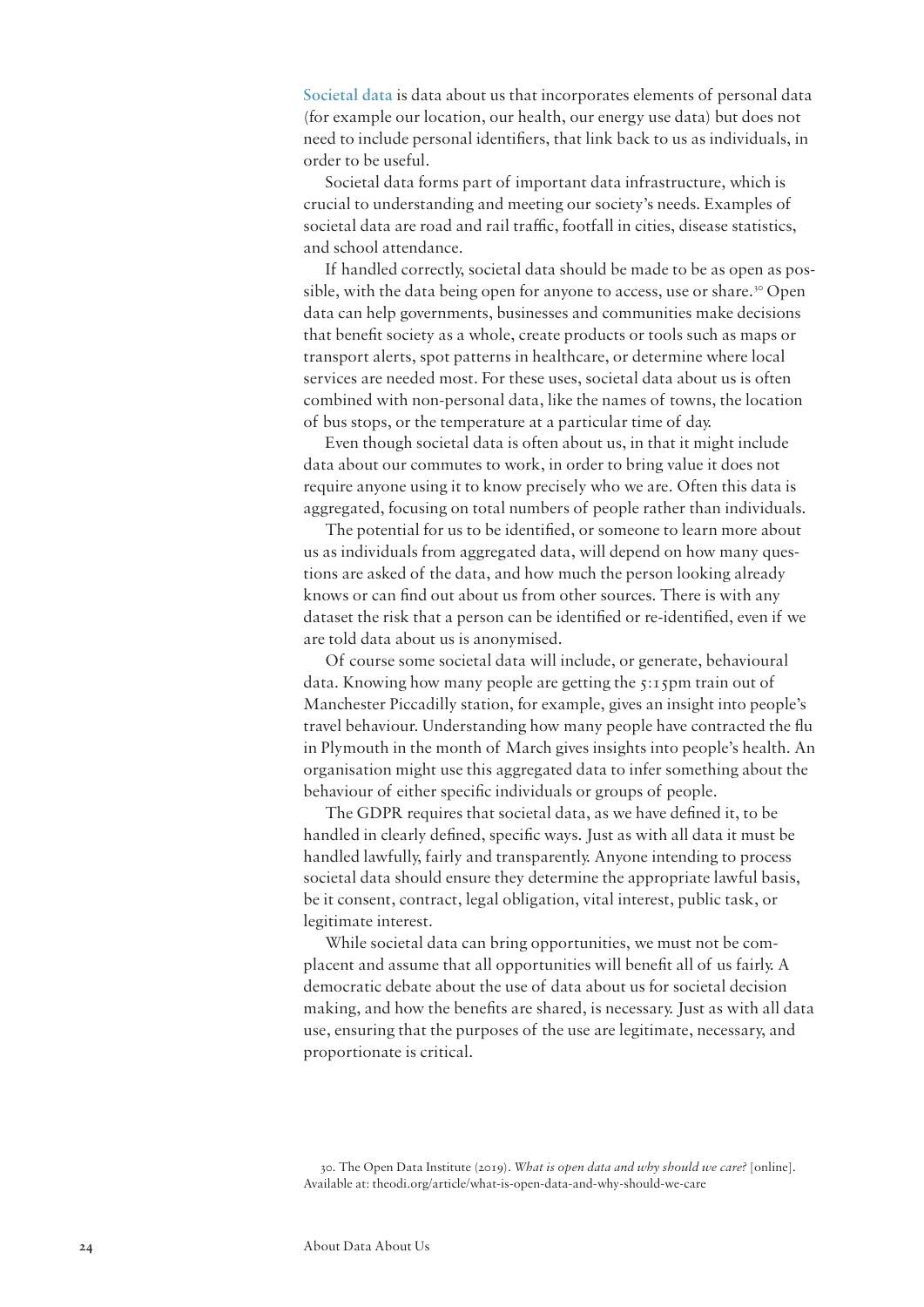# The workshop

### What we tested and what we learned

Based on the conversations and findings from the two focus groups in April, we felt the next step should be to test narratives about data. We decided to do this within a workshop environment, so people could work together in groups to construct stories and test their knowledge.

Before the workshop, we write three stories about data to test. Each story was presented as a scripted conversation between two people. We included a small context-setting section before introducing a dialogue between two people talking about a real-life situation in which data about them was being used.

We asked participants to capture their initial reactions to each story in a feedback table before opening up to table conversations facilitated by a moderator and a note-taker.

We wanted to learn if talking about different uses of data make people:

- More aware of the various types of data about them which are used within society .
- Increase their interest in and demand for rights and responsibilities around data.

We wanted to learn what feelings different situations and examples of data use generated amongst the participants. Did they find the story appealing, reassuring, disgusting, or annoying? We also wanted to explore concepts of fairness and what people saw as a good or a bad use of data about them.

Within three table groups of four to five, participants were asked to engage with the stories one at a time, allowing notetakers to capture responses to each story. Table facilitators introduced each of the stories using the context-setting section, before inviting them to role-play in pairs with the scripted conversations. They were then asked to discuss what they thought or felt, and how they interpreted the stories.

After all the tables had fed back with their responses to the stories, we presented and discussed the different 'types of data about us' graphic [as explained in the previous section].

After lunch, we invited each table to work on and present a way of retelling one of the stories. This could be a poster, a play, or a presentation. We provided materials to help with generating something visually interesting.

They each presented their new stories to the group, along with new participants who were brought in as 'judges'. Not having heard the stories before these judges were intended to offer fresh, balanced judgement around the stories that most resonated with them, and increased their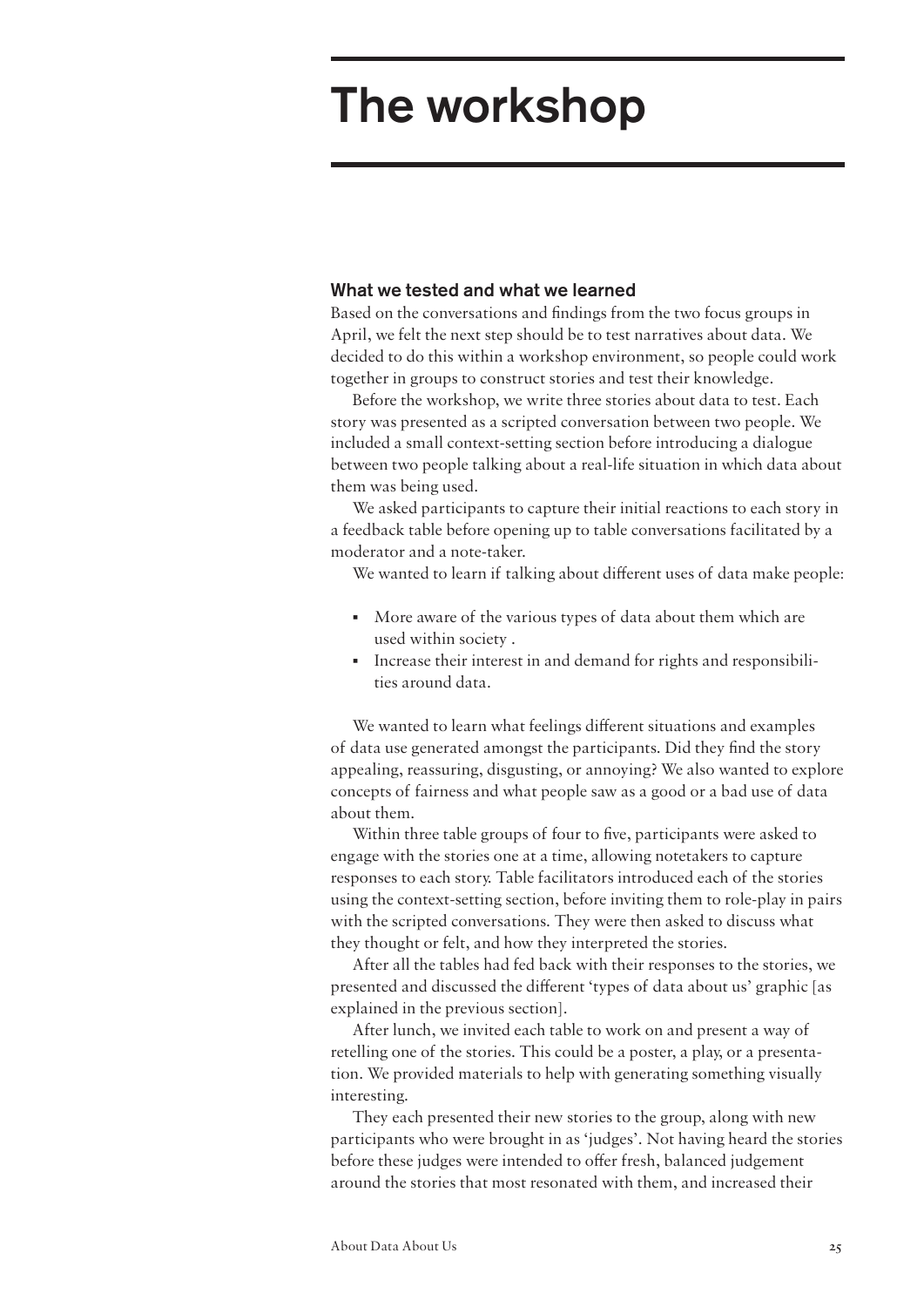demands for data rights and responsibilities.

#### Story 1

Story 1 was a made up conversation between two people about how data about us can be used by our employers to make decisions about us in the workplace. This was described by presenting the scenario of a woman not getting a job based on the interpretation of a photo of her that was posted by friends online, and a scenario of data collected from someone's 'wearable' worn at work being used to monitor their productivity.

The intention of the story was to test how people felt about the ways in which data about us can be interpreted, and to test concepts of fairness around automated decision-making within employment practices.

This story had the most visceral reaction amongst participants, with people expressing indignation, disgust, disbelief, discomfort, anger, a sense of their privacy being invaded, and that the situations were "unfair", "wrong", and "sinister".

The initial idea of a person being defined by a photograph of them online without consideration of context, or a conversation with them, was of concern to the participants. It led to a conversation about the responsibility we have towards friends and family when we post things about them online.

One person told us:

"I've got one friend who says, 'don't put any pictures of me up on Facebook, Instagram [...] Don't put anything on it!"

Another said:

"It happened to my niece, someone put a photo on[line] and she didn't want it on[line], and it caused a lot of problems. And in that case, you should ask, you shouldn't just presume they want the photo to go up".

Generally people told us that they thought individuals should take initiative in ensuring their safety and privacy, and take responsibility for how and what data they were sharing online. But they also recognised that people need a basic level of education and awareness of how social media works, and how it can affect privacy.

"I think people need to take a bit of responsibility for themselves in using those platforms, but it goes hand-in-hand with the company telling you honestly as well, because there's also a bit of that Cambridge Analytica and Facebook using your data and people not being aware of what it was being used for. I think it goes both ways [...] people have to take responsibility for using these platforms themselves, but I think the company has to tell you".

The group discussed the importance of boundaries between personal and work life, one person said they thought that monitoring via wearables is a misuse of data, and that interpretations or judgements based on data out of context are "wrong" and undermine privacy. There was a sense of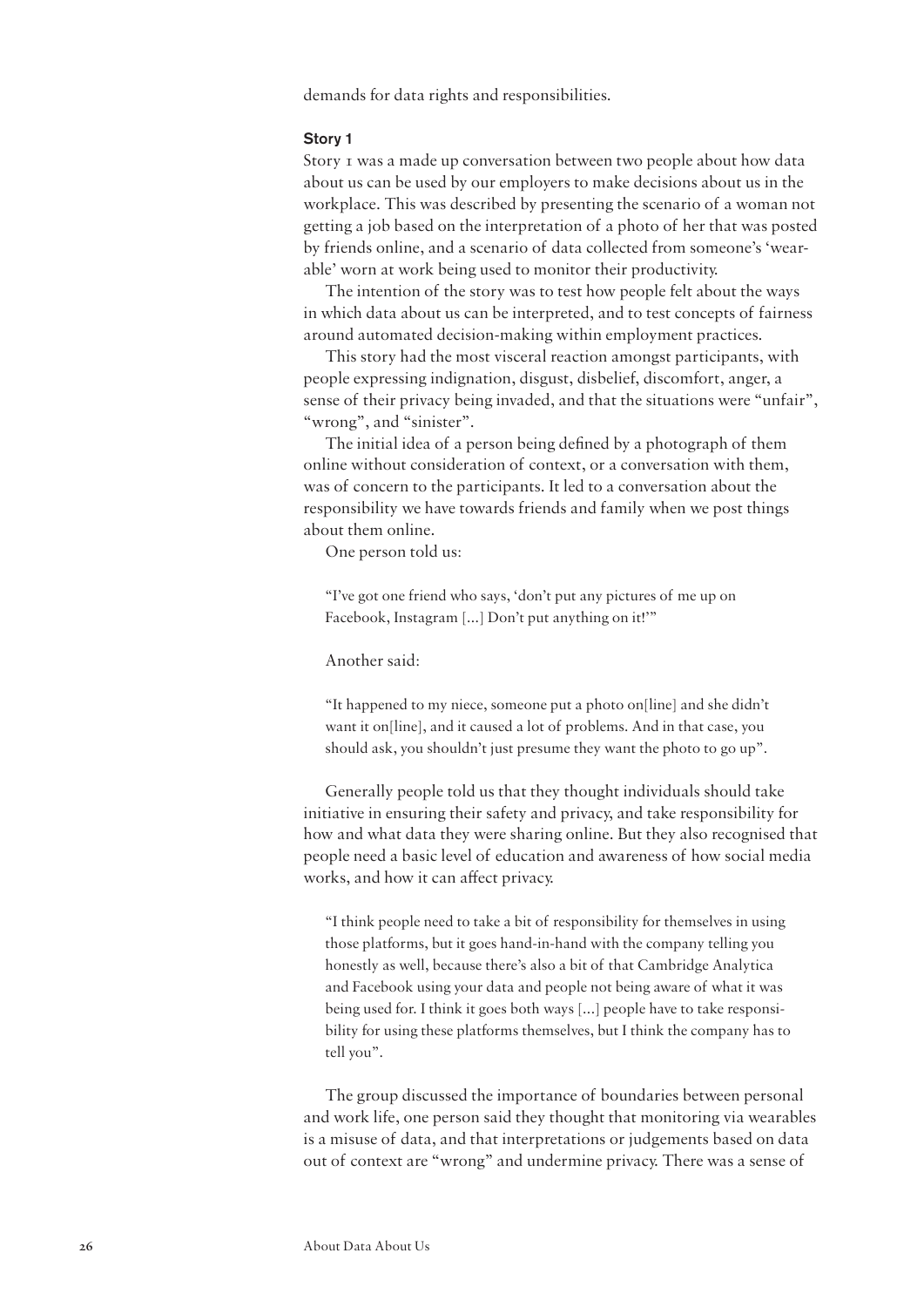agreement that people shouldn't be penalised for behaviour within their personal lives that doesn't have an impact on their work:

"Why should an individual in their own spare time be penalised for what they do outside their work? It's nothing to do with in the workplace".

The group suggested that without full context, assumptions can be made about individuals that aren't fair:

"Computers are just brutal aren't they? Whereas I suppose if you had a boss who was a human, they might [think], 'Oh she's going to the loo, but I know her work, she's a really hard worker, she's not lazy".

Another felt that:

"If you've got an algorithm looking at somebody, then the algorithm should be challenged […] it's not necessarily true".

Another person summed it up by saying that:

"Data is not black and white. It's how it's read and it's how it's interpreted [...] We're not all robots [...] Everybody's got strengths and weaknesses".

The concept of data not being straightforward ("not black and white") and the need for human interpretation and consideration was raised a number of times across the workshop as a whole.

In the scenario, when the 'opt-out' option was presented as the decision to quit a job (to escape its work-place monitoring), the group agreed it was only a viable choice if other employment was available. One said:

"If it was every single company, [so] you had to give away your privacy to get a job at all, then that would just be completely... just so alarming. That's an abuse of human rights".

The same participant went on to suggest that more should be done to help people opt out of that kind of treatment, especially as some groups are more vulnerable than others:

"What about the people who really don't understand it at all, [if] they would like to opt out but they have no data literacy, they don't understand the tech, they don't understand all of those terms and conditions [that are] hard to read".

#### Story 2

Story 2 was a conversation between two people describing how data about us (when anonymised, de-identified and aggregated) can be used for decision making for public services. The example given was wi-fi connections on people's personal connected devices being tracked in order to track and analyse the flow of people around a transport network. This story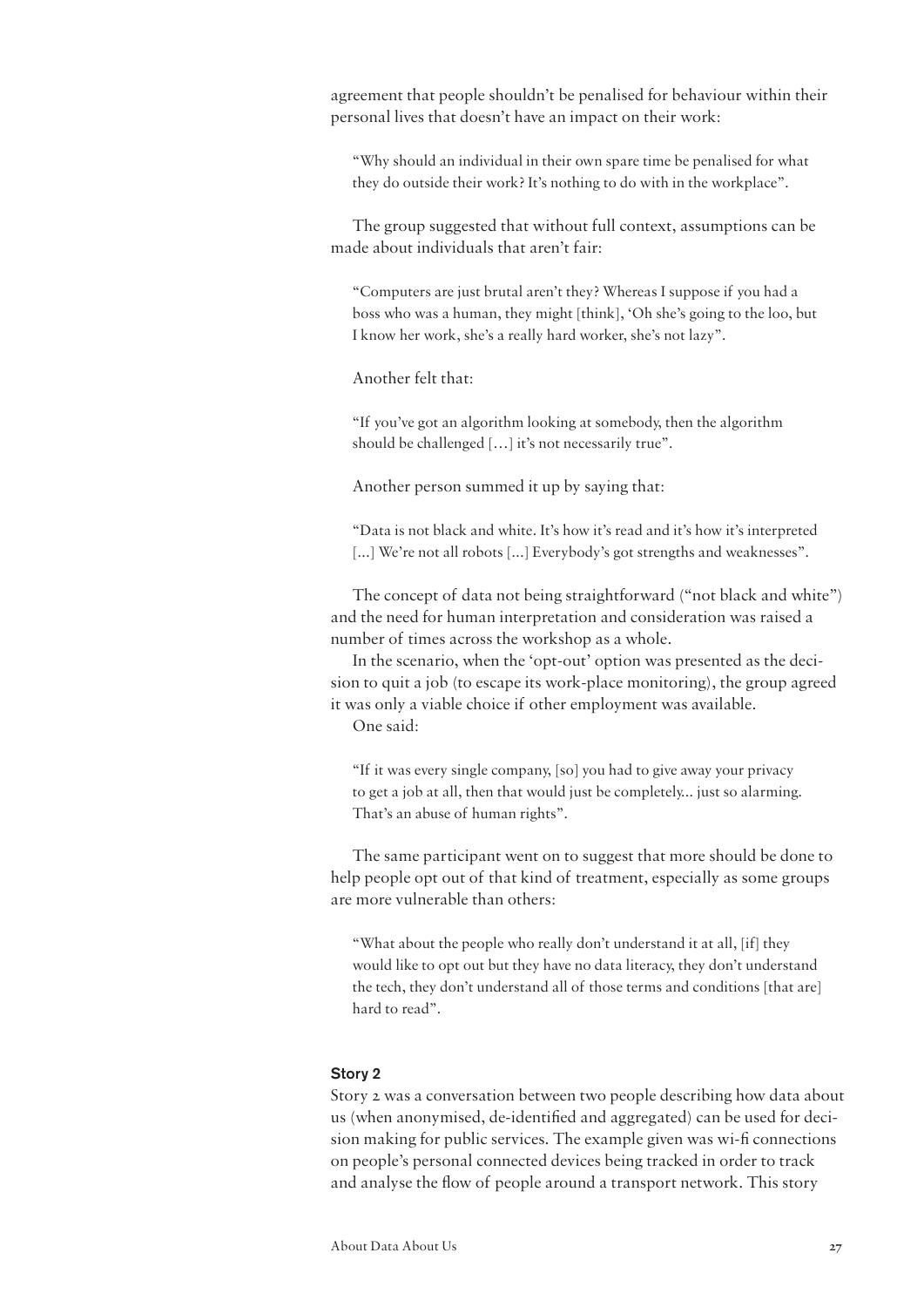was based in part on the tracking of wi-fi connections on the London Underground.

The intention of the story was to test how people feel about data about us being used for decisions that aren't about the individual, rather about benefits to wider society. We wanted to understand what feelings this raised, and hear what protections (if any) people wanted to see with the data.

This story was found overall to be the least contentious. One participant said they felt

"more at ease because it's not as intrusive".

Another said:

"Yeah, they can know that for society and stuff, but not to just get more money out of me and sell me stuff. I feel like for society for transport and energy, I don't mind them knowing".

While people were accepting and felt positive about data about them being used to make services better, they had some expectations about how it should be handled in order for them to feel completely comfortable.

They said the need for transparency is critical, and that they expect organisations or companies to be clear about what is being done with the data. There was a feeling that if we are not told what is being done then the purpose may be harmful or unfair to us.

"They should tell you. They should be transparent. And if they're doing it covertly, what else are they doing with that information?"

How the 'benefit to society' would be defined was also an issue. In relation to the use of data about us in the transport story, one person asked:

"Are they looking for where to make investment or looking for where to make cuts?" Another said: "If it [is] about knowing where people [are] to improve services that's one thing, but we shouldn't have to help them decide [how] they get most money by where people stand […] that's another thing, and I wouldn't agree to that".

Improvements and efficiencies need to be visible and transparent for public buy-in. One participant said that:

"The thing I'm worried about is permissions". Another said: "I would be worried about vulnerable people or children who struggle to understand what's going on or what they're giving permission for. I like the idea of an independent body overseeing what's going on".

Participants then suggested that there should be clear tracking notifications or 'requests' that pop up on people's phones; the ability to remove data about them at a later point; an update after six months explaining what has been done with the data and any money generated if the data is sold for any purpose.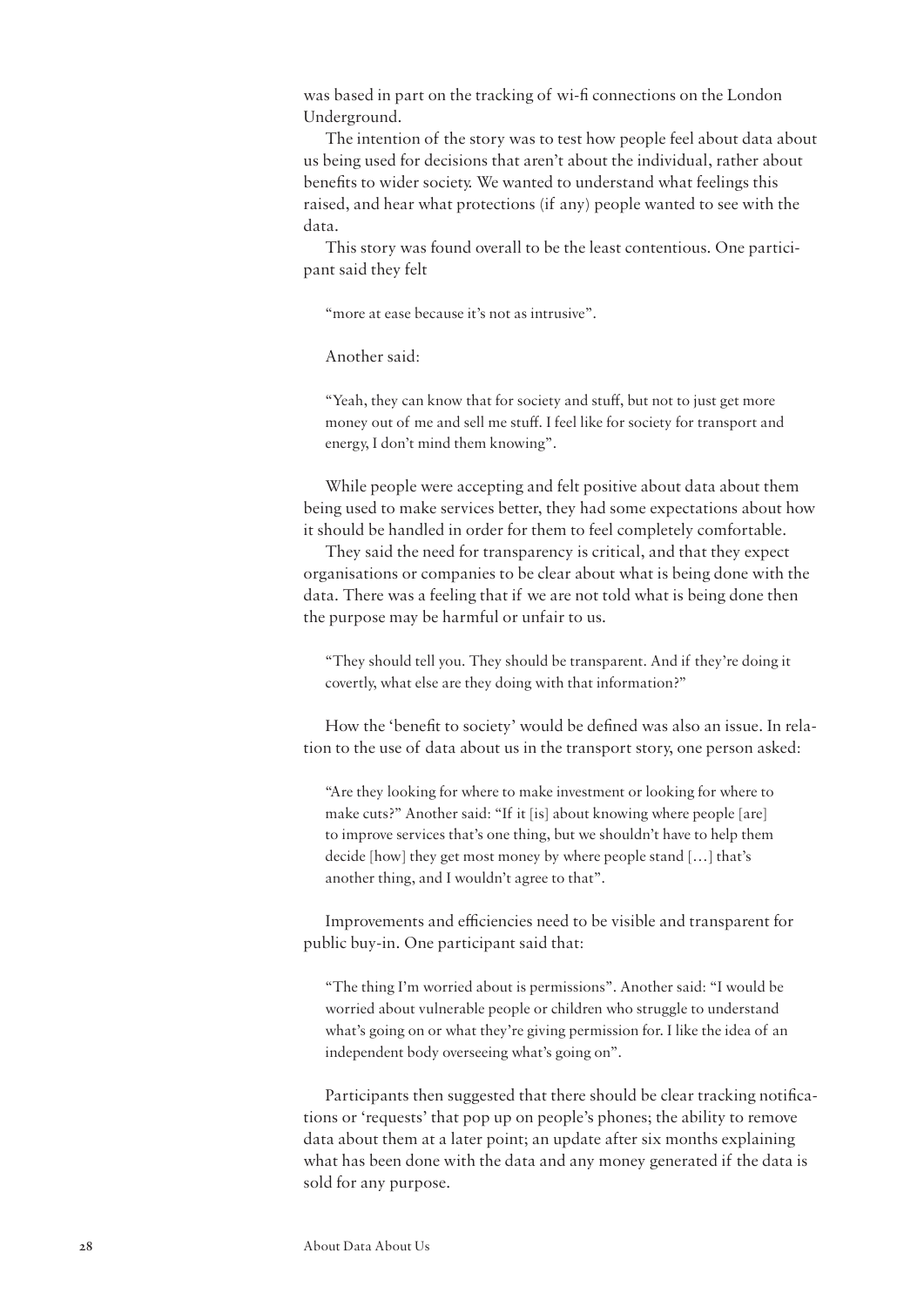Storage and future use of the data was also raised as a potential concern. One person said:

"It's fantastic to be planning and making services better and having more [trains] at particular times. All that is absolutely fantastic. But once they have this information, things might change. And I don't like the thought that data like this can be stored for years and years".

#### Story 3

Story 3 presented a conversation between a couple who are planning a holiday. The scenario presented them searching online for the same flights and hotels, one using their phone, the other a laptop. The story sought to explain how our behaviour, the devices we use, and the way that data about us is collected and analysed by online trackers such as cookies, can have a direct impact on the content, offers, and prices that we are shown as individuals.

The intention of the story was to test whether people were aware that companies collect behavioural data about us along with personal data about us, and that this can directly affect what we are shown online. We wanted to find out how that made people feel, and whether they found it fair or unfair, or were indifferent about it.

People's initial reactions to the scenario were that they were confused, surprised and curious.

"I felt stupid, I didn't realise what the companies do", one person said. Some participants weren't aware that companies may personalise pricing or content based on people's profiles. One person said: "I'm astonished that companies [...] are allowed to do stuff like that – purely based on [...] someone's perceived wealth".

Some were confused as to exactly how the algorithms behind websites work to create this personalisation.

Several people related this story to analogies of price discrimination in the non-digital world targetting people perceived as vulnerable or ignorant, such as

"Rogue traders [going] to an elderly person's house and [saying] 'Oh you're guttering's broken, it's going to cost £800,'" or the idea of a car mechanic charging a woman more because "He's thinking, 'oh, I can take advantage of her because women don't tend to know as much about cars as men'".

The group discussed the difference between usual price-discrimination through peak supply-and-demand times (such as summer holiday prices unfairly penalising parents) and this situation, which they considered a greater injustice. Price discrimination based on how far in advance someone booked a holiday wasn't seen as controversial, as that was considered a personal decision, but personalised tailoring of prices was considered to be unfair as the individual had no control over it: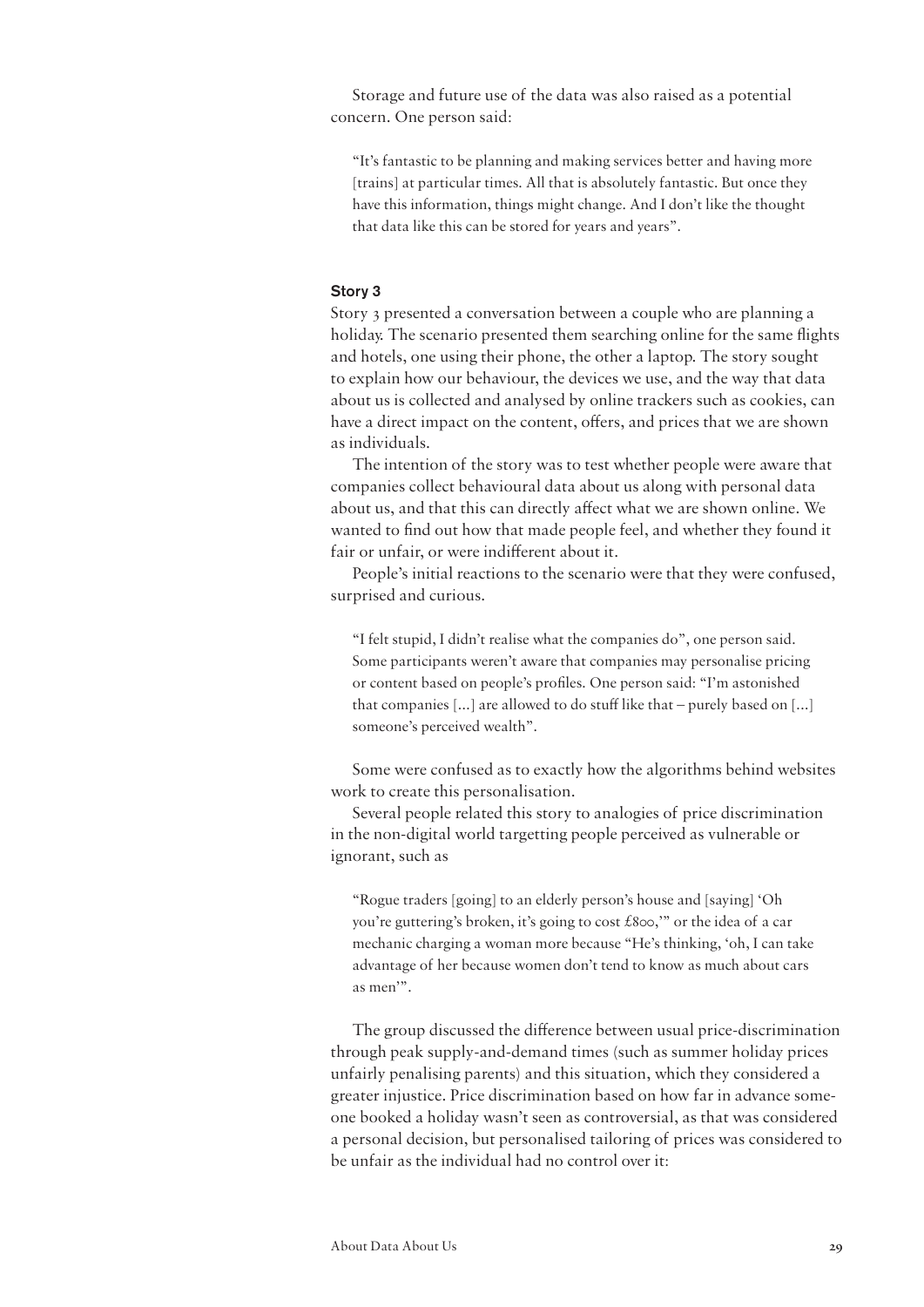"Why is it more expensive? You're obviously being watched on different websites".

In particular, they thought this type of activity targeted the vulnerable or ignorant. A couple of people were surprised that the type of device they use can have an influence:

"I wasn't aware that not only [do] they take into account what websites you've been on and what products you buy, but also the device you're using and everything. I didn't know that".

Adverts were contentious. One person said:

"I don't mind being recommended a different book, but I hate millions of adverts". Another said: "You can't tell companies not to target ads at you".

This led to a conversation "the right to choose", wanting to be able to give a shop or service the ability to advertise to you. One person expressed concern about her 12-year-old daughter being targeted by adverts, saying the advertisers had no right to do that. In response, another person said:

"We're starting from the assumption that companies can do this, but [...] none of us have given permission". Another person's suggestion was that "Sometimes [if I'm] sick of the sight of the same three t-shirts I've looked at or something, I'd rather have random adverts".

The idea of context being important – not just in terms of accuracy, but also fairness – was raised:

"It's not even accurate. They've got it wrong. Why can't I challenge this? Oh it's so frustrating, they're making guesses about me".

#### One person said:

"There's loads of people watching everything [I] do, and they're all making a guess about what I am like [...] I just like to browse it. Sometimes I'm not even browsing for me. It's for someone else". Another said: "They need a change in their business model. Right now, the more they know the more they can make money second guessing you".

# Another told us:

"I feel like I've got more of an issue with this one because it's just quite inaccurate. So it could be offensive [...] it's unfair because it's inaccurate. So it's just bad use of data in this sense".

The concern about how we are "judged" based on data about us was extended to the physical world, with one person saying, in relation to getting a visa to move to the USA, that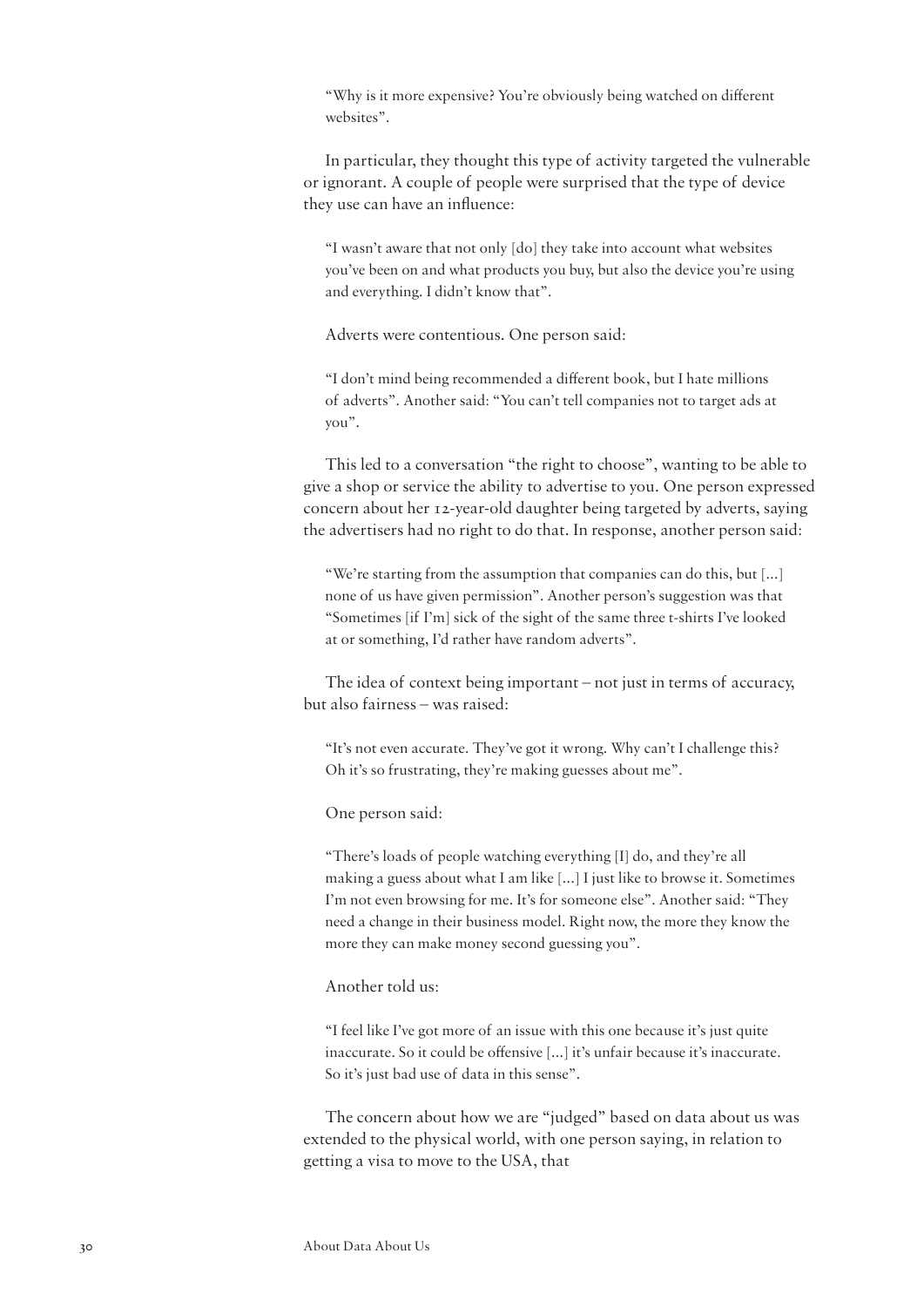"They will check your political affiliation or your [online] posts. It's just nuts to me".

As to rights around data, one participant said:

"I should have the right to decide whether my data is being taken and used". Others outlined that the rights that exist already – such as opting out – don't always seem to be working: "Not all cookies allow you to opt out of it. Not all websites are clear about cookies".

Feelings of resignation, that 'this is just the way it is', came up with some participants. One said:

"I actually think a lot of things go on around us that we're not even aware of".

Another said:

"I wouldn't know what to do or what to change about my behaviour online because there isn't a control for the individual at the moment".

Another said:

"There's no manual [for how to use the internet]. It's literally trial and error".

### Reaction to the types of data about us

When we shared the four types data about us with participants, they all said the different categories ('personal data', 'sensitive data', 'behavioural data', and 'societal data') were very useful in helping them understand their relationship with data, and place themselves within the three stories we had talked about. One person said:

"I've understood it more in that one slide than I've probably [ever] read about [data] online, so that's very good".

Several people picked up on the blurred lines between 'sensitive data' and 'behavioural data', and how one could be inferred from the other. One person explained this by saying

"They can make a guess on maybe different cultural events that you [go] to, or holidays that you [celebrate]. If you were [to] Google Christmas presents, or Google something going on for Ramadan or something".

People said they wanted greater protections or a new social contract. One said:

"I think societal data is something separate, but the sort of blurring between those different categories, particularly sensitive and behavioural data, I mean, I get that one is protected under GDPR but like how... how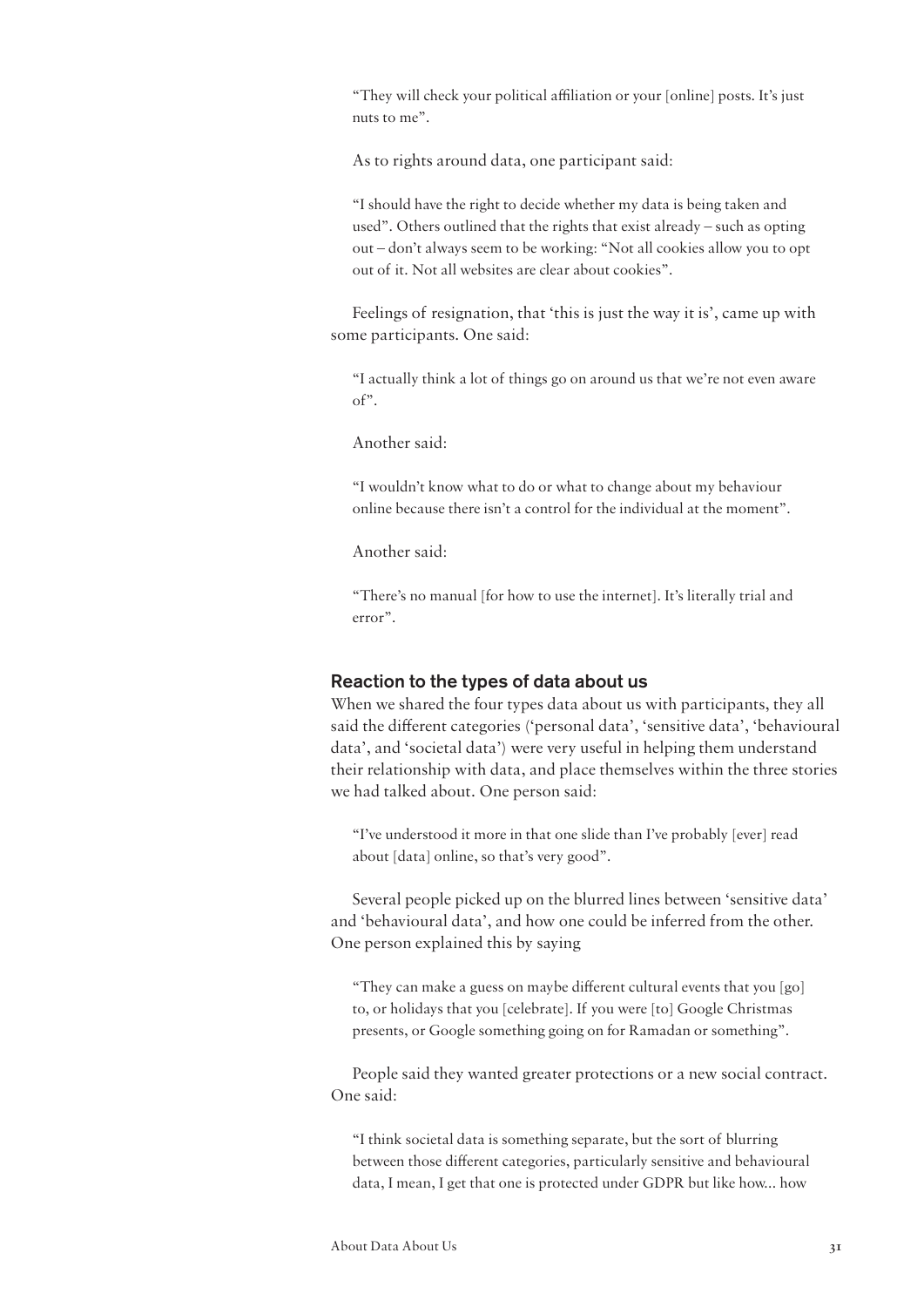do you define and pull apart those things? Because you could infer someone's political views from things they like on Facebook, and that is what political parties and lobbyists do".

As a group, they agreed that societal data is useful and that they were happy for data about them to be used if it could be de-identified with a guarantee that there would be transparency of how the data would be used, what the benefits were, and how it would be stored. One person said:

"Yeah, they can know that for society and stuff, but not to just get more money out of me and sell me stuff. I feel like society for transport and energy, I don't mind them knowing".

### Presentations and feedback from the panel

We wanted to test what participants had learned during the course of the day, whether the stories and the explanation of the different types of data about us had had an impact, and what they considered important to share with others. Therefore, in the last session of the workshop, we brought in a 'panel' of four new members of the public, to listen to the stories that the other participants had developed in tables, and give their reactions.

### Table 1

Table I created a poster with presentation in relation to 'Story 3': inferences based on data about us as consumers.

The group had categorised factors about the story into a 'traffic light system' from green to red. Green represented convenience, amber represented data protection and red represented the tracking of people.

**The panel** felt the presentation was informative and liked the balance provided by the traffic light system, but felt it lacked emotion and context explaining why the group had chosen the factors they had.

When asked what feelings the story inspired and values it captured, the panel said it made them realise how unclear it is how data is used and whether it is done in a responsible way. One panellist said:

"It seems that we don't really have full control of how our data is used. We are manipulated in a subtle manner by corporations".

A few panelists thought that some of the examples in the story were "random" and the approach didn't tell a cohesive story. Instead they wanted to see more detail about who is responsible for governing data. One said in relation to whether it is companies or people who are responsible:

"Do we have responsibilities as well? Or maybe, because of the flexibility of online services, we've just handed the responsibility to the organisations?"

**Our learning:** the scenario of inferences being made about us based on data about us as consumers was found easily relatable by both the morning group and the afternoon panel. The scenario prompted discussion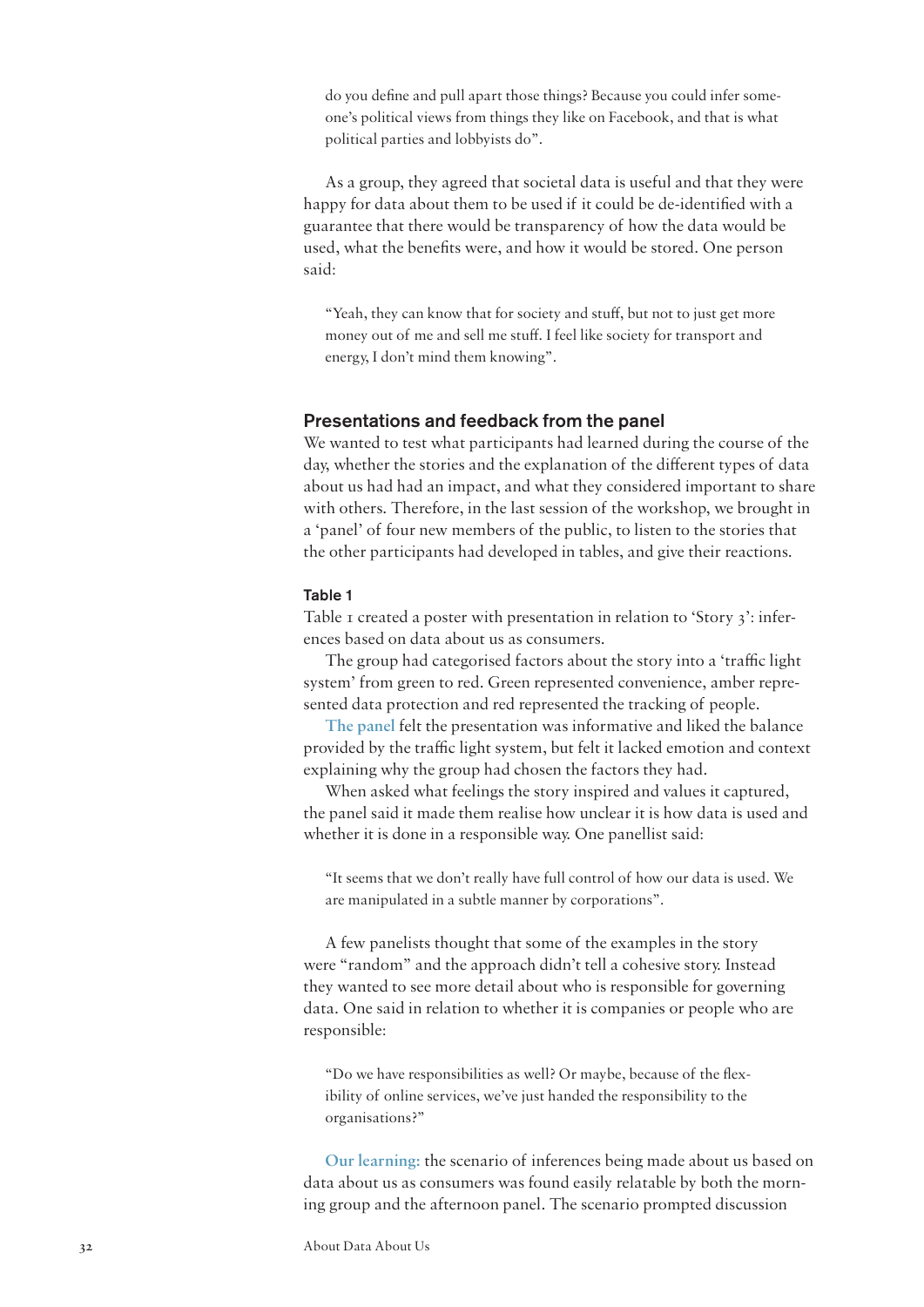about the level of comfort and control people have about how data about us is used by companies. It also prompted conversation about what responsibilities should be considered. The response of the panel revealed that, in terms of capturing people's imagination about how data about us is used, people wanted to see a story with characters and relationships rather than a presentation to help them engage more deeply

### Table 2

Table 2 created a poster and gave a group-presentation in relation to 'Story 1': automated decision making in the workplace.

The group used a poster to outline a scenario where people were being monitored and automated decisions were being made in a fictional company. The poster and verbal presentation was designed to act as a call-to-action to employees to stand together and challenge the company's approach to the handling of data about staff.

**The panel** felt that this story as the most emotive. They suggested it felt as though the group were calling for a revolt. They liked the fact the group had used pictures and felt the poster approach engaging. Some of the feelings they said it raised were:

"[It] makes me feel like information and data has been used in a deceitful way, and that there has been a betrayal of trust".

"[It] reminds me that data capturing can be both positive and negative  $-i$  if not used with the right context".

One panelist said:

"It made me feel that there is almost a data battle between modern management and staff".

Whilst the story had been emotive, it was felt by the panel that the group hadn't resolved the issues raised, and felt it was far from clear what action should be taken, or where the issue of rights should fall. A couple of people commented that they wanted to see a more collaborative approach taken between employees and employers rather than the "us versus them" framing.

**Our learning:** all the panelists agreed the poster presented had been helpful, and that it represented a clear sense of the story. The emotion of the story was referred to with panelists repeating the groups' initial reactions of anger, their sense of deception and compromised personal agency, due to the ways that technology and automated decision-making were used by the employer in the scenarios presented.

### Table 3

Table 3 wrote a short play featuring characters represented by each member of the group in relation to 'Story 2': use of data about us to help make societal decisions. The group incorporated the Types of Data About Us graphic that we had previously shown to them, as part of their performance.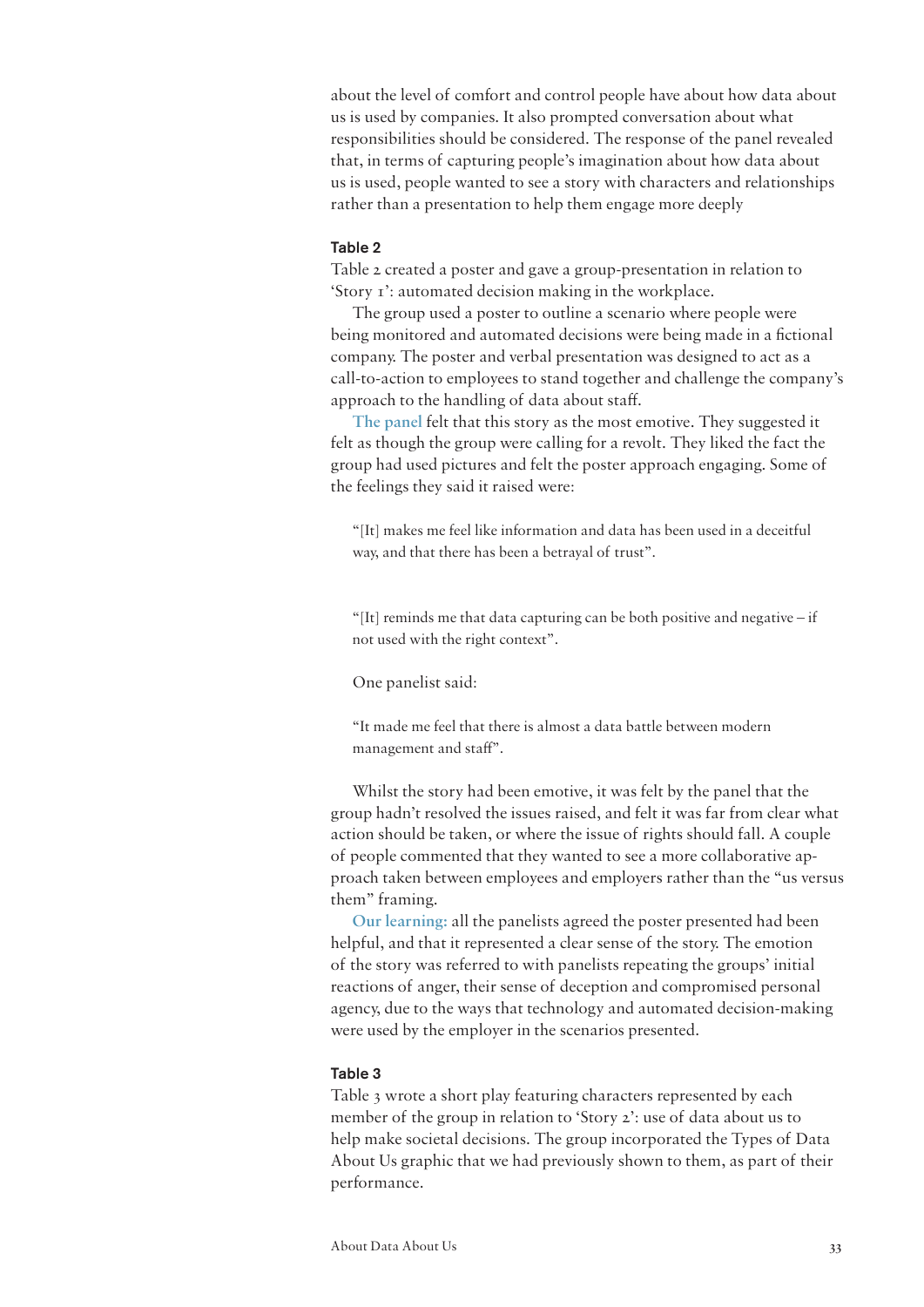The group drew on elements from all three of the stories that we had presented earlier. They modified the dialogue from 'Story 2' to incorporate some of their concerns about being tracked online, and somewhat humorously also referred back to 'Story 1', with some actors wearing fake wearable wristbands they had made.

**The panel:** As a whole, the panel agreed this was the strongest, most engaging, informative, and structured story of the three. The context and characters were felt to be engaging and they said that using Types of Data About Us graphic helped give them a greater level of understanding. On the graphic, they said:

"[It gave the] best clarity so far, [about] what can and cannot be used. This should be more public".

"I think the presentation slide was excellent".

Similar to the morning groups, panelists were supportive of the idea that data could be anonymised and used in ways to benefit society, although some also questioned whether the real reasons for collecting data would be beneficial to the public:

"Companies are thinking about improving services, that's the reason why they seem to be collecting, but the concern is what else is the data used for".

A few people highlighted a need for people to have a choice to opt out. Another suggested we should have the right to delete all our activity at the end of an online interaction: "Every time you connect to it, it should come up 'do you want your data', you know, ask the question. And then you have the choice to say yes or no to it, and explain: 'look, the data may be used just for services and you may feel that's safer, but be informative about and let people know what you're doing'".

**Our learning:** compared to the other two presentations, panelists felt they had a deeper level of understanding of the types of data about them. They attributed this to the graphic the group had chosen to put in their presentation and the nuances of presenting both positive and negative uses of data.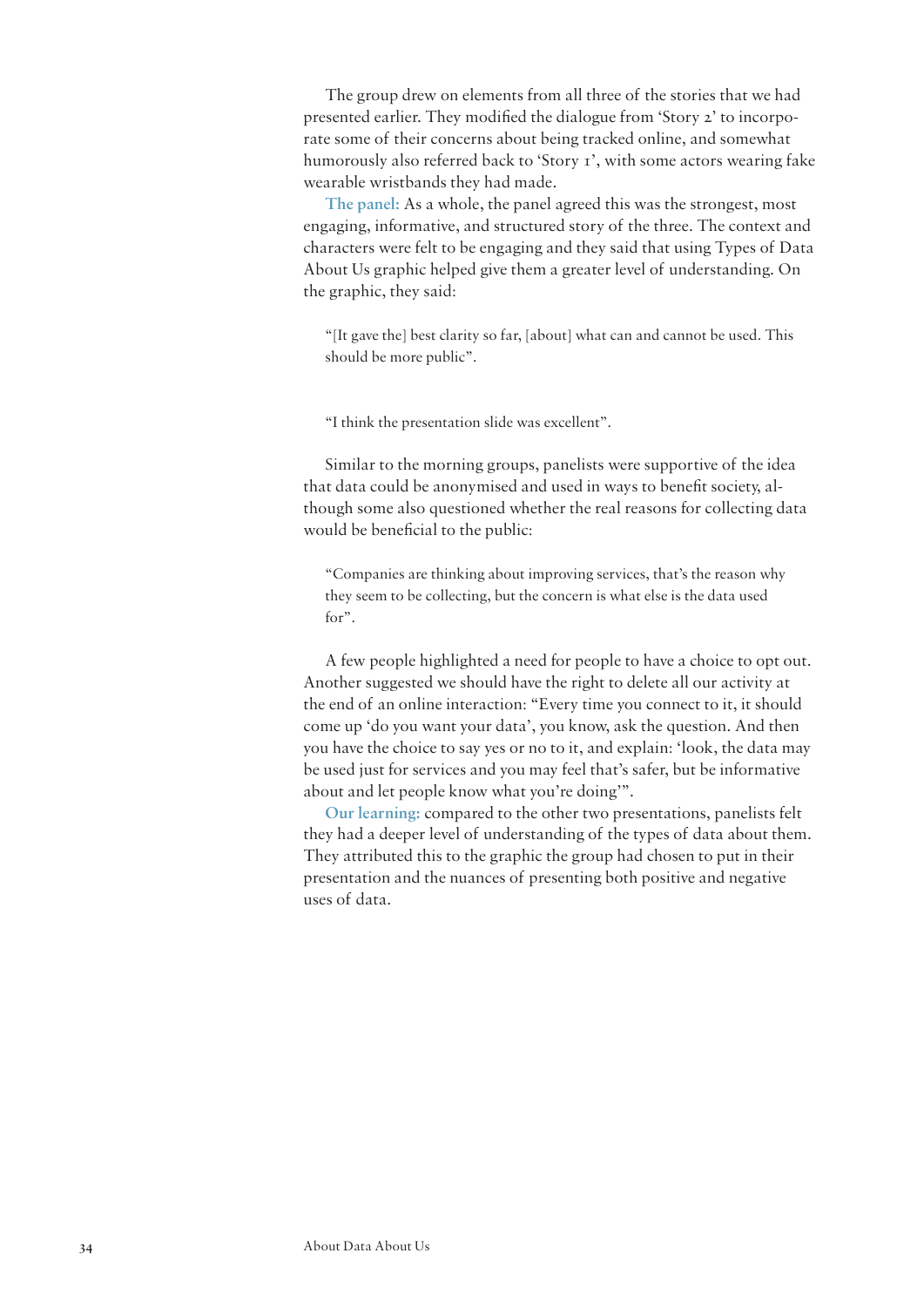# **Conclusion**

Our data lives are complicated. Never before has data played such an integral and granular role in how we live.

We all take different approaches to our digital lives. Some people are cautious about how data about them is used. Others are willing to share access to data about them with everyone and anyone. But, as we've found in the course of our research, most people want to make a choice based on how they feel at a moment in time, and be able to change their minds when they feel differently.

This nuance is often ignored or misinterpreted, particularly in quantitative research that is focused on people's perceptions of data and the value-exchanges around it.

Everyone we spoke with in our focus groups and workshop made clear that they had accepted the internet and their connected lives. Everyone said it gave them positive and beneficial experiences, be that more choice, better connectivity, ways of keeping in touch, sharing, engaging, learning, and teaching. People liked to be able to shop online, and download music, films, and games. Some said how mobile technology helped their children not to get lost; others said how it benefits their work and their hobbies.

However, people also expressed discontent, worry, and feelings of resignation. They worried about how much they understand, how well they are educated in using connected technologies, how safe they are, and their lack of control over how data about them is used. They also worried about being subject to organisations – both private and public – making decisions about them and decisions about society, which they fear might not actually benefit them.

It was a commonly felt concern among the people we spoke with that we are being misrepresented, misread, misinterpreted, and misunderstood because of algorithms, automated decision making, and a simple lack of human engagement.

Participants didn't want to have assumptions made about them. They raised concern about the impact this can have on our mental health, our children's mental health, and our general wellbeing. They said that they didn't want to be judged by how far they deviate from a statistic of what is 'normal' in society, but be allowed to be the complex human, not a robot.

The overall sense of mistrust was strong and people expressed the feeling that power is sitting in the wrong place, used for financial gain and not sensitive to the impact it has on people.

Most interesting of all was the widespread engagement with data protection. Everyone had heard of the GDPR. Knowledge of the detail was varied, but it was legislation that people were familiar with and they spoke of it with some confidence.

We posed general questions and presented basic stories to people to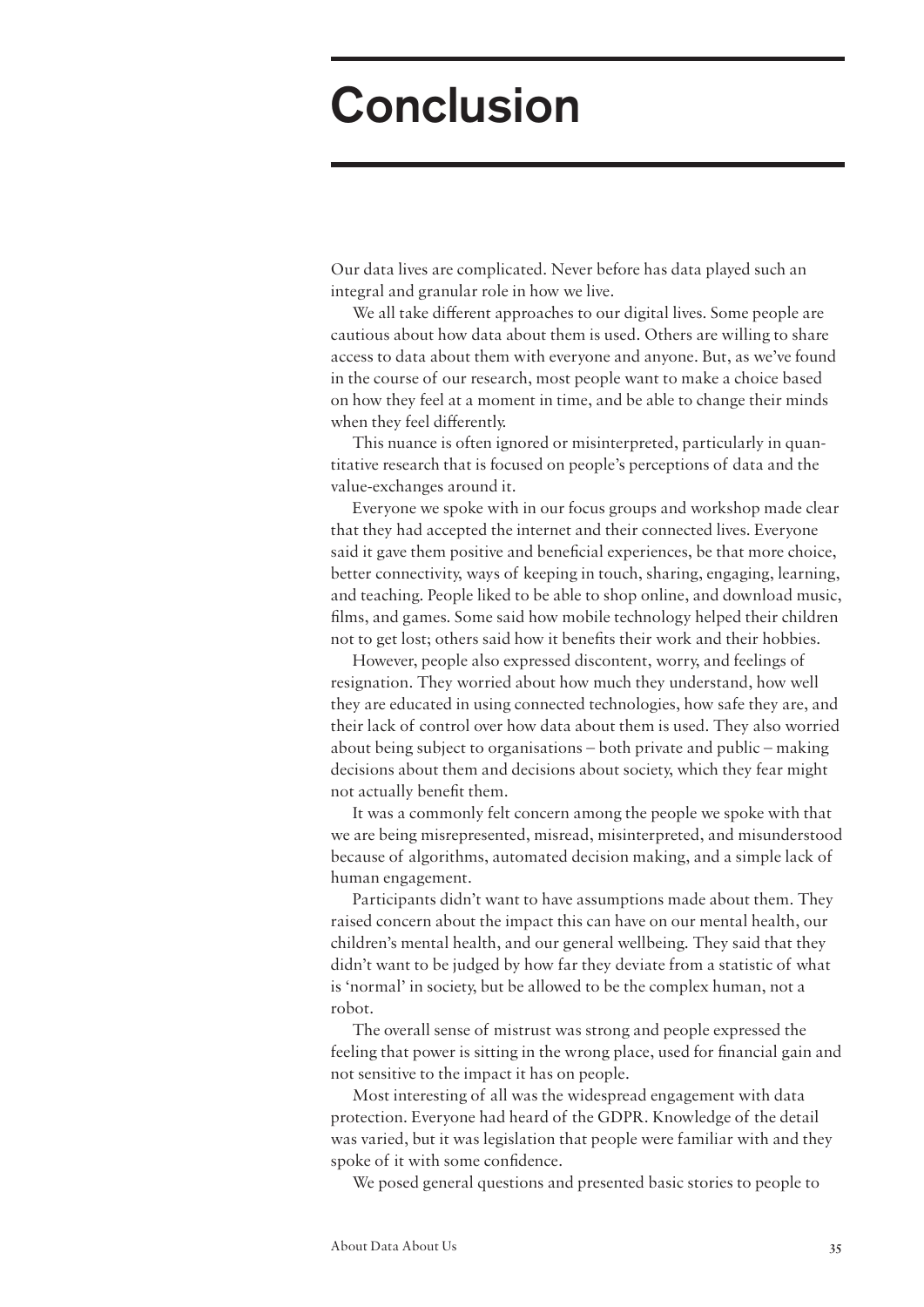test their feelings, knowledge, understanding, and thoughts. What we heard in return was a desire for clarity, knowledge, choice, and control.

### Suggestions from participants

The aim of the work was not to present a series of formal recommendations. We wanted the people to speak for themselves and to make their suggestions.

Some of the suggestions they made are things that already exist but clearly require greater signposting, strengthening, and improvement. Some are impractical but deserve consideration in terms of how the data world is seen by people and how government and business can approach transparency and engagement in the future. Some are simply demonstrations of how people want to be treated in their connected lives.

The following suggestions, which we have set out in bullet points under five categories for ease, are a selection of the collated suggestions made by the people we spoke to in our focus groups and workshop.

### Honesty and transparency

We were told that:

- People want to have continued and improved transparency and information about what data about them is being used, how, when, and for what purpose by all organisations both public and private.
- People want honesty about how long data about them is being kept for and what it is being used for. In the focus groups we held it was felt by participants that if a company couldn't tell them how data was being used then it was up to no good.
- People want to be clearly told when tracking of them is taking place. Both on- and offline and to be asked to opt in rather than opt out.

#### Agency and control

We were told that:

- People want to see a more unified approach to how cookie consents are displayed and handled – they don't what to go hunting around a website and want better, clearer, understandable communication and explanation about what it is they are having to decide.
- People want to see wider use of opt in rather than opt out. Opting in was seen to give more agency over making decisions about the use of data about us.
- People want to be asked clearly for their permission to share data for societal purposes – not for it to be automatically assumed, and have it explained why data about them is needed.
- Some people want the opportunity to choose which adverts they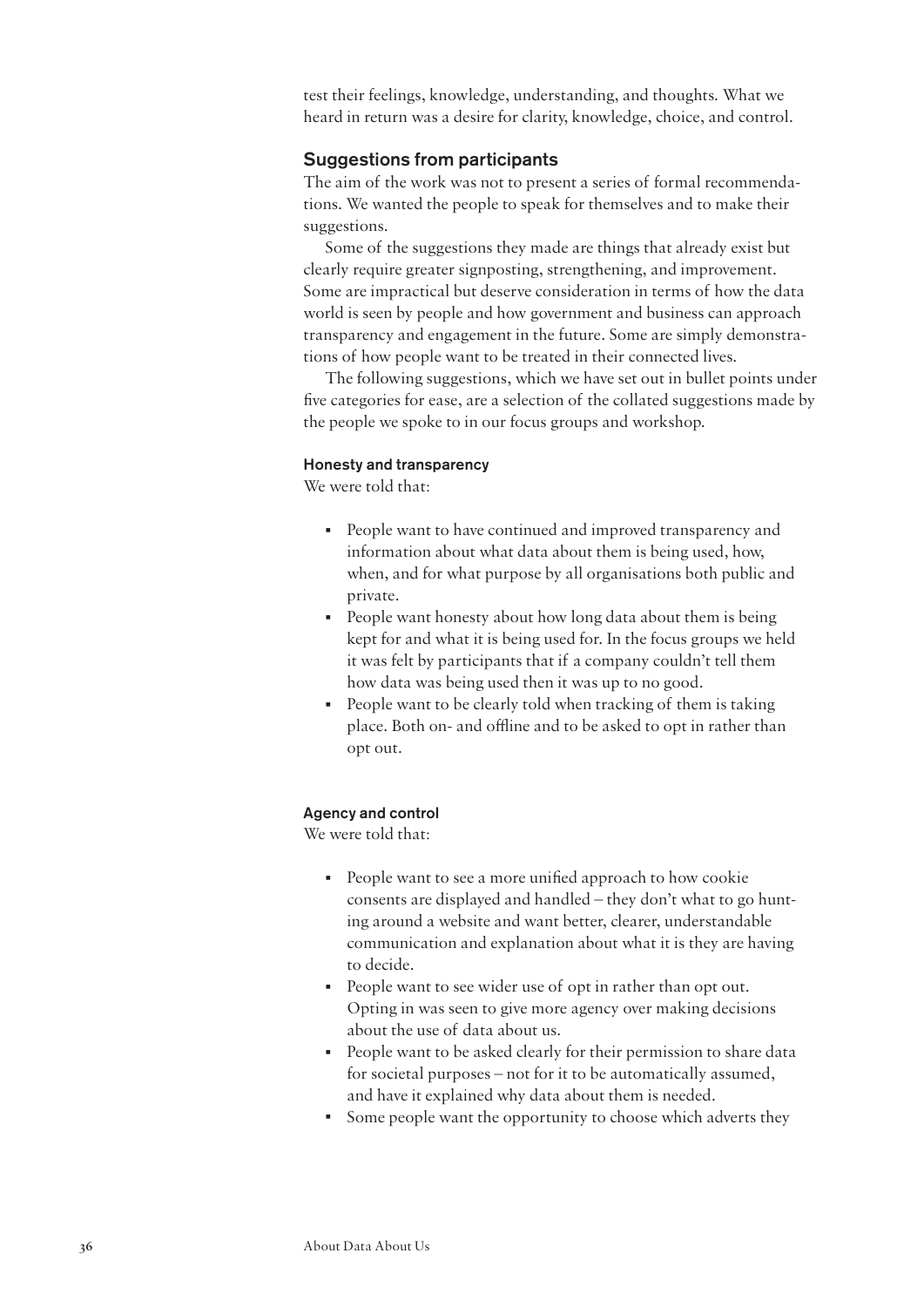want to see, and from which shops and companies, as opposed to being served adverts based on assumption or inference from behavioural data.

- Parents want to have the opportunity to restrict and control what adverts are shown to their children.
- Some people want to be able to choose which services are personalised to them – rather than have organisations decide that for them based on their behaviour.
- People want to have continued access to education and more choice of services that strengthen privacy and security – examples given were encryption, virtual private networks (VPNs), and search engines that don't track people.
- Some people wanted to see more friction in place online. They want to be asked "do you want to share?", "do you want to upload this photo?", "do you want to tag this person?", "do you want to delete your data now?" because it would enable a pause for thought, and help them decide what they want. We were told that even if this was irritating it might help people engage with what was happening.
- People want to have clearer signposting, such as a pop-up alert, with clear instructions how to delete cookies at the end of a session on a device.

## Rights and responsibility

We were told that:

- Some people feel that individuals need to take responsibility for communicating to others what they are comfortable with regarding posting of photos, comments, and other content about them on the internet. Others felt that there is also a place to ask before uploading or sharing data about others.
- People want to see companies take greater responsibility in their role of communicating what is happening with data about us online. This includes being clearer about how data about us is shared, sold, stored, and used to make decisions about us. This will enable us to control how we are tracked and how data about us is used to make decisions about us.
- People want to see government regulate companies to do things properly, some want this regulation to be "light touch", some want regulation to be a level playing field where all companies have to conform.
- People want independent oversight: such as commissioners, ombudsman or independent bodies to oversee the enforcement of many legislative or regulatory moves made to improve or protect how data about them is to be used.
- People want government draft legislation with people who understand data and the implications of it rather than politicians.
- People don't want regulation or legislation to be influenced by financial motive.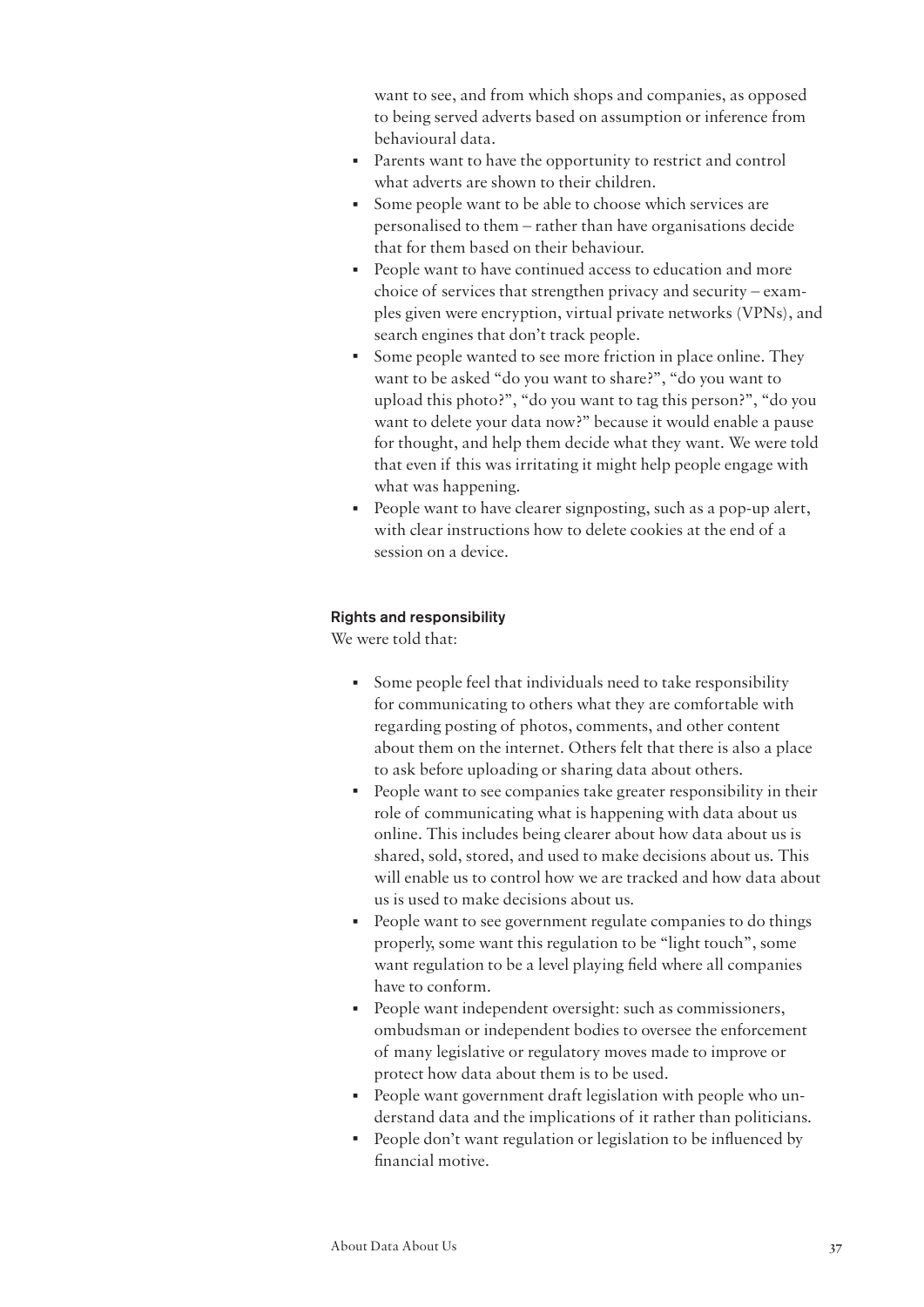### Context and fairness

We were told that:

- People want to see legislation and governance that would prevent prejudices and bias from being replicated and scaled through biased datasets.
- Some people felt strongly that news should be general and not personalised to them based on inference based on data about them – personalisation of news was considered unacceptable.
- People want to have clearer signposting and meaningful ways to prevent automated decisions from being made about them.
- People want the right to stop automated inferences from being made about them.
- People want an end to the idea that the value-exchange between data about them for deals, convenience, or nuanced recommendations is the preferred approach. People were clear that it's not a one rule fits all and that decisions are made about comfort levels of access to data about them in that moment. A decision on one day may not be the same decision the following day.
- People want to see stronger and clearer reference to how data about them will be anonymised and how they won't be easily linked/tracked/reidentified.
- People want to see companies who use data about them to contribute back into society by paying their taxes.

### Compliance and enforceability

We were told that:

- People want companies to clearly tell them why an advert is being served to them, without the need to read lengthy explanations.
- People want to be given clear explanations of why data about them is being used, what the exact benefit is, and who has determined the benefit.
- People want to have improved communication from a company that they have been fully unsubscribed from a mailing list – people raised concern that they still received rogue emails or have to undertake lengthy unsubscribe processes.
- People want to have improved communication that data has been deleted.
- People want an end to data about them being sold to third-parties.

### What next?

Society is still finding its feet in this relatively new data-driven and connected world.

Governments and businesses make decisions as to how the world should look all the time. Sometimes these decisions provide immediate benefit and little risk, sometimes however they are based on the principle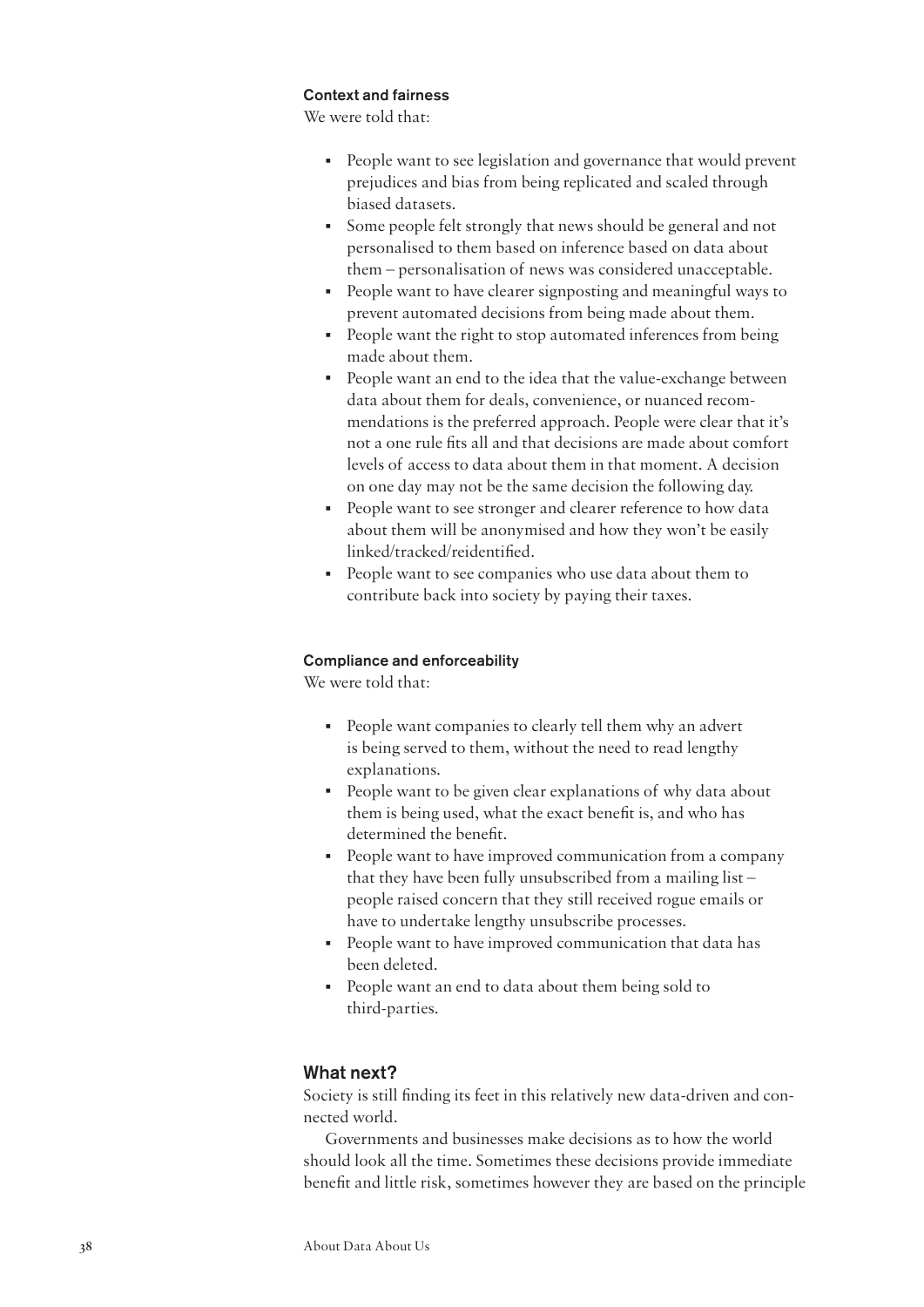of 'move fast and break things'. Both approaches have their benefits, but as we become more familiar with the role data plays in every facet of our lives, both online and offline, moving fast and breaking things is becoming far less tolerated legally and societally. How people respond, what they will tolerate, and what they will simply oppose, are likely to become more nuanced as time goes on.

It has been a privilege for us to sit down and speak to people in the UK about their feelings about their data lives, and the impact that the use of data about them have on them individually, as part of a larger group and for society as a whole.

What we were told was eye-opening. It made clear that people had much more awareness and understanding than 'the UK public' had been given credit for, largely by politicians and press. It also showed us that people were keen to express their wants, needs, and ideas for how data about them should be protected.

People are not naive or ignorant about data. We all understand – to a greater or lesser degree – its impact, role, and importance. Give people the chance to talk and they will engage in ways that will bring meaningful insight into the development of future rights, responsibilities, regulations, policies, and products.

This body of work should be the start of a wider conversation between people, governments, and businesses, as well as the more commonly held conversations between NGOs, interest groups, and think-tanks.

We'd like to hear what you think about data about us, about the rights we have, about the responsibilities we should have, that governments should have, and that businesses should have to strengthen our data rights.

**Tweet your views using #WeAreNotRobots.**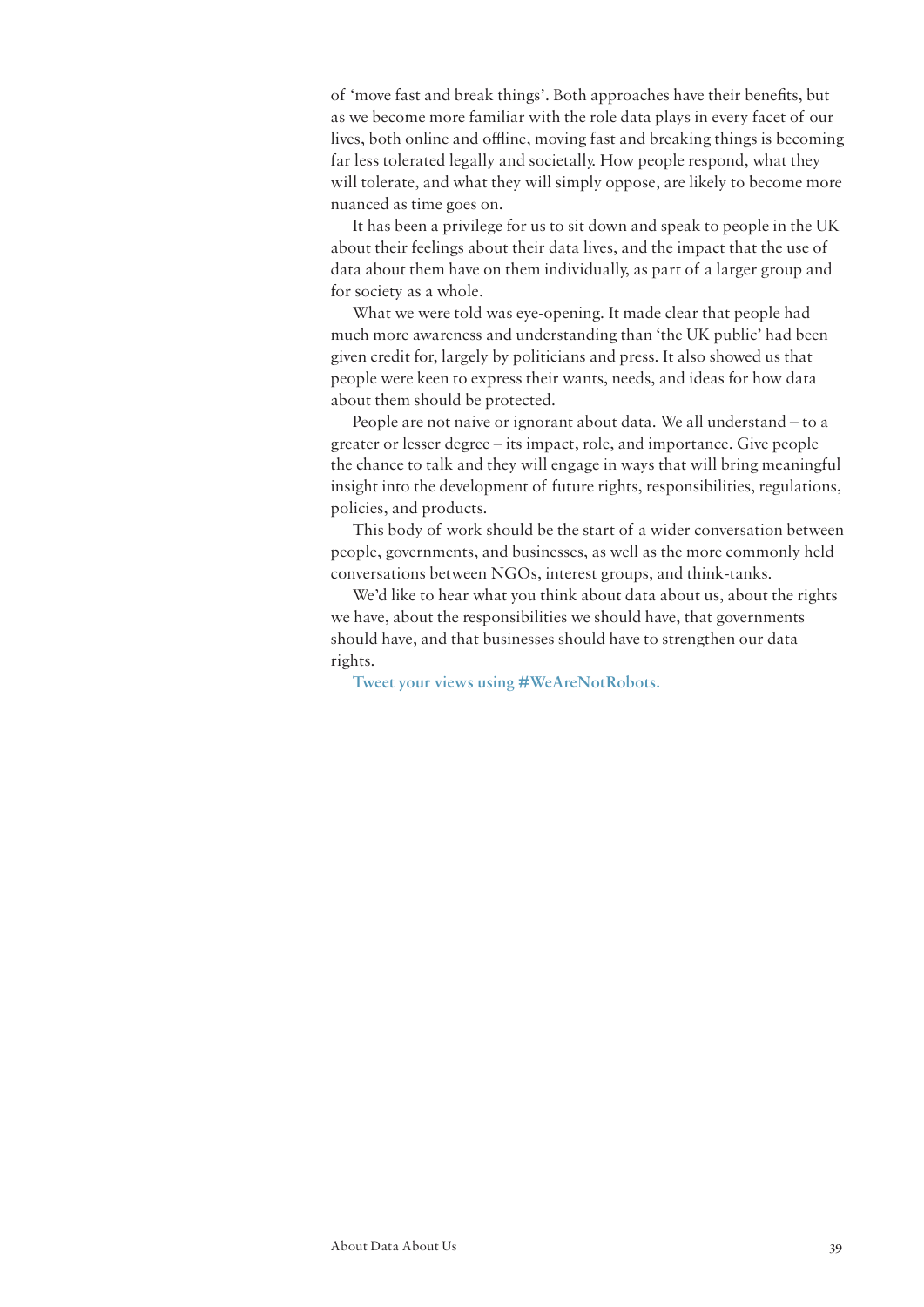About Data About Us